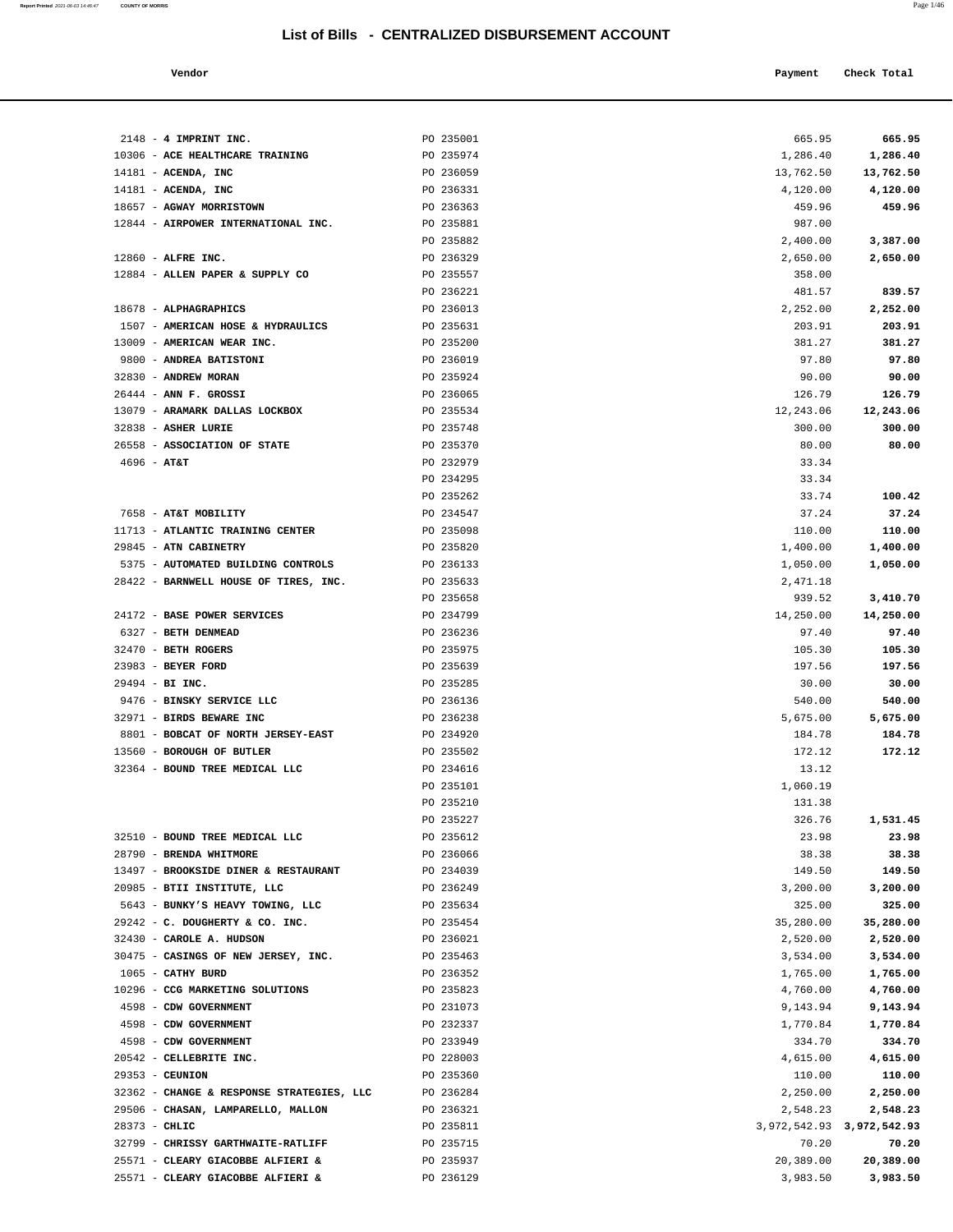|--|--|

| Report Printed 2021-06-03 14:46:47 | COUNTY OF MORRIS                           |                                                  |            | Page 2/46   |
|------------------------------------|--------------------------------------------|--------------------------------------------------|------------|-------------|
|                                    |                                            | List of Bills - CENTRALIZED DISBURSEMENT ACCOUNT |            |             |
|                                    |                                            |                                                  |            |             |
|                                    | Vendor                                     |                                                  | Payment    | Check Total |
|                                    | 25571 - CLEARY GIACOBBE ALFIERI &          | PO 236130                                        | 1,007.50   | 1,007.50    |
|                                    | 25571 - CLEARY GIACOBBE ALFIERI &          | PO 236131                                        | 4,448.50   | 4,448.50    |
|                                    | 13857 - CLIFFSIDE BODY CORP                | PO 227711                                        | 574.90     |             |
|                                    |                                            | PO 235441                                        | 341.30     | 916.20      |
|                                    | 8454 - CLIFTON ELEVATOR SERVICE CO INC     | PO 235191                                        | 1,848.00   | 1,848.00    |
|                                    | 28327 - CMS CONSTRUCTION INC.              | PO 236227                                        | 359,824.19 |             |
|                                    |                                            | PO 236313                                        | 262,994.27 | 622,818.46  |
|                                    | 4605 - COACH & EQUIPMENT MANUFACTURING CO. | PO 235189                                        | 386.74     |             |
|                                    |                                            | PO 235190                                        | 93.51      | 480.25      |
|                                    | 8277 - COANJ                               | PO 236231                                        | 750.00     | 750.00      |
|                                    | 320 - COLONIAL APPLIANCE                   | PO 234280                                        | 861.00     | 861.00      |
|                                    | 23947 - COLONIAL TELEVISION                | PO 236254                                        | 799.95     | 799.95      |
|                                    | 9486 - COMPLETE SECURITY SYSTEMS, INC.     | PO 236012                                        | 56.00      | 56.00       |
|                                    | 27297 - CONNOLLY & HICKEY HISTORICAL       | PO 235627                                        | 2,100.00   |             |
|                                    |                                            | PO 235628                                        | 4,400.00   | 6,500.00    |
|                                    | 4290 - CONTINENTAL FIRE SAFETY INC.        | PO 233988                                        | 9,777.98   | 9,777.98    |
|                                    | 26101 - COOPER ELECTRIC SUPPLY CO.         | PO 236293                                        | 12,201.72  | 12,201.72   |
|                                    | 21755 - CORE PROMOTIONS, LLC               | PO 234845                                        | 237.13     | 237.13      |
|                                    | 21755 - CORE PROMOTIONS, LLC               | PO 236152                                        | 205.52     | 205.52      |
|                                    | 14029 - COUNTY COLLEGE OF MORRIS           | PO 236421                                        | 1,372.40   | 1,372.40    |
|                                    | 14022 - COUNTY COLLEGE OF MORRIS           | PO 236481                                        | 570,340.08 | 570,340.08  |
|                                    | 14022 - COUNTY COLLEGE OF MORRIS           | PO 236482                                        | 570,340.08 | 570,340.08  |
|                                    | 14022 - COUNTY COLLEGE OF MORRIS           | PO 236486                                        | 570,340.08 | 570,340.08  |
|                                    | 14029 - COUNTY COLLEGE OF MORRIS           | PO 236570                                        | 17,732.33  | 17,732.33   |
|                                    | 14029 - COUNTY COLLEGE OF MORRIS           | PO 236571                                        | 17,732.33  | 17,732.33   |
|                                    | 14031 - COUNTY CONCRETE CORP.              | PO 236222                                        | 36.97      | 36.97       |
|                                    | 13 - COUNTY OF MORRIS                      | PO 236532                                        | 5,352.95   | 5,352.95    |
|                                    | 13 - COUNTY OF MORRIS                      | PO 236534                                        | 92.46      | 92.46       |
|                                    | 14041 - COUNTY WELDING SUPPLY CO           | PO 229618                                        | 14.75      | 14.75       |
|                                    | 29633 - CRANE ASSOCIATES, P.C.             | PO 235543                                        | 2,435.79   | 2,435.79    |
|                                    | 14077 - CSL WATER QUALITY INC              | PO 236132                                        | 1,905.30   | 1,905.30    |
|                                    | 14102 - CY DRAKE LOCKSMITHS, INC.          | PO 235476                                        | 35.80      | 35.80       |
|                                    | 32828 - DAILY RECORD                       | PO 235942                                        | 9.99       | 9.99        |
|                                    | 32394 - DANIELLE MARIE SECOLA              | PO 236032                                        | 160.00     | 160.00      |
|                                    | 15905 - DARREN O'NEILL                     | PO 236074                                        | 583.92     | 583.92      |
|                                    | 27963 - DAVID KENNY                        | PO 235992                                        | 44.24      | 44.24       |
|                                    | 18414 - DAVID WEBER OIL COMPANY            | PO 235465                                        | 649.11     | 649.11      |
|                                    | 11434 - DAWN CENTER FOR INDEPENDENT        | PO 236262                                        | 9,558.00   |             |
|                                    |                                            | PO 236263                                        | 1,954.00   | 11,512.00   |
|                                    | 32748 - DeBOER'S AUTO, INC.                | PO 235979                                        | 1,080.00   | 1,080.00    |
|                                    | 32839 - DEBRA SCHIFF                       | PO 235747                                        | 300.00     | 300.00      |
|                                    | 32459 - DEER CARCASS REMOVAL SERVICE, LLC  | PO 235301                                        | 1,376.00   |             |
|                                    |                                            | PO 235393                                        | 3,712.00   | 5,088.00    |
|                                    | 28719 - DELTA DENTAL INSURANCE COMPANY     | PO 235806                                        | 13,351.88  | 13,351.88   |
|                                    | 28637 - DELTA DENTAL OF NEW JERSEY, INC.   | PO 235810                                        | 19,570.53  | 19,570.53   |
|                                    | 10267 - DEWBERRY ENGINEERS, INC            | PO 236302                                        | 200.00     | 200.00      |
|                                    | 24349 - DIRECT ENERGY BUSINESS MARKETING   | PO 235995                                        | 9.50       | 9.50        |
|                                    | 24349 - DIRECT ENERGY BUSINESS MARKETING   | PO 236016                                        | 24,103.98  | 24,103.98   |
|                                    | 24349 - DIRECT ENERGY BUSINESS MARKETING   | PO 236176                                        | 96.02      | 96.02       |
|                                    |                                            |                                                  |            |             |

|                                            | PO 235190 | 93.51      | 480.25     |
|--------------------------------------------|-----------|------------|------------|
| 8277 - COANJ                               | PO 236231 | 750.00     | 750.00     |
| 320 - COLONIAL APPLIANCE                   | PO 234280 | 861.00     | 861.00     |
| 23947 - COLONIAL TELEVISION                | PO 236254 | 799.95     | 799.95     |
| 9486 - COMPLETE SECURITY SYSTEMS, INC.     | PO 236012 | 56.00      | 56.00      |
| 27297 - CONNOLLY & HICKEY HISTORICAL       | PO 235627 | 2,100.00   |            |
|                                            | PO 235628 | 4,400.00   | 6,500.00   |
| 4290 - CONTINENTAL FIRE SAFETY INC.        | PO 233988 | 9,777.98   | 9,777.98   |
| 26101 - COOPER ELECTRIC SUPPLY CO.         | PO 236293 | 12,201.72  | 12,201.72  |
| 21755 - CORE PROMOTIONS, LLC               | PO 234845 | 237.13     | 237.13     |
| 21755 - CORE PROMOTIONS, LLC               | PO 236152 | 205.52     | 205.52     |
| 14029 - COUNTY COLLEGE OF MORRIS           | PO 236421 | 1,372.40   | 1,372.40   |
| 14022 - COUNTY COLLEGE OF MORRIS           | PO 236481 | 570,340.08 | 570,340.08 |
| 14022 - COUNTY COLLEGE OF MORRIS           | PO 236482 | 570,340.08 | 570,340.08 |
| 14022 - COUNTY COLLEGE OF MORRIS           | PO 236486 | 570,340.08 | 570,340.08 |
| 14029 - COUNTY COLLEGE OF MORRIS           | PO 236570 | 17,732.33  | 17,732.33  |
| 14029 - COUNTY COLLEGE OF MORRIS           | PO 236571 | 17,732.33  | 17,732.33  |
| 14031 - COUNTY CONCRETE CORP.              | PO 236222 | 36.97      | 36.97      |
| 13 - COUNTY OF MORRIS                      | PO 236532 | 5,352.95   | 5,352.95   |
| 13 - COUNTY OF MORRIS                      | PO 236534 | 92.46      | 92.46      |
| 14041 - COUNTY WELDING SUPPLY CO           | PO 229618 | 14.75      | 14.75      |
| 29633 - CRANE ASSOCIATES, P.C.             | PO 235543 | 2,435.79   | 2,435.79   |
| 14077 - CSL WATER QUALITY INC              | PO 236132 | 1,905.30   | 1,905.30   |
| 14102 - CY DRAKE LOCKSMITHS, INC.          | PO 235476 | 35.80      | 35.80      |
| 32828 - DAILY RECORD                       | PO 235942 | 9.99       | 9.99       |
| 32394 - DANIELLE MARIE SECOLA              | PO 236032 | 160.00     | 160.00     |
| 15905 - DARREN O'NEILL                     | PO 236074 | 583.92     | 583.92     |
| 27963 - DAVID KENNY                        | PO 235992 | 44.24      | 44.24      |
| 18414 - DAVID WEBER OIL COMPANY            | PO 235465 | 649.11     | 649.11     |
| 11434 - DAWN CENTER FOR INDEPENDENT        | PO 236262 | 9,558.00   |            |
|                                            | PO 236263 | 1,954.00   | 11,512.00  |
| 32748 - DeBOER'S AUTO, INC.                | PO 235979 | 1,080.00   | 1,080.00   |
| 32839 - DEBRA SCHIFF                       | PO 235747 | 300.00     | 300.00     |
| 32459 - DEER CARCASS REMOVAL SERVICE, LLC  | PO 235301 | 1,376.00   |            |
|                                            | PO 235393 | 3,712.00   | 5,088.00   |
| 28719 - DELTA DENTAL INSURANCE COMPANY     | PO 235806 | 13,351.88  | 13,351.88  |
| 28637 - DELTA DENTAL OF NEW JERSEY, INC.   | PO 235810 | 19,570.53  | 19,570.53  |
| 10267 - DEWBERRY ENGINEERS, INC            | PO 236302 | 200.00     | 200.00     |
| 24349 - DIRECT ENERGY BUSINESS MARKETING   | PO 235995 | 9.50       | 9.50       |
| 24349 - DIRECT ENERGY BUSINESS MARKETING   | PO 236016 | 24,103.98  | 24,103.98  |
| 24349 - DIRECT ENERGY BUSINESS MARKETING   | PO 236176 | 96.02      | 96.02      |
| 24349 - DIRECT ENERGY BUSINESS MARKETING   | PO 236351 | 3,899.89   | 3,899.89   |
| 24349 - DIRECT ENERGY BUSINESS MARKETING   | PO 236459 | 10,845.31  | 10,845.31  |
| 24349 - DIRECT ENERGY BUSINESS MARKETING   | PO 236460 | 24.14      | 24.14      |
| 24349 - DIRECT ENERGY BUSINESS MARKETING   | PO 236463 | 4,109.06   | 4,109.06   |
| 418 - DOREEN KEMP                          | PO 230319 | 922.20     | 922.20     |
| 14379 - DOVER BRAKE & CLUTCH CO INC        | PO 235742 | 128.68     | 128.68     |
| 32398 - DOWNES TREE SERVICE CO. INC.       | PO 236140 | 59,239.14  | 59,239.14  |
| 10726 - DR. NATHAN SABIN                   | PO 235371 | 150.00     | 150.00     |
| 24352 - DYNASTY CHEMICAL CORPORATION       | PO 235396 | 11,868.00  | 11,868.00  |
| 32837 - ELIZABETH SHEPARD                  | PO 235749 | 300.00     | 300.00     |
| 32680 - EMERGENCY MANAGER PROJECT, LLC     | PO 236044 | 750.00     | 750.00     |
| 21093 - EMERGENCY PEST CONTROL             | PO 236342 | 365.00     | 365.00     |
| 2047 - EMPLOYMENT HORIZONS ENTERPRISES INC | PO 235579 | 987.00     |            |
|                                            | PO 236465 | 1,460.83   | 2,447.83   |
|                                            |           |            |            |
|                                            |           |            |            |
|                                            |           |            |            |
|                                            |           |            |            |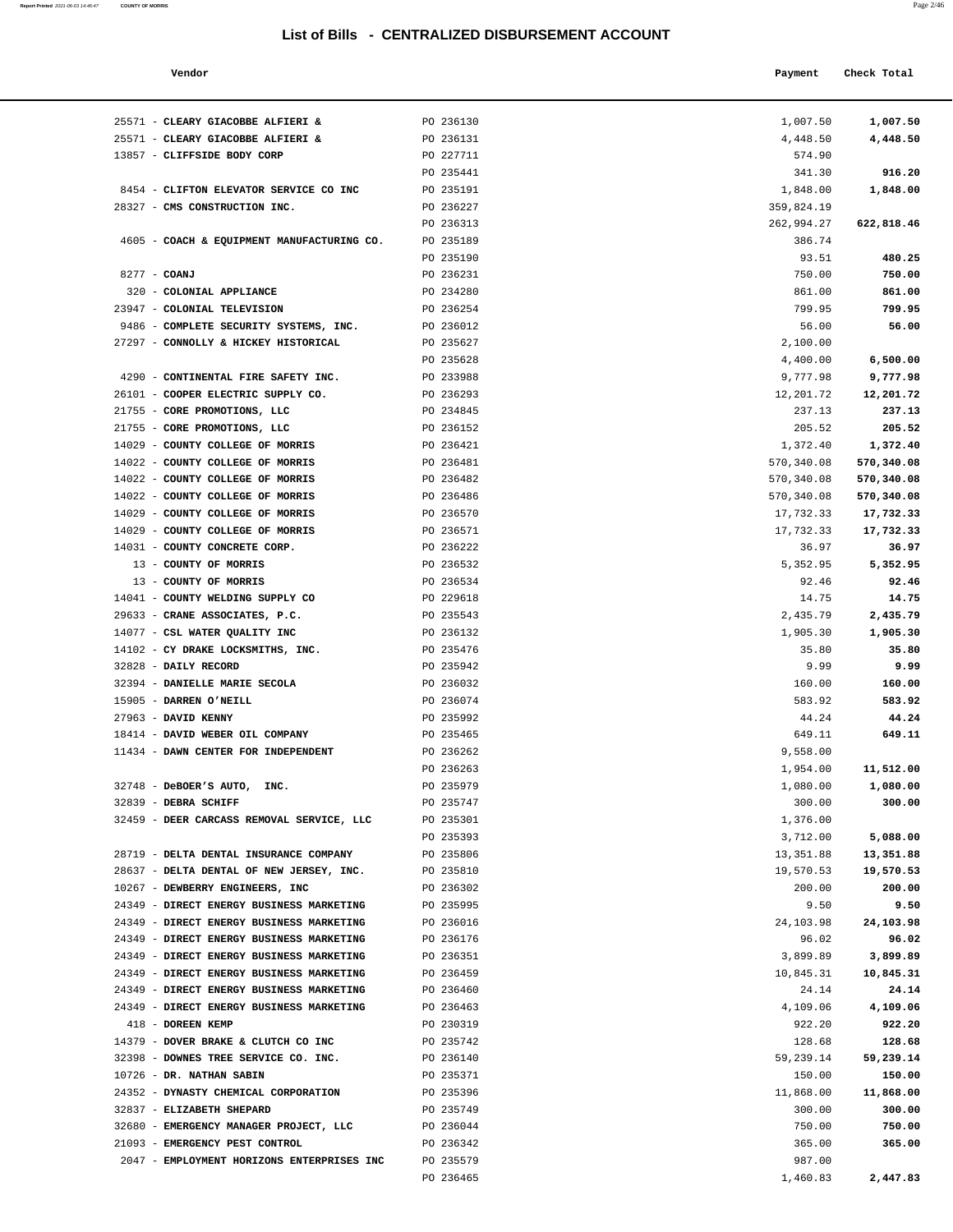#### **Vendor Payment** Check Total **Payment** Check Total **Payment**

| Report Printed 2021-06-03 14:46:47 | <b>COUNTY OF MORRIS</b> | Page 3/46 |
|------------------------------------|-------------------------|-----------|
|                                    |                         |           |

| 31109 - EPIPHANY COMMUNITY SERVICES, INC                                          | PO 236060              | 2,000.00         | 2,000.00            |
|-----------------------------------------------------------------------------------|------------------------|------------------|---------------------|
| 32527 - ERIC NUNES                                                                | PO 236041              | 90.00            | 90.00               |
| 30241 - ERIKA HAUSER                                                              | PO 236298              | 131.07           | 131.07              |
| 3549 - EZ WHEELS DRIVING SCHOOL                                                   | PO 235980              | 1,546.28         |                     |
|                                                                                   | PO 235981              | 1,599.60         |                     |
|                                                                                   | PO 235999              | 1,713.60         |                     |
|                                                                                   | PO 236000              | 1,599.60         |                     |
|                                                                                   | PO 236001              | 1,759.56         |                     |
|                                                                                   | PO 236002              | 1,759.56         |                     |
|                                                                                   | PO 236003              | 171.36           |                     |
|                                                                                   | PO 236251              | 799.80           | 10,949.36           |
| 3549 - EZ WHEELS DRIVING SCHOOL                                                   | PO 236252              | 799.80           |                     |
|                                                                                   | PO 236268              | 1,119.72         |                     |
|                                                                                   | PO 236274              | 799.80           |                     |
|                                                                                   | PO 236275              | 774.00           |                     |
|                                                                                   | PO 236276              | 799.80           |                     |
|                                                                                   | PO 236280              | 799.80           |                     |
|                                                                                   | PO 236285              | 1,293.01         | 6,385.93            |
| 1314 - FAI-GON ELECTRIC INC                                                       | PO 236124              | 37,200.13        | 37,200.13           |
| 15382 - FAMILY PROMISE OF                                                         | PO 236447              | 8,819.00         | 8,819.00            |
| 28262 - FARO TECHNOLOGIES, INC.                                                   | PO 232632              | 8,916.30         | 8,916.30            |
| 12515 - FASTENAL COMPANY<br>32492 - FERNANDEZ GARCIA, LLC                         | PO 236369              | 459.43           | 459.43              |
|                                                                                   | PO 235909              | 465.00<br>475.20 | 465.00              |
| 9388 - FF1 PROFESSIONAL SAFETY SERVICES<br>21677 - FIRE AND SECURITY TECHNOLOGIES | PO 233958<br>PO 235256 | 10,725.00        | 475.20<br>10,725.00 |
| 27708 - FIT-RITE UNIFORM CO., INC.                                                | PO 228302              | 6,800.00         | 6,800.00            |
| 28666 - FLAGSHIP HEALTH SYSTEMS, INC.                                             | PO 235809              | 2,483.25         | 2,483.25            |
| 12151 - FLEMINGTON BUICK CHEVROLET                                                | PO 235743              | 112.61           | 112.61              |
| 25330 - FLEMINGTON DEPT STORE INC                                                 | PO 234692              | 353.50           | 353.50              |
| 14795 - FRENCH & PARRELLO ASSOCIATES                                              | PO 236020              | 2,004.00         | 2,004.00            |
| $14839 - GALE$                                                                    | PO 233775              | 1,124.46         | 1,124.46            |
| $714$ - GALLS, LLC                                                                | PO 228147              | 420.28           |                     |
|                                                                                   | PO 229177              | 80.00            |                     |
|                                                                                   | PO 229869              | 80.00            |                     |
|                                                                                   | PO 229872              | 80.00            |                     |
|                                                                                   | PO 229903              | 129.75           |                     |
|                                                                                   | PO 232943              | 322.50           |                     |
|                                                                                   | PO 233546              | 378.88           |                     |
|                                                                                   | PO 233556              | 57.06            | 1,548.47            |
| $714$ - GALLS, LLC                                                                | PO 234701              | 80.00            |                     |
|                                                                                   | PO 234702              | 154.50           |                     |
|                                                                                   | PO 234706              | 324.42           |                     |
|                                                                                   | PO 234956              | 168.54           |                     |
|                                                                                   | PO 234957              | 201.44           |                     |
|                                                                                   | PO 236047              | 80.00            | 1,008.90            |
| 14123 - GANNETT NJ NEWSPAPERS                                                     | PO 235644              | 54.78            | 54.78               |
| GANNETT NJ NEWSPAPERS<br>$14123 -$                                                | PO 235859              | 65.10            | 65.10               |
| 14123 - GANNETT NJ NEWSPAPERS<br>$14123 -$<br>GANNETT NJ NEWSPAPERS               | PO 235860<br>PO 235861 | 64.67<br>64.67   | 64.67<br>64.67      |
| 14123 - GANNETT NJ NEWSPAPERS                                                     | PO 235862              | 64.67            | 64.67               |
| 14123 - GANNETT NJ NEWSPAPERS                                                     | PO 235863              | 58.22            | 58.22               |
| 14123 - GANNETT NJ NEWSPAPERS                                                     | PO 235864              | 52.20            | 52.20               |
| 14123 - GANNETT NJ NEWSPAPERS                                                     | PO 235887              | 34.40            | 34.40               |
| 14123 - GANNETT NJ NEWSPAPERS                                                     | PO 236024              | 96.06            | 96.06               |
| $14123 -$<br>GANNETT NJ NEWSPAPERS                                                | PO 236025              | 109.82           | 109.82              |
| 14123 - GANNETT NJ NEWSPAPERS                                                     | PO 236034              | 101.48           | 101.48              |
| GANNETT NJ NEWSPAPERS<br>14123 -                                                  | PO 236039              | 51.34            | 51.34               |
| 14123 - GANNETT NJ NEWSPAPERS                                                     | PO 236050              | 114.12           | 114.12              |
| 14123 - GANNETT NJ NEWSPAPERS                                                     | PO 236246              | 342.28           | 342.28              |
| GANNETT NJ NEWSPAPERS<br>14123 -                                                  | PO 236282              | 84.02            | 84.02               |
| 14123 -<br>GANNETT NJ NEWSPAPERS                                                  | PO 236454              | 76.11            | 76.11               |
| 14123 - GANNETT NJ NEWSPAPERS                                                     | PO 236455              | 28.38            | 28.38               |
| 14123 - GANNETT NJ NEWSPAPERS                                                     | PO 236456              | 20.64            | 20.64               |
|                                                                                   |                        |                  |                     |
|                                                                                   |                        |                  |                     |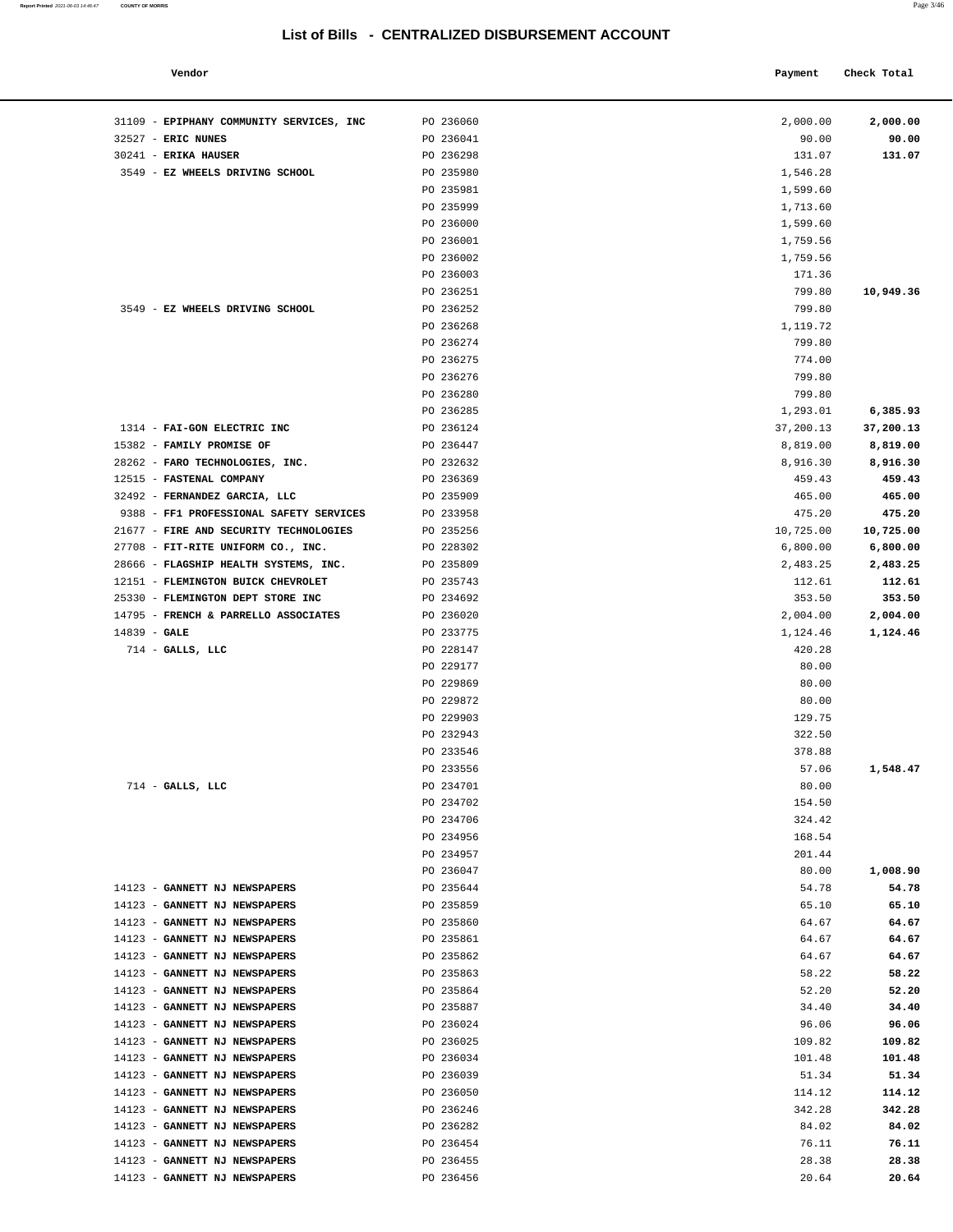| endot |
|-------|
|-------|

| Vendor                     |                  | Payment  | Check Total |
|----------------------------|------------------|----------|-------------|
| GARDEN STATE HIGHWAY       | PO 235356        | 6,486.00 |             |
|                            | PO 235412        | 37.32    | 6,523.32    |
| CEN-EL SAFETY & INDUSTRIAL | <b>PO 235309</b> | 187 NO   |             |

PO 236036 1,219.80 **1,406.80**

14857 - **GARDEN STATE HIGHWAY PO 235356** 

14726 - **GEN-EL SAFETY & INDUSTRIAL** PO 235309

| 14887 - GENERAL PLUMBING SUPPLY INC.        | PO 236135 | 53.21      |            |
|---------------------------------------------|-----------|------------|------------|
|                                             | PO 236303 | 483.73     | 536.94     |
| 14916 - GILL ID SYSTEMS                     | PO 234967 | 1,444.00   | 1,444.00   |
| $14983$ - GRAINGER                          | PO 232700 | 1,723.76   |            |
|                                             | PO 233559 | 752.81     |            |
|                                             | PO 233560 | 345.12     |            |
|                                             | PO 234203 | 1,267.02   | 4,088.71   |
| $14984$ - GRAINGER                          | PO 234429 | 180.59     |            |
|                                             | PO 234905 | 436.37     |            |
|                                             | PO 235222 | 210.24     |            |
|                                             | PO 235388 | 386.24     |            |
|                                             | PO 235389 | 74.52      |            |
|                                             | PO 236346 | 4,859.65   | 6,147.61   |
| 14993 - GRAY SUPPLY CORP                    | PO 235443 | 117.49     | 117.49     |
| 15007 - GREENMAN PEDERSEN INC               | PO 236139 | 3,099.25   | 3,099.25   |
| 15081 - HANOVER SEWERAGE AUTHORITY          | PO 236128 | 1,308.22   | 1,308.22   |
| 25522 - HARRY L. SCHWARZ & CO.              | PO 236081 | 8,460.00   | 8,460.00   |
| $11102 - HELM$                              | PO 234908 | 3,000.00   | 3,000.00   |
| 28404 - HOME DEPOT CREDIT SERVICES          | PO 236341 | 2,776.15   | 2,776.15   |
| 28085 - IAN H KADEN, MD                     | PO 235099 | 310.00     | 310.00     |
| 30135 - INVESTIGATIVE FORENSICS CONSULTING  | PO 235756 | 1,178.00   |            |
|                                             | PO 236027 | 1,064.00   | 2,242.00   |
| 29583 - J.A. ALEXANDER INC.                 | PO 235671 | 632,080.75 |            |
|                                             | PO 235671 | 27,300.00  | 659,380.75 |
| 29539 - JAMES GANNON                        | PO 236049 | 180.29     | 180.29     |
| 960 - JERSEY CENTRAL POWER & LIGHT          | PO 235565 | 37.45      | 37.45      |
| 960 - JERSEY CENTRAL POWER & LIGHT          | PO 235925 | 55.02      | 55.02      |
| 960 - JERSEY CENTRAL POWER & LIGHT          | PO 236004 | 8,336.21   | 8,336.21   |
| 960 - JERSEY CENTRAL POWER & LIGHT          | PO 236006 | 19.88      | 19.88      |
| 960 - JERSEY CENTRAL POWER & LIGHT          | PO 236007 | 19.06      | 19.06      |
| 960 - JERSEY CENTRAL POWER & LIGHT          | PO 236035 | 2,118.99   | 2,118.99   |
| 960 - JERSEY CENTRAL POWER & LIGHT          | PO 236038 | 8,518.82   | 8,518.82   |
| 960 - JERSEY CENTRAL POWER & LIGHT          | PO 236226 | 2,707.64   | 2,707.64   |
| 960 - JERSEY CENTRAL POWER & LIGHT          | PO 236458 | 4,804.64   | 4,804.64   |
| 31634 - JESSICA JIMENEZ                     | PO 236018 | 86.34      | 86.34      |
| 29243 - JEWISH HISTORICAL SOCIETY OF NEW JE | PO 235702 | 3,200.00   | 3,200.00   |
| 12452 - JOHNSON & JOHNSON, ESQS             | PO 235936 | 2,371.50   | 2,371.50   |
| 21614 - JOHNSON MIRMIRAN AND THOMPSON, INC. | PO 236068 | 2,532.24   | 2,532.24   |
| 21614 - JOHNSON MIRMIRAN AND THOMPSON, INC. | PO 236138 | 6,444.94   | 6,444.94   |
| 2695 - JOHNSTONE SUPPLY                     | PO 236348 | 2,349.13   | 2,349.13   |
| 32611 - JOSE M FIGUEROA                     | PO 235467 | 105.00     | 105.00     |
| 15539 - JUST JIM CLEANING SERVICE           | PO 236264 | 600.00     | 600.00     |
| 27706 - KEVIN KELLY                         | PO 235982 | 72.15      | 72.15      |
| 10144 - KEYBOARD CONSULTANTS INC            | PO 236057 | 3,973.65   | 3,973.65   |
| 5547 - KISATSKY ELIZABETH                   | PO 236461 | 24.95      | 24.95      |
| 15634 - KORNER STORE INC                    | PO 232507 | 46.00      | 46.00      |
| 30872 - LANDS' END BUSINESS OUTFITTERS      | PO 236411 | 40.90      | 40.90      |
| 28457 - LEFTA SYSTEMS                       | PO 235812 | 1,320.00   | 1,320.00   |
| 20653 - LEGAL SERVICES OF NORTHWEST         | PO 236462 | 62,375.00  | 62,375.00  |
| 857 - LEVITT'S LLC                          | PO 235375 | 125.50     | 125.50     |
| 5855 - LEXIS NEXIS                          | PO 235228 | 58.00      | 58.00      |
| 53 - LOVEYS PIZZA & GRILL                   | PO 235372 | 299.00     | 299.00     |
| 29100 - LTC SCRIPTS INC.                    | PO 235554 | 33.40      | 33.40      |
| 15850 - LUM, DRASCO & POSITAN LLC           | PO 235943 | 2,191.00   | 2,191.00   |
| 32215 - M& T BANK                           | PO 235182 | 62.54      | 62.54      |
| 28251 - MAGIC TOUCH CONSTRUCTION CO., INC.  | PO 228246 | 37,565.06  |            |

PO 235507 PO 235973 PO 236250 4,871.61 **50,823.62** 

| 483.73     | 536.94     |
|------------|------------|
| 1,444.00   | 1,444.00   |
| 1,723.76   |            |
| 752.81     |            |
| 345.12     |            |
| 1,267.02   | 4,088.71   |
| 180.59     |            |
| 436.37     |            |
| 210.24     |            |
| 386.24     |            |
|            |            |
| 74.52      |            |
| 4,859.65   | 6,147.61   |
| 117.49     | 117.49     |
| 3,099.25   | 3,099.25   |
| 1,308.22   | 1,308.22   |
| 8,460.00   | 8,460.00   |
| 3,000.00   | 3,000.00   |
| 2,776.15   | 2,776.15   |
| 310.00     | 310.00     |
| 1,178.00   |            |
| 1,064.00   | 2,242.00   |
| 632,080.75 |            |
| 27,300.00  | 659,380.75 |
| 180.29     | 180.29     |
| 37.45      | 37.45      |
| 55.02      | 55.02      |
| 8,336.21   | 8,336.21   |
| 19.88      | 19.88      |
| 19.06      | 19.06      |
| 2,118.99   | 2,118.99   |
| 8,518.82   | 8,518.82   |
| 2,707.64   | 2,707.64   |
| 4,804.64   | 4,804.64   |
| 86.34      | 86.34      |
| 3,200.00   | 3,200.00   |
| 2,371.50   | 2,371.50   |
| 2,532.24   | 2,532.24   |
| 6,444.94   | 6,444.94   |
| 2,349.13   | 2,349.13   |
| 105.00     | 105.00     |
| 600.00     | 600.00     |
| 72.15      | 72.15      |
| 3,973.65   | 3,973.65   |
| 24.95      | 24.95      |
| 46.00      | 46.00      |
| 40.90      | 40.90      |
| 1,320.00   | 1,320.00   |
| 62, 375.00 | 62,375.00  |
|            |            |
| 125.50     | 125.50     |
| 58.00      | 58.00      |
| 299.00     | 299.00     |
| 33.40      | 33.40      |
| 2.191.00   | 2,191.00   |
| 62.54      | 62.54      |
| 37,565.06  |            |
| 2,805.38   |            |
| 5,581.57   |            |
| 4,871.61   | 50,823.62  |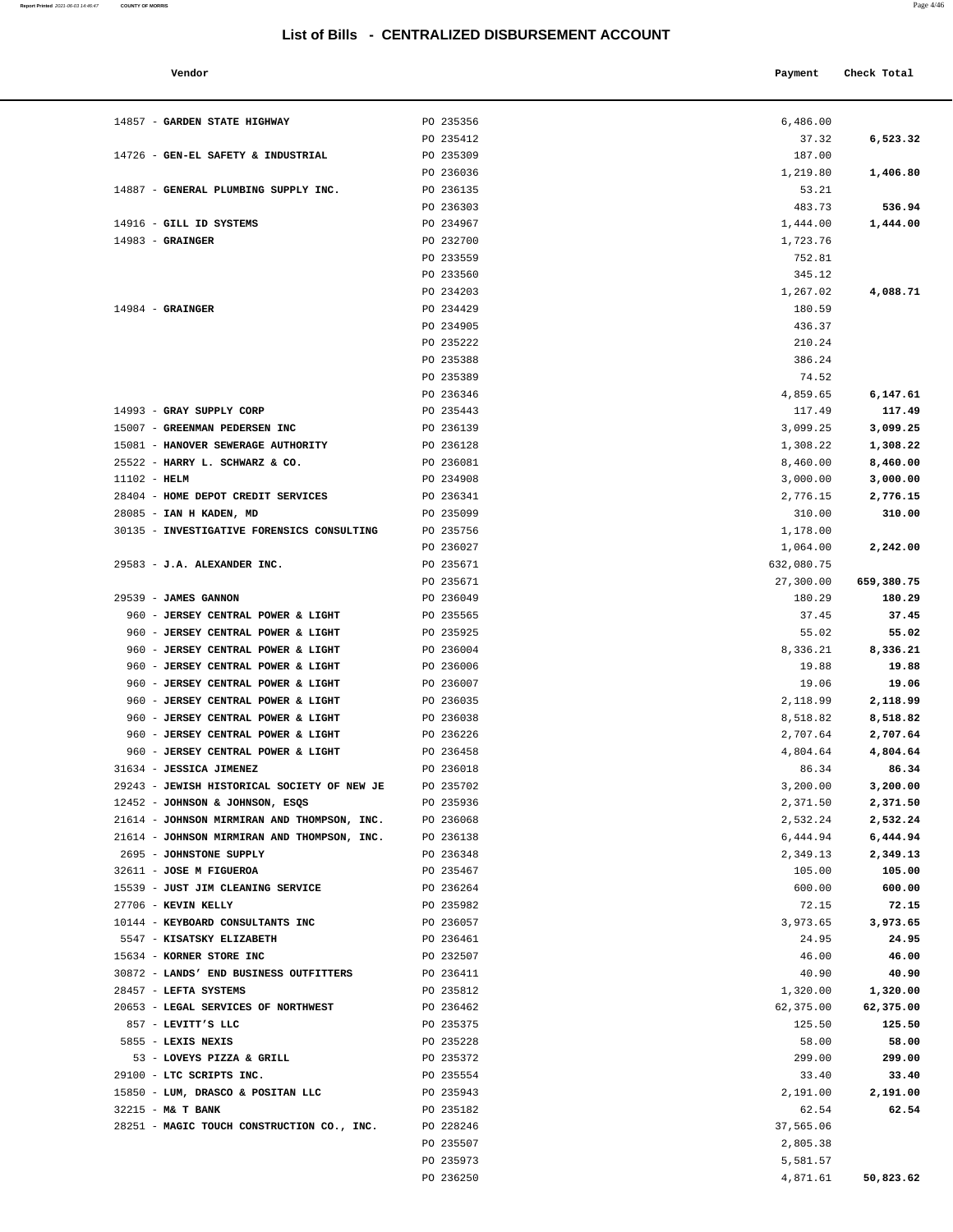#### **Vendor Payment Check Total**

| 27924 - MAJOR AUTOMOTIVE INSTALLATIONS                                   | PO 226648              | 13,630.93                 |                       |
|--------------------------------------------------------------------------|------------------------|---------------------------|-----------------------|
|                                                                          | PO 226648              | 4,121.73                  | 17,752.66             |
| 32821 - MARIA'S PLACE, LLC                                               | PO 235205              | 2,135.80                  | 2,135.80              |
| $17406$ - MARILYN ROSSY                                                  | PO 236031              | 77.84                     | 77.84                 |
| 32388 - MARY E. FUENTES                                                  | PO 236272              | 250.00                    | 250.00                |
| 16065 - MC VOCATIONAL SCHOOL DISTRICT                                    | PO 236535              | 320,688.66                | 320,688.66            |
| 13689 - MEGGIT TRAINING SYSTEMS INC.                                     | PO 234308              | 63.48                     | 63.48                 |
| 16129 - MENTAL HEALTH ASSOCIATION OF                                     | PO 236058              | 9,222.00                  | 9,222.00              |
| 25466 - MILLENNIUM COMMUNICATIONS GROUP                                  | PO 233808              | 4,624.40                  | 4,624.40              |
| 6953 - MOBILEX USA                                                       | PO 233098              | 210.00                    |                       |
|                                                                          | PO 234218              | 757.17                    | 967.17                |
| 19478 - MORRIS COUNTY CHAMBER OF                                         | PO 235563              | 35.00                     | 35.00                 |
| 24551 - MORRIS COUNTY LEAGUE OF MUNICIPALIT<br>12819 - MORRIS COUNTY MUA | PO 235816<br>PO 235648 | 50.00<br>624.23           | 50.00<br>624.23       |
| 12819 - MORRIS COUNTY MUA                                                | PO 235791              | 1,374.34                  | 1,374.34              |
| 12819 - MORRIS COUNTY MUA                                                | PO 235801              | 6,344.94                  | 6,344.94              |
| 19483 - MORRIS COUNTY MUNICIPAL                                          | PO 235793              | 172.55                    | 172.55                |
| 19483 - MORRIS COUNTY MUNICIPAL                                          | PO 235800              | 4,766.30                  | 4,766.30              |
| 19484 - MORRIS COUNTY OVERHEAD DOOR CO                                   | PO 236178              | 158.00                    | 158.00                |
| 1800 - MORRIS COUNTY PARK COMMISSION                                     | PO 236167              | 3,000,000.00 3,000,000.00 |                       |
| 12676 - MORRIS COUNTY TOURISM BUREAU                                     | PO 234196              | 150.00                    | 150.00                |
| 16321 - MORRISTOWN LUMBER &                                              | PO 235096              | 100.14                    |                       |
|                                                                          | PO 235121              | 69.56                     |                       |
|                                                                          | PO 235287              | 90.93                     |                       |
|                                                                          | PO 235326              | 33.15                     |                       |
|                                                                          | PO 235408              | 9.98                      |                       |
|                                                                          | PO 235409<br>PO 235410 | 109.99<br>104.92          |                       |
|                                                                          | PO 235484              | 22.20                     | 540.87                |
| 16321 - MORRISTOWN LUMBER &                                              | PO 235643              | 27.98                     |                       |
|                                                                          | PO 235817              | 32.97                     | 60.95                 |
| 16340 - MORRISTOWN PARKING AUTHORITY                                     | PO 236175              | 1,543.01                  |                       |
|                                                                          | PO 236464              | 5,882.00                  | 7,425.01              |
| 32257 - MOUNTAIN LAKES HISTORIC                                          | PO 235703              | 2,932.80                  | 2,932.80              |
| 28209 - MTB ELECTRIC                                                     | PO 235546              | 1,630.12                  | 1,630.12              |
| 19523 - N.J. NATURAL GAS COMPANY                                         | PO 236126              | 649.13                    | 649.13                |
| 28785 - NAPA OF ROCKAWAY                                                 | PO 235468              | 108.00                    |                       |
|                                                                          | PO 235474              | 70.20                     | 178.20                |
| 29604 - NATINA PRODUCTS, LLC                                             | PO 233352              | 574.88                    |                       |
|                                                                          | PO 234061              | 1,149.75                  | 1,724.63              |
| 21122 - NATIONAL FUEL OIL INC.                                           | PO 236538              | 45,008.63                 |                       |
| 16533 - NEW HOPE FOUNDATION INC.                                         | PO 236538<br>PO 236332 | 5,797.05<br>2,800.00      | 50,805.68<br>2,800.00 |
| 27224 - NEW JERSEY FIRE EQUIPMENT COMPANY                                | PO 233769              | 1,364.00                  |                       |
|                                                                          | PO 234813              | 167.50                    | 1,531.50              |
| 16552 - NEWBRIDGE SERVICES INC                                           | PO 236253              | 10,032.50                 | 10,032.50             |
| 19919 - NJ ADVANCE MEDIA                                                 | PO 235889              | 135.24                    | 135.24                |
| 30744 - NJSB CONSTRUCTION LLC                                            | PO 233440              | 4,395.00                  | 4,395.00              |
| 30744 - NJSB CONSTRUCTION LLC                                            | PO 235201              | 3,395.00                  | 3,395.00              |
| 26357 - NORTHEAST COMMUNICATIONS, INC.                                   | PO 231935              | 413.00                    | 413.00                |
| 10182 - NORTHEASTERN ARBORIST SUPPLY                                     | PO 235407              | 285.56                    | 285.56                |
| 16764 - NU-WAY CONCESSIONAIRES INC                                       | PO 235305              | 5,016.70                  |                       |
|                                                                          | PO 235307              | 1,691.99                  |                       |
|                                                                          | PO 235901              | 123,824.40                |                       |
|                                                                          | PO 235902              | 7,353.92                  |                       |
| 21565 - OCLC ONLINE COMPUTER                                             | PO 235903<br>PO 233299 | 21,400.47                 | 159,287.48            |
| 21565 - OCLC ONLINE COMPUTER                                             | PO 233300              | 1,054.58<br>1,054.58      | 1,054.58<br>1,054.58  |
| 26726 - OFFICE CONCEPTS GROUP, INC.                                      | PO 235664              | 568.16                    | 568.16                |
| 26726 - OFFICE CONCEPTS GROUP, INC.                                      | PO 235677              | 403.64                    | 403.64                |
| 26726 - OFFICE CONCEPTS GROUP, INC.                                      | PO 236071              | 839.80                    | 839.80                |
| $21567 - OFS$                                                            | PO 232065              | 581.40                    | 581.40                |

25021 - **ONE SOURCE OF NEW JERSEY LLC** PO 234930 395.98 **395.98**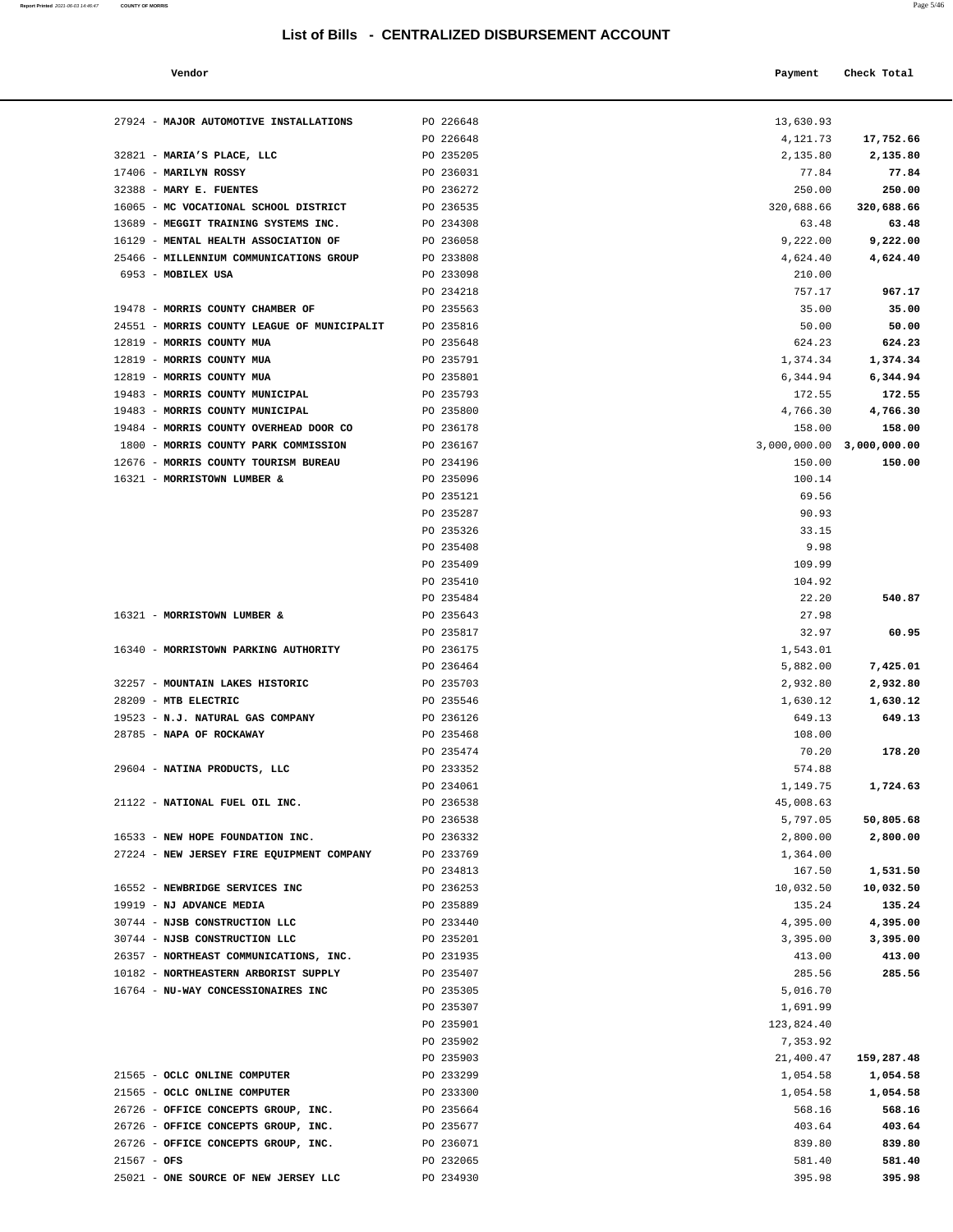| Report Printed 2021-06-03 14:46:47 COUNTY OF MORRIS |  |  | Page 6/46 |
|-----------------------------------------------------|--|--|-----------|
|                                                     |  |  |           |

| Vendor | Payment Check Total |
|--------|---------------------|
|        |                     |

| 25021 - ONE SOURCE OF NEW JERSEY LLC                               | PO 235855              | 112.00                 | 112.00                |
|--------------------------------------------------------------------|------------------------|------------------------|-----------------------|
| 13856 - OPTIMUM                                                    | PO 227551              | 81.23                  | 81.23                 |
| 13856 - OPTIMUM                                                    | PO 234088              | 91.23                  | 91.23                 |
| 13856 - OPTIMUM                                                    | PO 234451              | 106.23                 | 106.23                |
| $20526$ - OPTIMUM                                                  | PO 235846              | 767.34                 | 767.34                |
| 2929 - ORIENTAL TRADING COMPANY INC.                               | PO 235040              | 144.95                 | 144.95                |
| 31538 - PACKETALK                                                  | PO 231051              | 11,700.00              | 11,700.00             |
| 16890 - PARSIPPANY-TROY HILLS<br>32104 - PAYFLEX SYSTEMS USA, INC. | PO 235461              | 500.00                 | 500.00                |
| 19663 - PERFORMANCE TRAILERS INC.                                  | PO 235760<br>PO 235046 | 1,455.60<br>145.00     | 1,455.60<br>145.00    |
| 26546 - PEZZO PIZZA II                                             | PO 235398              | 460.00                 | 460.00                |
| 32158 - PHILIP MASI                                                | PO 235993              | 3,319.01               | 3,319.01              |
| 29258 - PLOSIA COHEN LLC                                           | PO 235938              | 4,324.50               |                       |
|                                                                    | PO 235939              | 195.57                 | 4,520.07              |
| 17117 - POWER PLACE INC                                            | PO 235353              | 76.42                  | 76.42                 |
| 32338 - PRAVCO, INC.                                               | PO 236367              | 46,060.00              | 46,060.00             |
| 21397 - PRESERVATION DESIGN PARTNERSHIP LLC                        | PO 235340              | 4,640.00               | 4,640.00              |
| 4812 - PREVENTION IS KEY                                           | PO 236061              | 13,060.00              | 13,060.00             |
| 4327 - PRIME HEALTHCARE SERVICES                                   | PO 236448              | 66,317.00              |                       |
|                                                                    | PO 236449              | 16,018.00              |                       |
|                                                                    | PO 236450              | 82,556.00              | 164,891.00            |
| 17164 - PROFESSIONAL GOVERNMENT<br>17189 - PSE&G CO                | PO 234742<br>PO 236005 | 180.00<br>13,663.88    | 180.00<br>13,663.88   |
| 17189 - PSE&G CO                                                   | PO 236372              | 192.26                 | 192.26                |
| 9894 - QUADIENT, INC.                                              | PO 236536              | 3,510.00               | 3,510.00              |
| $264$ - R & J CONTROL, INC.                                        | PO 235932              | 3,504.32               |                       |
|                                                                    | PO 236137              | 288.50                 | 3,792.82              |
| 12473 - R.D. SALES DOOR & HARDWARE LLC                             | PO 235442              | 240.00                 |                       |
|                                                                    | PO 235509              | 4,570.00               | 4,810.00              |
| 17215 - R.S. KNAPP CO. INC.                                        | PO 235457              | 156.48                 | 156.48                |
| 24823 - RAMAPO COLLEGE OF NJ                                       | PO 235998              | 800.00                 | 800.00                |
| 32448 - RENEE KLOSE                                                | PO 236067              | 45.50                  | 45.50                 |
| 32826 - RESCUE SOLUTIONS LLC                                       | PO 235278              | 860.00                 | 860.00                |
| 29466 - RICCIARDI BROTHERS, INC                                    | PO 235357              | 84.96                  |                       |
| 24804 - RICOH USA INC.                                             | PO 235994<br>PO 235674 | 429.93<br>541.24       | 514.89<br>541.24      |
| 24804 - RICOH USA INC.                                             | PO 235676              | 293.58                 | 293.58                |
| 28741 - RICOH USA, INC.                                            | PO 235553              | 1,356.67               | 1,356.67              |
| 28741 - RICOH USA, INC.                                            | PO 235567              | 212.07                 | 212.07                |
| 28741 - RICOH USA, INC.                                            | PO 235625              | 1,448.26               | 1,448.26              |
| 28741 - RICOH USA, INC.                                            | PO 235642              | 962.41                 | 962.41                |
| 28741 - RICOH USA, INC.                                            | PO 235699              | 62.23                  | 62.23                 |
| 28741 - RICOH USA, INC.                                            | PO 235827              | 619.66                 | 619.66                |
| 28741 - RICOH USA, INC.                                            | PO 236030              | 826.98                 | 826.98                |
| 28741 - RICOH USA, INC.                                            | PO 236433              | 869.57                 | 869.57                |
| 21788 - ROAD SAFETY SYSTEMS LLC                                    | PO 229807              | 4,735.00               | 4,735.00              |
| 21788 - ROAD SAFETY SYSTEMS LLC<br>21788 - ROAD SAFETY SYSTEMS LLC | PO 232304<br>PO 233393 | 22,034.00<br>5,072.50  | 22,034.00<br>5,072.50 |
| 21788 - ROAD SAFETY SYSTEMS LLC                                    | PO 233549              | 4,735.00               | 4,735.00              |
| 21788 - ROAD SAFETY SYSTEMS LLC                                    | PO 233654              | 5,072.50               | 5,072.50              |
| 21788 - ROAD SAFETY SYSTEMS LLC                                    | PO 233844              | 6,310.00               | 6,310.00              |
| 21788 - ROAD SAFETY SYSTEMS LLC                                    | PO 234549              | 3,685.00               | 3,685.00              |
| 21788 - ROAD SAFETY SYSTEMS LLC                                    | PO 234552              | 4,210.00               | 4,210.00              |
| 21788 - ROAD SAFETY SYSTEMS LLC                                    | PO 234559              | 4,735.00               | 4,735.00              |
| 21788 - ROAD SAFETY SYSTEMS LLC                                    | PO 234561              | 1,892.50               | 1,892.50              |
| 20142 - ROBOTECH CAD SOLUTIONS                                     | PO 236279              | 3,200.00               | 3,200.00              |
| 32854 - ROBYN LANCE                                                | PO 236056              | 108.80                 | 108.80                |
| 9938 - RUTGERS CENTER FOR CONTINUING                               | PO 235970              | 623.00                 |                       |
|                                                                    | PO 235978              | 699.00                 | 1,322.00              |
| 27044 - RUTGERS, THE STATE UNIVERSITY<br>29062 - SALMON BROS. INC. | PO 235977<br>PO 236370 | 2,796.00               | 2,796.00              |
|                                                                    | PO 236379              | 59,040.04<br>11,631.14 | 70,671.18             |
| 31598 - SANCHEZ ENGRAVING LLC                                      | PO 235989              | 89.00                  | 89.00                 |
|                                                                    |                        |                        |                       |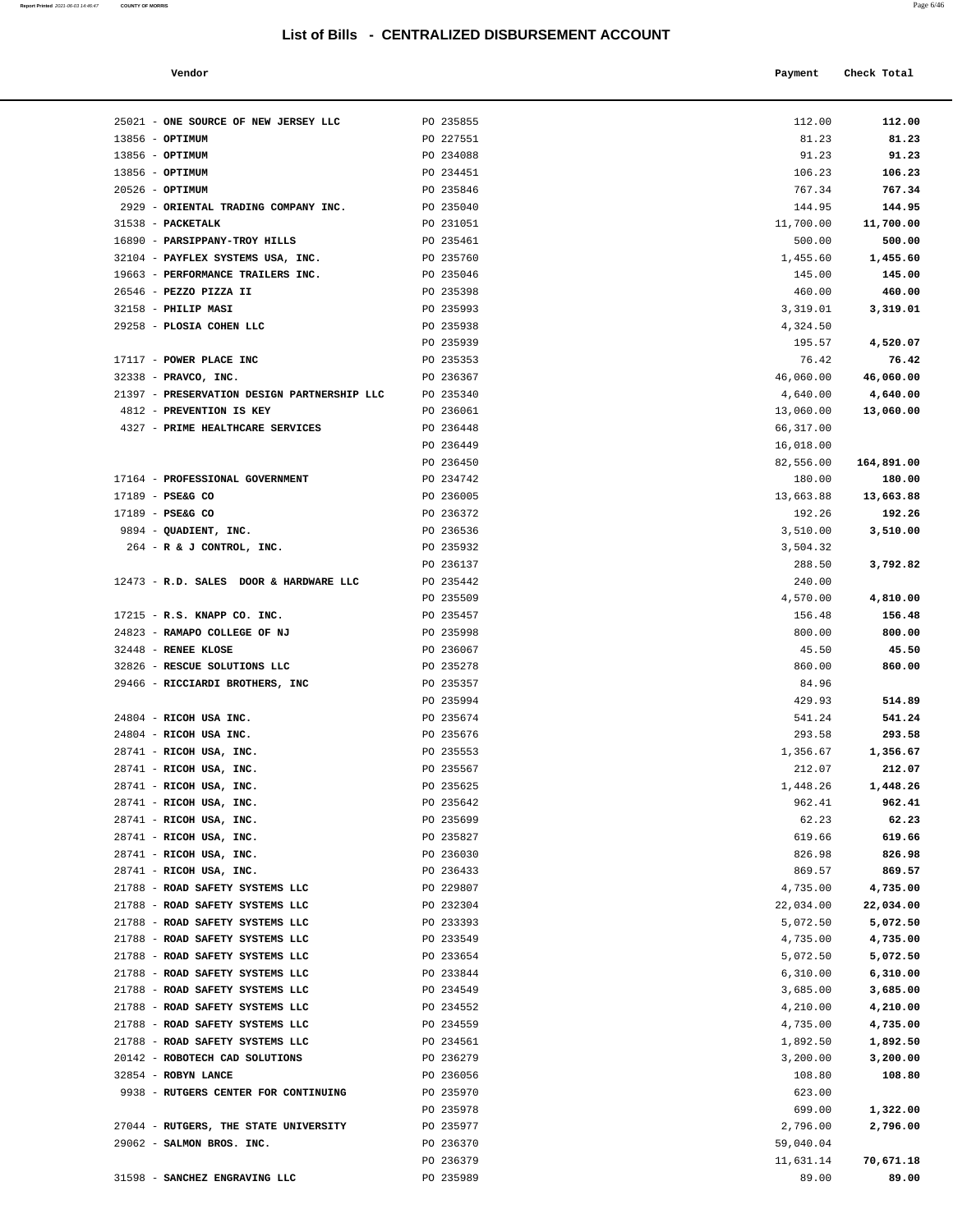| Vendor | Payment | Check Total |
|--------|---------|-------------|
|        |         |             |

| 17621 - SHEAFFER SUPPLY, INC.                | PO 235295              | 332.86              | 332.86                |
|----------------------------------------------|------------------------|---------------------|-----------------------|
| 17621 - SHEAFFER SUPPLY, INC.                | PO 235296              | 525.09              | 525.09                |
| 17699 - SMITH MOTOR CO., INC.                | PO 235172              | 358.69              |                       |
|                                              | PO 235173              | 433.32              |                       |
|                                              | PO 235174              | 140.16              |                       |
|                                              | PO 235175              | 291.91              | 1,224.08              |
| 17755 - SOUTHEAST MORRIS COUNTY              | PO 235996              | 810.91              | 810.91                |
| 16675 - STATE TOXICOLOGY LABORATORY          | PO 233561              | 1,170.00            |                       |
|                                              | PO 233562<br>PO 233563 | 315.00<br>720.00    |                       |
|                                              | PO 236017              | 540.00              | 2,745.00              |
| 30199 - STAVOLA CONSTRUCTION MATERIALS, INC  | PO 235405              | 797.16              | 797.16                |
| 17874 - STORR TRACTOR CO.                    | PO 224103              | 145,338.98          | 145,338.98            |
| 17901 - SUBURBAN CONSULTING                  | PO 233547              | 3,500.00            |                       |
|                                              | PO 235780              | 650.00              |                       |
|                                              | PO 235781              | 1,808.75            |                       |
|                                              | PO 235944              | 135.00              | 6,093.75              |
| 8621 - SUBURBAN PROPANE -2347                | PO 235480              | 384.64              | 384.64                |
| 11429 - SUSSEX COUNTY MUA                    | PO 235351              | 447.75              | 447.75                |
| 17963 - TACTICAL & SURVIVAL                  | PO 234371              | 2,614.50            | 2,614.50              |
| 17990 - TELESEARCH INC                       | PO 235035              | 816.20              |                       |
|                                              | PO 235481              | 792.88              |                       |
|                                              | PO 235506              | 1,273.94            |                       |
|                                              | PO 235669              | 1,270.85            |                       |
|                                              | PO 235670              | 650.65              |                       |
|                                              | PO 235807              | 1,901.20            |                       |
|                                              | PO 236053              | 650.65              |                       |
|                                              | PO 236054              | 1,711.08            | 9,067.45              |
| 17990 - TELESEARCH INC                       | PO 236233              | 1,690.71            | 1,690.71              |
| 122 - TILCON NEW YORK INC.                   | PO 235298              | 1,178.40            |                       |
|                                              | PO 235341              | 1,225.90            |                       |
|                                              | PO 235352              | 5,293.52            | 7,697.82              |
| 32003 - TITLE LINES LLC                      | PO 236082              | 374.00              |                       |
|                                              | PO 236082              | 724.00              | 1,098.00              |
| 18067 - TJ'S SPORTWIDE TROPHY                | PO 231683<br>PO 233415 | 268.30<br>2,276.00  |                       |
| 30695 - TOMAHAWK STRATEGIC SOLUTION, LLC     | PO 234038              | 11,802.00           | 2,544.30<br>11,802.00 |
| 281 - TOMAR INDUSTRIES INC                   | PO 235782              | 2,104.50            |                       |
|                                              | PO 236368              | 2,341.00            | 4,445.50              |
| $1227$ - TOWN OF DOVER                       | PO 236333              | 17,639.90           | 17,639.90             |
| 8234 - TOWNE PHARMACY & SURGICAL             | PO 235544              | 232.30              |                       |
|                                              | PO 235551              | 215.04              | 447.34                |
| 2484 - TOWNSHIP OF BOONTON                   | PO 236350              | 39,939.13           | 39,939.13             |
| 19736 - TOWNSHIP OF RANDOLPH                 | PO 236127              | 69.34               | 69.34                 |
| 11781 - TREASURER. ST OF NJ                  | PO 235655              | 1,168.91            | 1,168.91              |
| 11781 - TREASURER. ST OF NJ                  | PO 235659              | 1,535.00            | 1,535.00              |
| 11781 - TREASURER. ST OF NJ                  | PO 235661              | 4,142.18            | 4,142.18              |
| 12333 - TRIMBOLI & PRUSINOWSKI, LLC          | PO 235940              | 1,596.50            | 1,596.50              |
| 30877 - TUNSTEAD LANDSCAPE SERVICES          | PO 235483              | 203.20              |                       |
|                                              | PO 236177              | 12,441.63           | 12,644.83             |
| 4144 - U-LINE SHIPPING SUPPLY                | PO 233711              | 582.90              |                       |
|                                              | PO 236261              | 386.33              |                       |
|                                              | PO 236291              | 236.27              | 1,205.50              |
| 31502 - U.S. SECURITY ASSOCIATES             | PO 235152<br>PO 235255 | 1,745.59            |                       |
| 14707 - UNITED REFRIGERATION INC             | PO 236010              | 42,427.51<br>143.29 | 44,173.10<br>143.29   |
| 31713 - UNITED SITE SERVICES NORTHEAST, INC. | PO 235777              | 819.45              |                       |
|                                              | PO 236033              | 212.45              | 1,031.90              |
| 446 - UNITRONIX DATA SYSTEMS INC             | PO 235651              | 9,195.55            | 9,195.55              |
| 20989 - USA ARCHITECTS PLANNERS &            | PO 235390              | 3,100.00            | 3,100.00              |
| $20042$ - V.E. RALPH & SON INC.              | PO 235282              | 84.10               | 84.10                 |
| 18290 - VAN METER & ASSOCIATES INC.          | PO 234995              | 170.00              | 170.00                |
| 1348 - VERIZON WIRELESS                      | PO 235531              | 451.77              | 451.77                |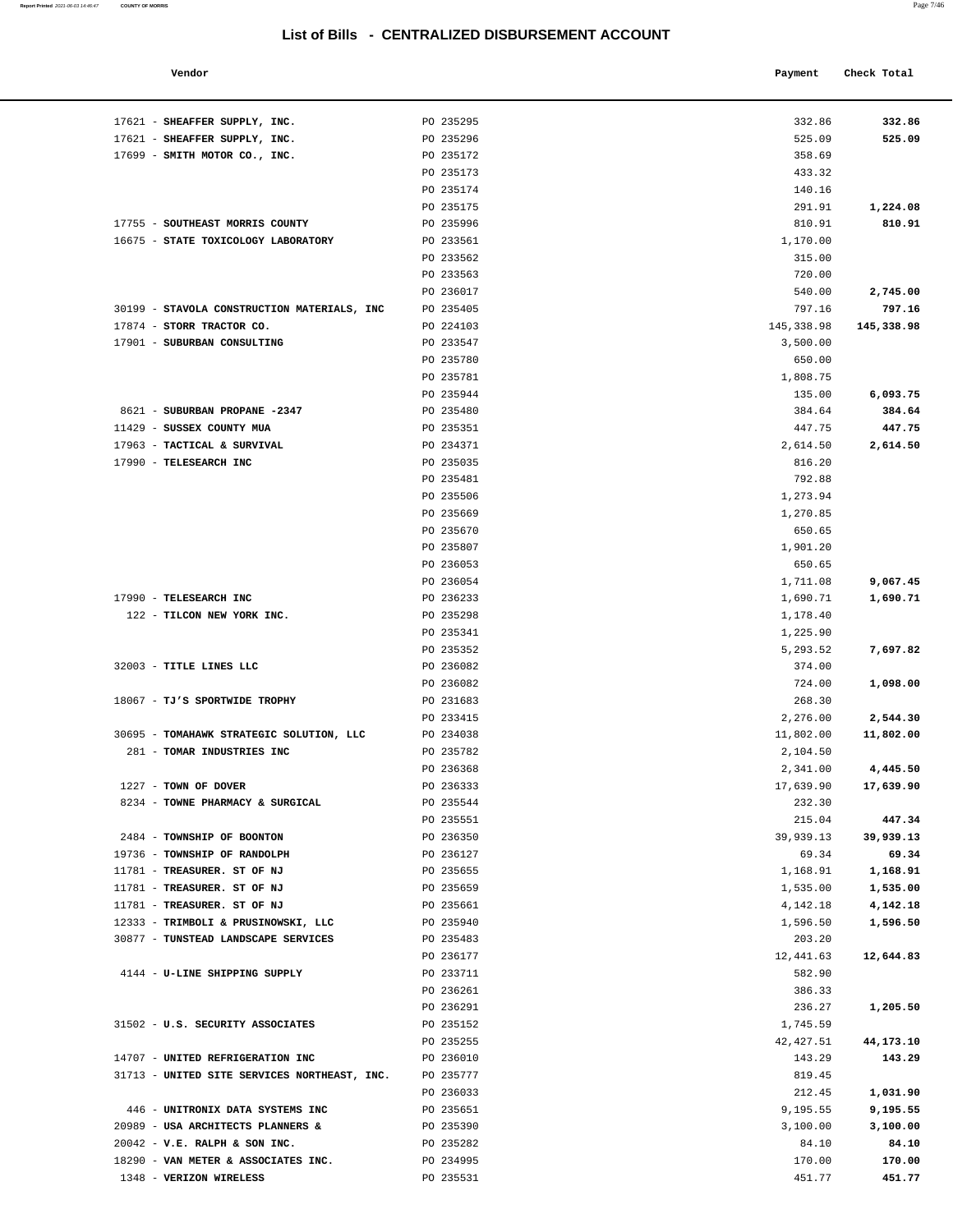| o۱ | nn | ı |
|----|----|---|

| Vendor                                   |               | Payment  | Check Total             |
|------------------------------------------|---------------|----------|-------------------------|
|                                          |               |          |                         |
| 28202 - VILLAGE SHOP RITE                | PO 236314     | 184.46   | 184.46                  |
| 7037 - VILLAGE SUPER MARKET, INC.        | PO 236416     | 219.17   | 219.17                  |
| 6146 - W.B. MASON COMPANY INC            | PO 226815     | 1,246.43 |                         |
|                                          | PO 228236     | 1,593.23 |                         |
|                                          | PO 230116     | 555.53   |                         |
|                                          | PO 232497     | 1,678.53 |                         |
|                                          | PO 233004     | 162.09   |                         |
|                                          | PO 233814     | 38.16    |                         |
|                                          | PO 234959     | 62.98    |                         |
|                                          | PO 234968     | 1,856.07 | 7,193.02                |
| 6146 - W.B. MASON COMPANY INC            | PO 235104     | 1,000.71 |                         |
|                                          | PO 235185     | 4,504.70 |                         |
|                                          | PO 235377     | 503.20   |                         |
|                                          | PO 235413     | 228.84   |                         |
|                                          | PO 235519     | 221.01   | 6,458.46                |
| 6146 - W.B. MASON COMPANY INC            | PO 235616     | 298.82   |                         |
|                                          | PO 235785     | 203.37   |                         |
|                                          | PO 235813     | 1.90     | 504.09                  |
| 6146 - W.B. MASON COMPANY INC            | PO 235819     | 11.40    |                         |
|                                          | PO 235831     | 125.60   |                         |
|                                          | PO 235844     | 369.89   |                         |
|                                          | PO 235847     | 71.52    | 578.41                  |
| 6146 - W.B. MASON COMPANY INC            | PO 235858     | 85.93    |                         |
|                                          | PO 235900     | 19.82    |                         |
|                                          | PO 235905     | 89.46    |                         |
|                                          | PO 235954     | 31.29    |                         |
|                                          | PO 235988     | 19.99    |                         |
|                                          | PO 236022     | 35.76    |                         |
|                                          | PO 236134     | 17.88    |                         |
|                                          | PO 236245     | 111.75   | 411.88                  |
| 6146 - W.B. MASON COMPANY INC            | PO 236373     | 32.24    | 32.24                   |
| 18388 - WARREN COUNTY COMMUNITY COLL.    | PO 236277     | 1,375.00 |                         |
|                                          | PO 236278     | 1,375.00 | 2,750.00                |
| 24231 - WATERS, MCPHERSON, MCNEILL, P.C. | PO 236322     | 3,596.00 | 3,596.00                |
| 24231 - WATERS, MCPHERSON, MCNEILL, P.C. | PO 236323     | 1,457.00 | 1,457.00                |
| 8335 - WILLIAM PATERSON UNIVERSITY       | PO 236286     | 1,500.00 | 1,500.00                |
| 20820 - Y-PERS INC                       | PO 234933     | 390.00   | 390.00<br>------------- |
| TOTAL                                    |               |          | 12, 118, 717.81         |
| paid from Fund 01 Current Fund           | 10,149,500.67 |          |                         |
| paid from Eund 02 Grant Eund             | 755.265.89    |          |                         |

Total to be Total to be paid from Fund 02 Grant Fund 755,2 Total to be paid from Fund 04 County Capital 1,206,195.15 Total to be paid from Fund 13 Dedicated Trust **7,756.10** 

 **------------- 12,118,717.81**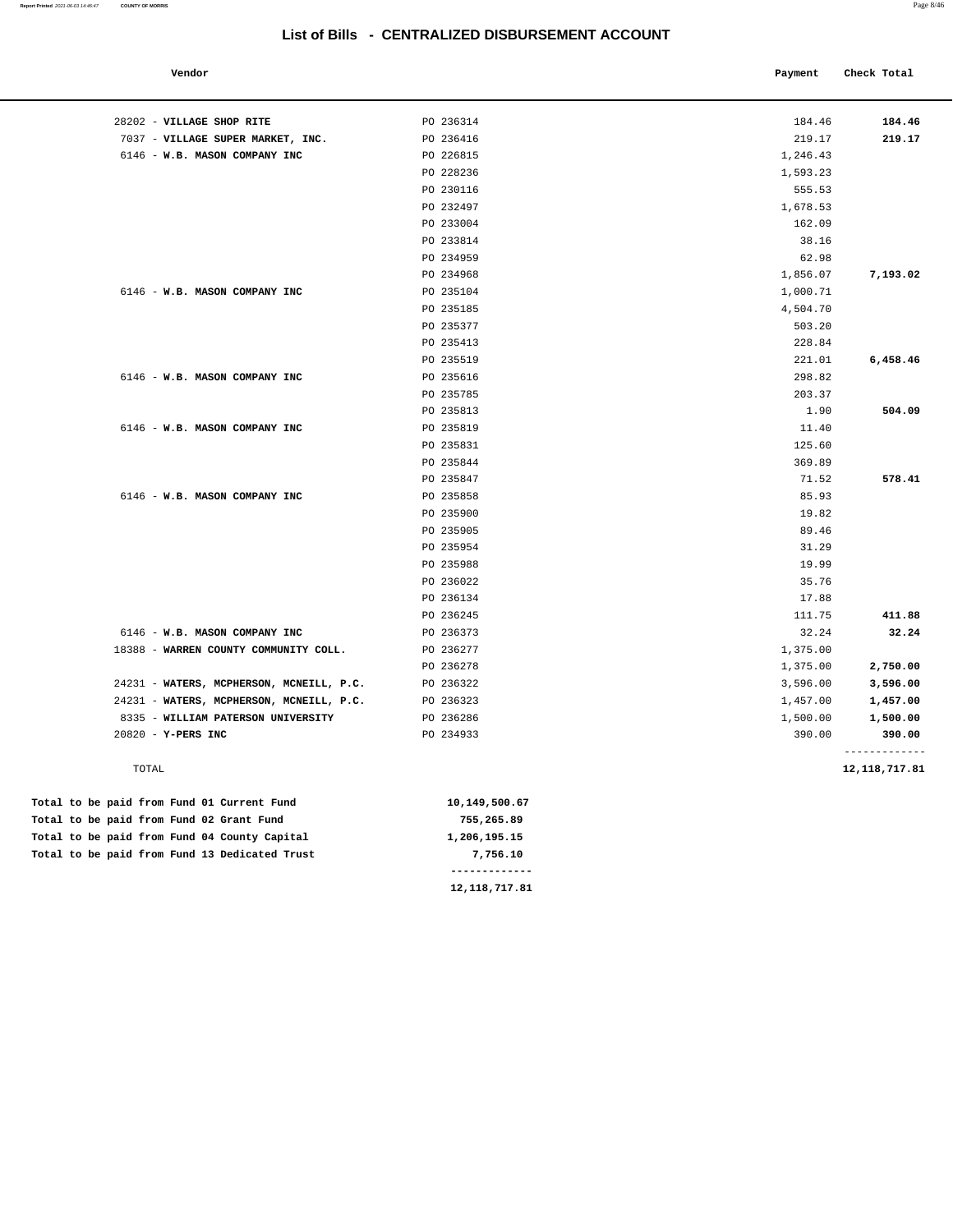**Report Printed** 2021-06-03 14:46:52 **COUNTY OF MORRIS** Page 9/46

# **List of Bills (Department/Account Detail) - CENTRALIZED DISBURSEMENT ACCOUNT**

| Account              | P0 #                        | Vendor                     | Description         | Payment   | Account Total |  |
|----------------------|-----------------------------|----------------------------|---------------------|-----------|---------------|--|
|                      |                             |                            |                     |           |               |  |
|                      |                             |                            | <b>Current Fund</b> |           |               |  |
| DEPARTMENT 040835    |                             |                            |                     |           |               |  |
|                      |                             | 236350 TOWNSHIP OF BOONTON |                     | 39,939.13 |               |  |
|                      | 236333 TOWN OF DOVER        |                            |                     | 17,639.90 |               |  |
| 01-160-05-040835-888 |                             | Due to Boonton/Dover       | TOTAL FOR ACCOUNT   |           | 57,579.03     |  |
|                      |                             |                            |                     |           | ============  |  |
|                      | TOTAL for DEPARTMENT 040835 |                            |                     |           | 57,579.03     |  |
|                      |                             |                            |                     |           |               |  |

## **County Administrator**

| 236532 COUNTY OF MORRIS                               |                   | 7.16     |
|-------------------------------------------------------|-------------------|----------|
| Postage & Metered Mail<br>01-201-20-100100-068        | TOTAL FOR ACCOUNT | 7.16     |
| 236129 CLEARY GIACOBBE ALFIERI &                      |                   | 3,983.50 |
| 236130 CLEARY GIACOBBE ALFIERI &                      |                   | 1,007.50 |
| 236131 CLEARY GIACOBBE ALFIERI &                      |                   | 4,448.50 |
| (2020) Other Outside Services<br>01-203-20-100100-084 | TOTAL FOR ACCOUNT | 9,439.50 |
| TOTAL for County Administrator                        |                   | 9,446.66 |

#### **Personnel**

| TOTAL for Personnel                                            |                   | ============<br>220.54 |
|----------------------------------------------------------------|-------------------|------------------------|
| 01-201-20-105100-068 Postage & Metered Mail                    | TOTAL FOR ACCOUNT | 17.17                  |
| 236532 COUNTY OF MORRIS                                        |                   | 17.17                  |
| 01-201-20-105100-058 Office Supplies & Stationery              | TOTAL FOR ACCOUNT | 203.37                 |
| 235785 W.B. MASON COMPANY INC                                  |                   | 0.70                   |
| 235785 W.B. MASON COMPANY INC                                  |                   | 9.29                   |
| 235785 W.B. MASON COMPANY INC                                  |                   | 29.38                  |
| 235785 W.B. MASON COMPANY INC                                  |                   | 19.49                  |
| 235785 W.B. MASON COMPANY INC                                  |                   | 7.28                   |
| 235785 W.B. MASON COMPANY INC                                  |                   | 15.56                  |
| 235785 W.B. MASON COMPANY INC                                  |                   | 6.94                   |
| 235785 W.B. MASON COMPANY INC<br>235785 W.B. MASON COMPANY INC |                   | 6.56                   |
| 235785 W.B. MASON COMPANY INC                                  |                   | 9.99<br>11.49          |
| 235785 W.B. MASON COMPANY INC                                  |                   | 35.88                  |
| 235785 W.B. MASON COMPANY INC                                  |                   | 1.68                   |
| 235785 W.B. MASON COMPANY INC                                  |                   | 11.42                  |
| 235785 W.B. MASON COMPANY INC                                  |                   | 27.87                  |
| 235785 W.B. MASON COMPANY INC                                  |                   | 9.84                   |
|                                                                |                   |                        |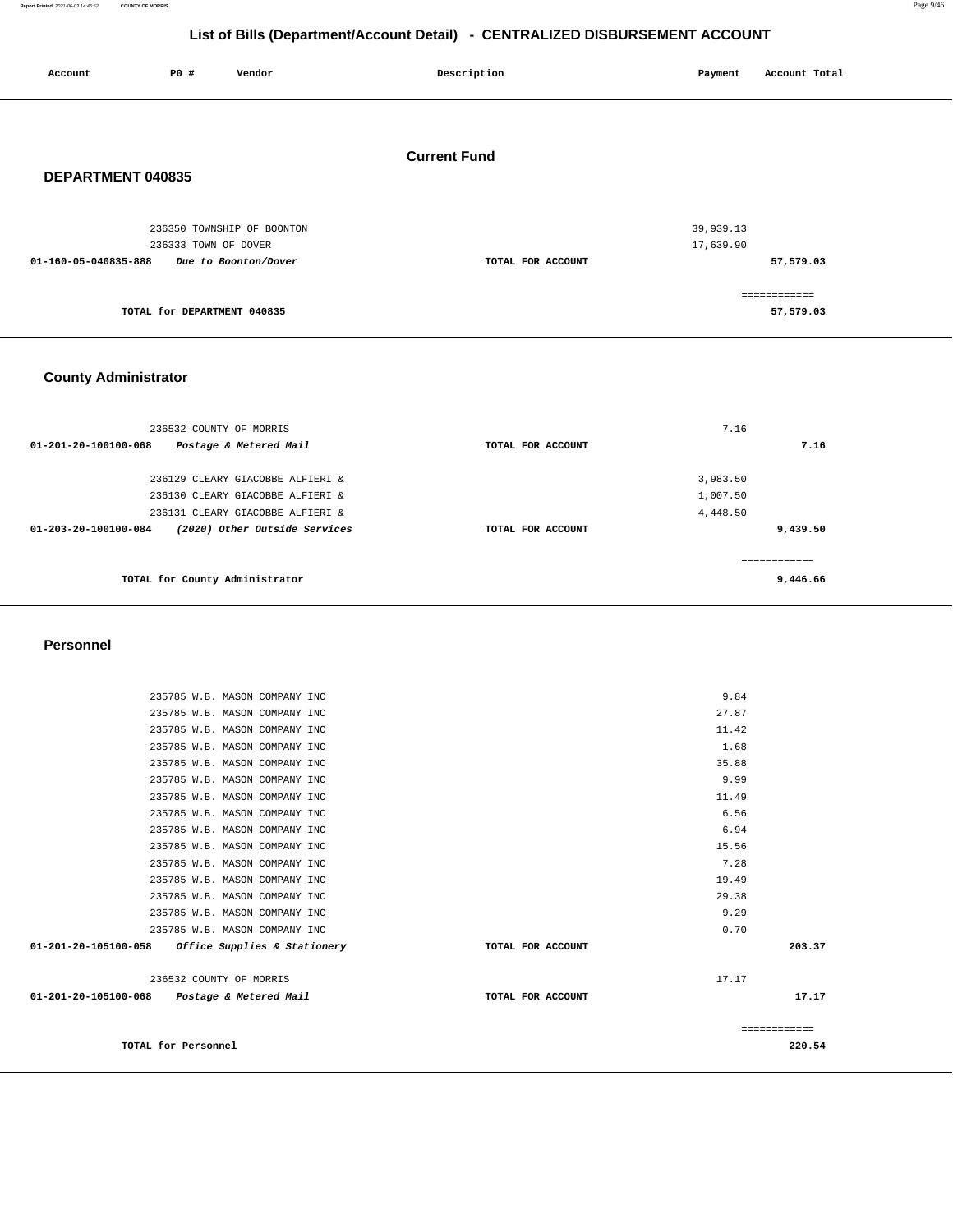| Account                                  | <b>PO #</b>                                        | Vendor                                                                                                                         | Description       | Payment                  | Account Total                    |
|------------------------------------------|----------------------------------------------------|--------------------------------------------------------------------------------------------------------------------------------|-------------------|--------------------------|----------------------------------|
| <b>Board of Chosen Freeholders</b>       |                                                    |                                                                                                                                |                   |                          |                                  |
| 01-201-20-110100-028 Books & Periodicals | 235942 DAILY RECORD                                |                                                                                                                                | TOTAL FOR ACCOUNT | 9.99                     | 9.99                             |
| 01-201-20-110100-068                     | 236532 COUNTY OF MORRIS<br>236532 COUNTY OF MORRIS |                                                                                                                                | TOTAL FOR ACCOUNT | 8.46<br>13.10            | 21.56                            |
|                                          |                                                    | Postage & Metered Mail<br>235563 MORRIS COUNTY CHAMBER OF<br>236411 LANDS' END BUSINESS OUTFITTERS<br>236314 VILLAGE SHOP RITE |                   | 35.00<br>40.90<br>184.46 |                                  |
| 01-201-20-110100-079                     |                                                    | Special Projects<br>TOTAL for Board of Chosen Freeholders                                                                      | TOTAL FOR ACCOUNT |                          | 260.36<br>============<br>291.91 |
|                                          |                                                    |                                                                                                                                |                   |                          |                                  |

#### **Clerk of the Board**

|                      | TOTAL for Clerk of the Board |                   | -------------<br>689.53 |
|----------------------|------------------------------|-------------------|-------------------------|
|                      | Advertising                  | TOTAL FOR ACCOUNT |                         |
| 01-201-20-110105-022 |                              |                   | 689.53                  |
|                      | 236025 GANNETT NJ NEWSPAPERS | 109.82            |                         |
|                      | 235860 GANNETT NJ NEWSPAPERS | 64.67             |                         |
|                      | 235864 GANNETT NJ NEWSPAPERS | 52.20             |                         |
|                      | 235863 GANNETT NJ NEWSPAPERS | 58.22             |                         |
|                      | 235862 GANNETT NJ NEWSPAPERS | 64.67             |                         |
|                      | 236050 GANNETT NJ NEWSPAPERS | 114.12            |                         |
|                      | 235861 GANNETT NJ NEWSPAPERS | 64.67             |                         |
|                      | 235859 GANNETT NJ NEWSPAPERS | 65.10             |                         |
|                      | 236024 GANNETT NJ NEWSPAPERS | 96.06             |                         |
|                      |                              |                   |                         |

## **County Clerk**

| 236532 COUNTY OF MORRIS                                               |                   | 1,398.59 |          |
|-----------------------------------------------------------------------|-------------------|----------|----------|
| 232497 W.B. MASON COMPANY INC                                         |                   | 1,678.53 |          |
| $01 - 201 - 20 - 120100 - 068$<br>Postage & Metered Mail              | TOTAL FOR ACCOUNT |          | 3,077.12 |
|                                                                       |                   |          |          |
| 234967 GILL ID SYSTEMS                                                |                   | 450.00   |          |
| 234967 GILL ID SYSTEMS                                                |                   | 65.00    |          |
| 234967 GILL ID SYSTEMS                                                |                   | 750.00   |          |
| 234967 GILL ID SYSTEMS                                                |                   | 179.00   |          |
| 01-201-20-120100-069<br>Printing                                      | TOTAL FOR ACCOUNT |          | 1,444.00 |
| 236245 W.B. MASON COMPANY INC                                         |                   | 111.75   |          |
| 01-201-20-120100-095<br>Other Administrative Supplies                 | TOTAL FOR ACCOUNT |          | 111.75   |
| 236065 ANN F. GROSSI                                                  |                   | 31.94    |          |
| 236065 ANN F. GROSSI                                                  |                   | 50.00    |          |
| 236065 ANN F. GROSSI                                                  |                   | 44.85    |          |
| 01-201-20-120100-185<br>Food                                          | TOTAL FOR ACCOUNT |          | 126.79   |
| 226815 W.B. MASON COMPANY INC                                         |                   | 1,246.43 |          |
| $01 - 203 - 20 - 120100 - 058$<br>(2020) Office Supplies & Stationery | TOTAL FOR ACCOUNT |          | 1,246.43 |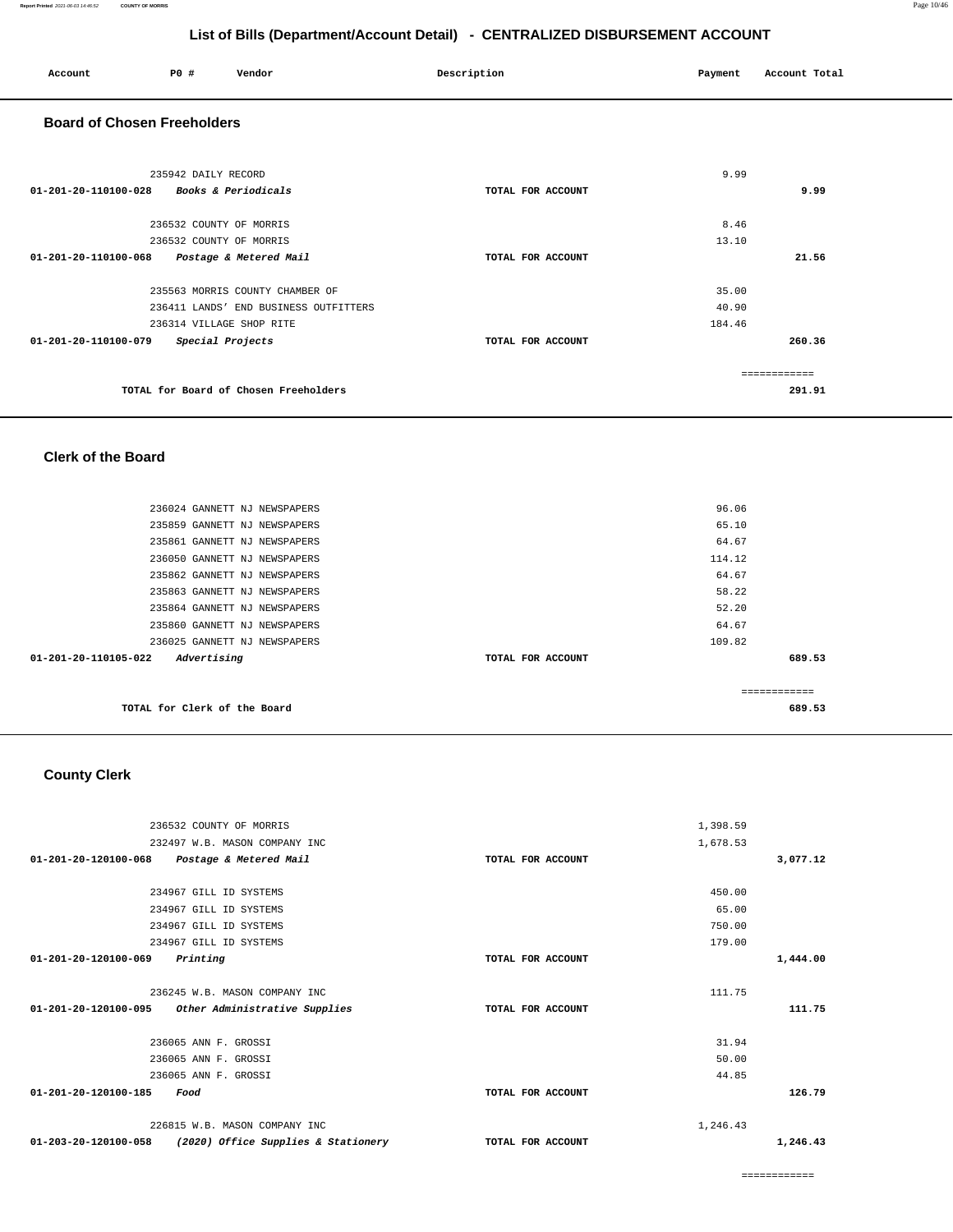#### **Report Printed** 2021-06-03 14:46:52 **COUNTY OF MORRIS** Page 11/46

# **List of Bills (Department/Account Detail) - CENTRALIZED DISBURSEMENT ACCOUNT**

| Account             | <b>PO #</b>            | Vendor | Description | Payment | Account Total |
|---------------------|------------------------|--------|-------------|---------|---------------|
| <b>County Clerk</b> |                        |        |             |         |               |
|                     | TOTAL for County Clerk |        |             |         | 6,006.09      |

## **County Board of Elections**

|                                | 236034 GANNETT NJ NEWSPAPERS        |                   | 101.48        |           |
|--------------------------------|-------------------------------------|-------------------|---------------|-----------|
| $01 - 201 - 20 - 121100 - 022$ | Advertising                         | TOTAL FOR ACCOUNT |               | 101.48    |
|                                |                                     |                   |               |           |
|                                | 236532 COUNTY OF MORRIS             |                   | 500.33        |           |
| 01-201-20-121100-068           | Postage & Metered Mail              | TOTAL FOR ACCOUNT |               | 500.33    |
|                                |                                     |                   |               |           |
|                                | 231073 CDW GOVERNMENT               |                   | 2,858.88      |           |
|                                | 235185 W.B. MASON COMPANY INC       |                   | 4,504.70      |           |
|                                | 235467 JOSE M FIGUEROA              |                   | 105.00        |           |
|                                | 231073 CDW GOVERNMENT               |                   | 6,285.06      |           |
|                                | 236013 ALPHAGRAPHICS                |                   | 2,252.00      |           |
| $01 - 201 - 20 - 121100 - 096$ | <i>Election Officer</i>             | TOTAL FOR ACCOUNT |               | 16,005.64 |
|                                |                                     |                   |               |           |
|                                |                                     |                   | ------------- |           |
|                                | TOTAL for County Board of Elections |                   |               | 16,607.45 |
|                                |                                     |                   |               |           |

## **Superintendent of Elections**

| 235846 OPTIMUM                                                |                   | 767.34 |        |
|---------------------------------------------------------------|-------------------|--------|--------|
| 236031 MARILYN ROSSY                                          |                   | 77.84  |        |
| $01 - 201 - 20 - 121105 - 057$<br>National Voter Registration | TOTAL FOR ACCOUNT |        | 845.18 |
|                                                               |                   |        |        |
| 235813 W.B. MASON COMPANY INC                                 |                   | 0.95   |        |
| 235813 W.B. MASON COMPANY INC                                 |                   | 0.95   |        |
| 236022 W.B. MASON COMPANY INC                                 |                   | 4.47   |        |
| 236022 W.B. MASON COMPANY INC                                 |                   | 31.29  |        |
| Other Administrative Supplies<br>01-201-20-121105-095         | TOTAL FOR ACCOUNT |        | 37.66  |
|                                                               |                   |        |        |
|                                                               |                   |        |        |
| TOTAL for Superintendent of Elections                         |                   |        | 882.84 |
|                                                               |                   |        |        |

## **County Elections (Cty Clerk)**

|                      | 236246 GANNETT NJ NEWSPAPERS   |                   | 342.28   |          |
|----------------------|--------------------------------|-------------------|----------|----------|
| 01-201-20-121110-022 | Advertising                    | TOTAL FOR ACCOUNT |          | 342.28   |
|                      |                                |                   |          |          |
|                      | 235831 W.B. MASON COMPANY INC  |                   | 125.60   |          |
|                      | 234968 W.B. MASON COMPANY INC  |                   | 1,856.07 |          |
| 01-201-20-121110-058 | Office Supplies & Stationery   | TOTAL FOR ACCOUNT |          | 1,981.67 |
|                      |                                |                   |          |          |
|                      | 236532 COUNTY OF MORRIS        |                   | 480.45   |          |
| 01-201-20-121110-068 | Postage & Metered Mail         | TOTAL FOR ACCOUNT |          | 480.45   |
|                      |                                |                   |          |          |
|                      | 235823 CCG MARKETING SOLUTIONS |                   | 4,760.00 |          |
| 01-201-20-121110-084 | Other Outside Services         | TOTAL FOR ACCOUNT |          | 4,760.00 |
|                      |                                |                   |          |          |
|                      | 236066 BRENDA WHITMORE         |                   | 38.38    |          |
| 01-201-20-121110-185 | Food                           | TOTAL FOR ACCOUNT |          | 38.38    |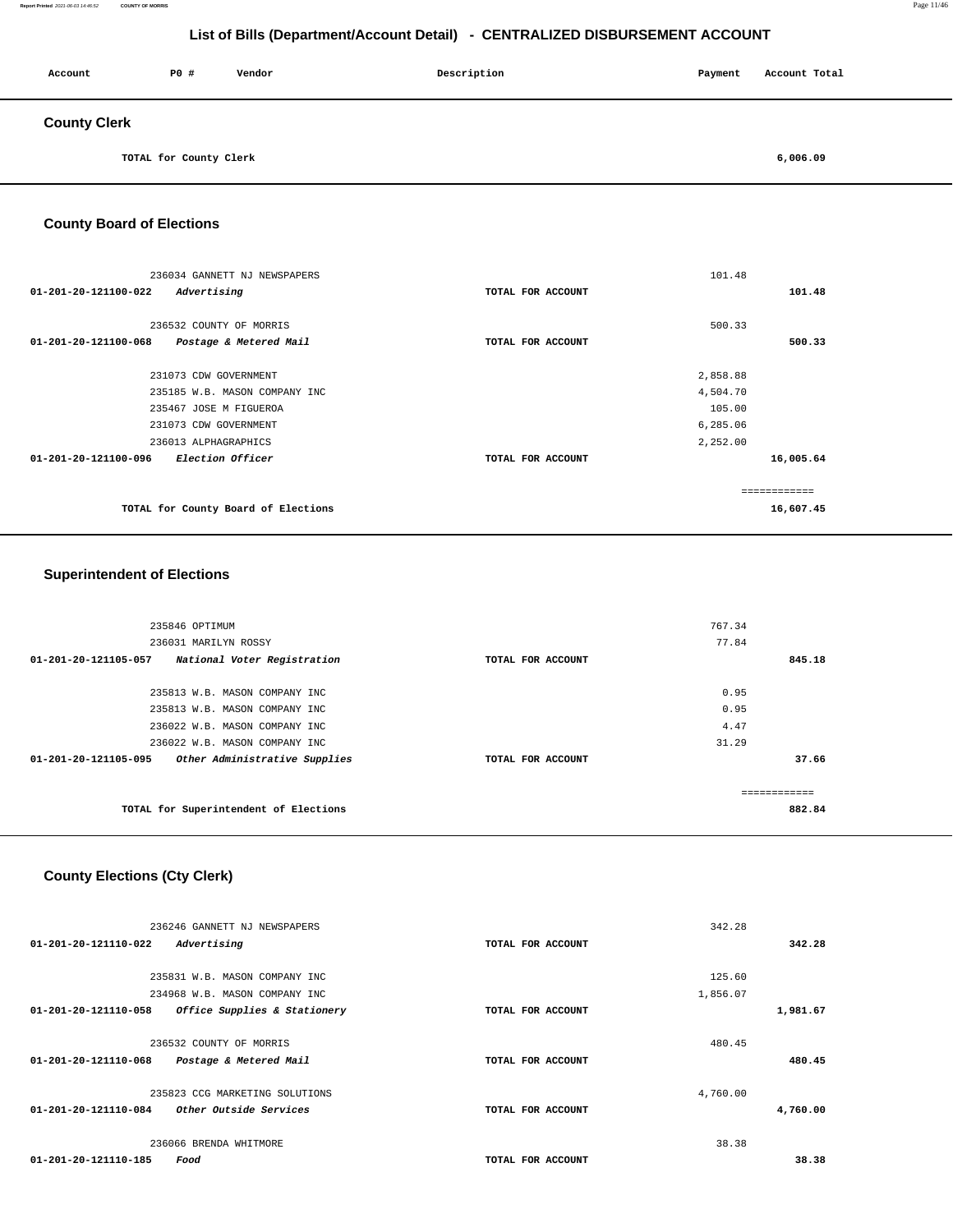**Report Printed** 2021-06-03 14:46:52 **COUNTY OF MORRIS** Page 12/46

# **List of Bills (Department/Account Detail) - CENTRALIZED DISBURSEMENT ACCOUNT**

| Account                             | PO#                     | Vendor                                 | Description       | Payment  | Account Total |
|-------------------------------------|-------------------------|----------------------------------------|-------------------|----------|---------------|
| <b>County Elections (Cty Clerk)</b> |                         |                                        |                   |          |               |
|                                     | 235827 RICOH USA, INC.  |                                        |                   | 619.66   |               |
| 01-201-20-121110-259                | Equipment Rental        |                                        | TOTAL FOR ACCOUNT |          | 619.66        |
|                                     |                         | 228236 W.B. MASON COMPANY INC          |                   | 1,593.23 |               |
| 01-203-20-121110-058                |                         | (2020) Office Supplies & Stationery    | TOTAL FOR ACCOUNT |          | 1,593.23      |
|                                     |                         |                                        |                   |          | ============  |
|                                     |                         | TOTAL for County Elections (Cty Clerk) |                   |          | 9,815.67      |
| <b>County Treasurer</b>             |                         |                                        |                   |          |               |
|                                     | 235360 CEUNION          |                                        |                   | 110.00   |               |
|                                     |                         | 234742 PROFESSIONAL GOVERNMENT         |                   | 180.00   |               |
| 01-201-20-130100-039                |                         | Education Schools & Training           | TOTAL FOR ACCOUNT |          | 290.00        |
|                                     | 236532 COUNTY OF MORRIS |                                        |                   | 200.92   |               |
| 01-201-20-130100-068                |                         | Postage & Metered Mail                 | TOTAL FOR ACCOUNT |          | 200.92        |

| ------------<br>------------ |
|------------------------------|
| 490.92<br>.                  |
|                              |

# **Purchasing Division**

| TOTAL for Purchasing Division                                    |                   |        | 1,039.59      |
|------------------------------------------------------------------|-------------------|--------|---------------|
|                                                                  |                   |        | ------------- |
| 01-201-20-130105-164 Office Machines - Rental                    | TOTAL FOR ACCOUNT |        | 869.57        |
| 236433 RICOH USA, INC.                                           |                   | 869.57 |               |
| 01-201-20-130105-095<br>Other Administrative Supplies            | TOTAL FOR ACCOUNT |        | 32.24         |
| 236373 W.B. MASON COMPANY INC                                    |                   | 31.29  |               |
| 236373 W.B. MASON COMPANY INC                                    |                   | 0.95   |               |
| 01-201-20-130105-068<br>Postage & Metered Mail                   | TOTAL FOR ACCOUNT |        | 92.28         |
| 236532 COUNTY OF MORRIS                                          |                   | 92.28  |               |
| $01 - 201 - 20 - 130105 - 028$<br><b>Books &amp; Periodicals</b> | TOTAL FOR ACCOUNT |        | 45.50         |
| 236067 RENEE KLOSE                                               |                   | 15.00  |               |
| 236067 RENEE KLOSE                                               |                   | 15.00  |               |
| 236067 RENEE KLOSE                                               |                   | 15.50  |               |
|                                                                  |                   |        |               |

## **Office Services**

| 236536 OUADIENT, INC.                                |                   | 3,510.00     |
|------------------------------------------------------|-------------------|--------------|
| Office Supplies & Stationery<br>01-201-20-130110-058 | TOTAL FOR ACCOUNT | 3,510.00     |
| 236570 COUNTY COLLEGE OF MORRIS                      |                   | 17,732.33    |
| 236571 COUNTY COLLEGE OF MORRIS                      |                   | 17,732.33    |
| Printing<br>01-201-20-130110-069                     | TOTAL FOR ACCOUNT | 35,464.66    |
|                                                      |                   | ------------ |
| TOTAL for Office Services                            |                   | 38,974.66    |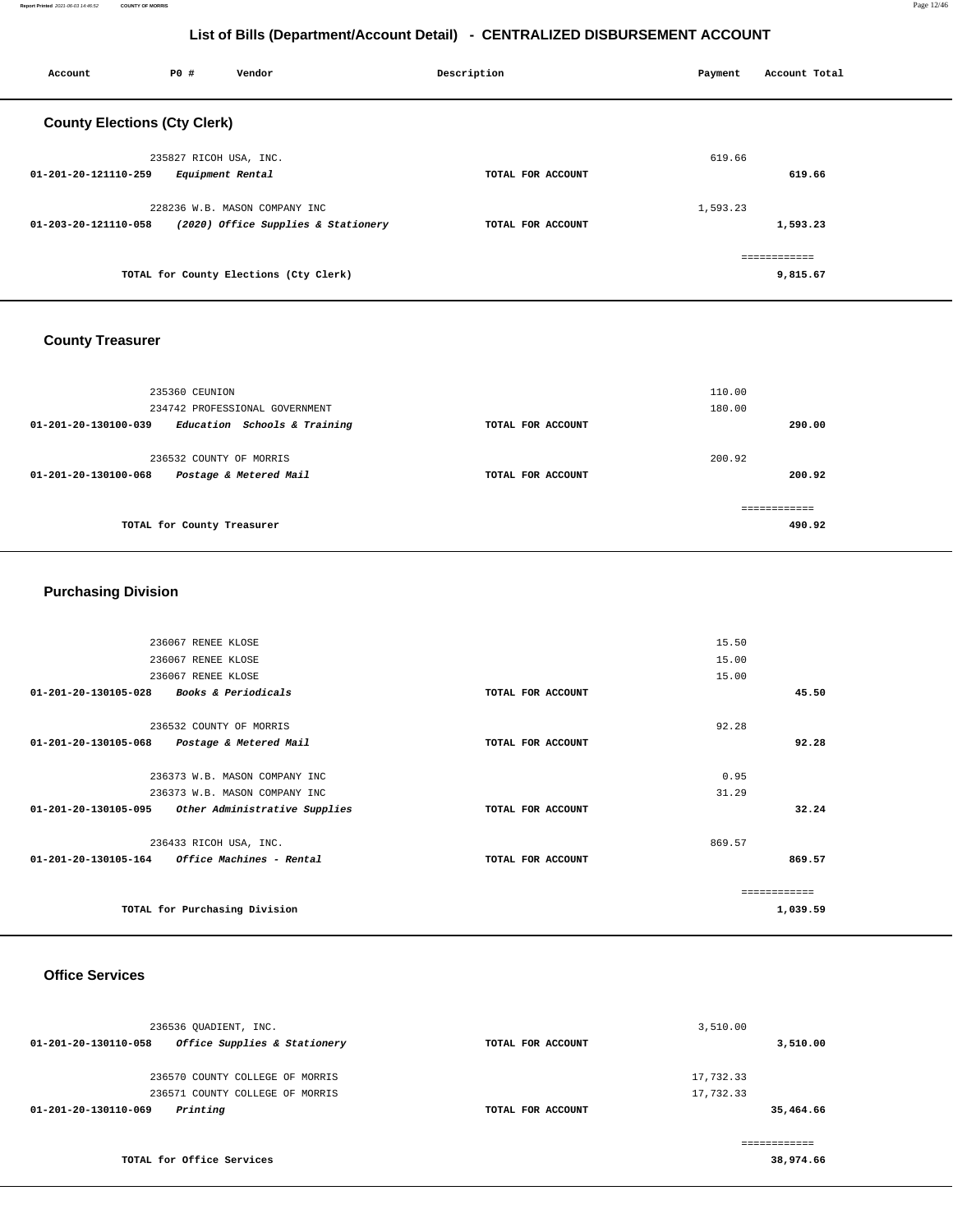**Report Printed** 2021-06-03 14:46:52 **COUNTY OF MORRIS** Page 13/46

**266.68**

# **List of Bills (Department/Account Detail) - CENTRALIZED DISBURSEMENT ACCOUNT**

| Account                         | P0 # | Vendor                                            | Description       | Payment | Account Total |  |
|---------------------------------|------|---------------------------------------------------|-------------------|---------|---------------|--|
| <b>County Board of Taxation</b> |      |                                                   |                   |         |               |  |
| 01-201-20-150100-068            |      | 236532 COUNTY OF MORRIS<br>Postage & Metered Mail | TOTAL FOR ACCOUNT | 266.68  | 266.68        |  |
|                                 |      |                                                   |                   |         | ============  |  |

# **County Counsel**

**TOTAL for County Board of Taxation** 

| 235909 FERNANDEZ GARCIA, LLC           |                   | 465.00    |
|----------------------------------------|-------------------|-----------|
|                                        |                   |           |
| 235936 JOHNSON & JOHNSON, ESQS         |                   | 1,813.50  |
| 235937 CLEARY GIACOBBE ALFIERI &       |                   | 18,734.00 |
| 235940 TRIMBOLI & PRUSINOWSKI, LLC     |                   | 1,596.50  |
| 235938 PLOSIA COHEN LLC                |                   | 4,324.50  |
| 236321 CHASAN, LAMPARELLO, MALLON      |                   | 2,548.23  |
| 235936 JOHNSON & JOHNSON, ESQS         |                   | 558.00    |
| 235937 CLEARY GIACOBBE ALFIERI &       |                   | 1,655.00  |
| 01-201-20-155100-051<br>Legal          | TOTAL FOR ACCOUNT | 31,694.73 |
|                                        |                   |           |
| 235939 PLOSIA COHEN LLC                |                   | 195.57    |
| 01-203-20-155100-051<br>$(2020)$ Legal | TOTAL FOR ACCOUNT | 195.57    |
|                                        |                   |           |
|                                        |                   |           |
| TOTAL for County Counsel               |                   | 31,890.30 |
|                                        |                   |           |

#### **County Surrogate**

| 236054 TELESEARCH INC                                |                   | 1,711.08 |              |
|------------------------------------------------------|-------------------|----------|--------------|
| 236233 TELESEARCH INC                                |                   | 1,690.71 |              |
| 235807 TELESEARCH INC                                |                   | 1,901.20 |              |
| $01-201-20-160100-016$ Outside Salaries & Wages      | TOTAL FOR ACCOUNT |          | 5,302.99     |
|                                                      |                   |          |              |
| 236231 COANJ                                         |                   | 750.00   |              |
| 235816 MORRIS COUNTY LEAGUE OF MUNICIPALIT           |                   | 50.00    |              |
| 01-201-20-160100-023<br>Associations and Memberships | TOTAL FOR ACCOUNT |          | 800.00       |
|                                                      |                   |          |              |
| 235954 W.B. MASON COMPANY INC                        |                   | 31.29    |              |
| 235844 W.B. MASON COMPANY INC                        |                   | 41.81    |              |
| 235844 W.B. MASON COMPANY INC                        |                   | 36.69    |              |
| 235844 W.B. MASON COMPANY INC                        |                   | 290.44   |              |
| 235844 W.B. MASON COMPANY INC                        |                   | 0.95     |              |
| 01-201-20-160100-058<br>Office Supplies & Stationery | TOTAL FOR ACCOUNT |          | 401.18       |
| 236532 COUNTY OF MORRIS                              |                   | 304.83   |              |
|                                                      |                   |          |              |
| 01-201-20-160100-068<br>Postage & Metered Mail       | TOTAL FOR ACCOUNT |          | 304.83       |
|                                                      |                   |          | ============ |
| TOTAL for County Surrogate                           |                   |          | 6,809.00     |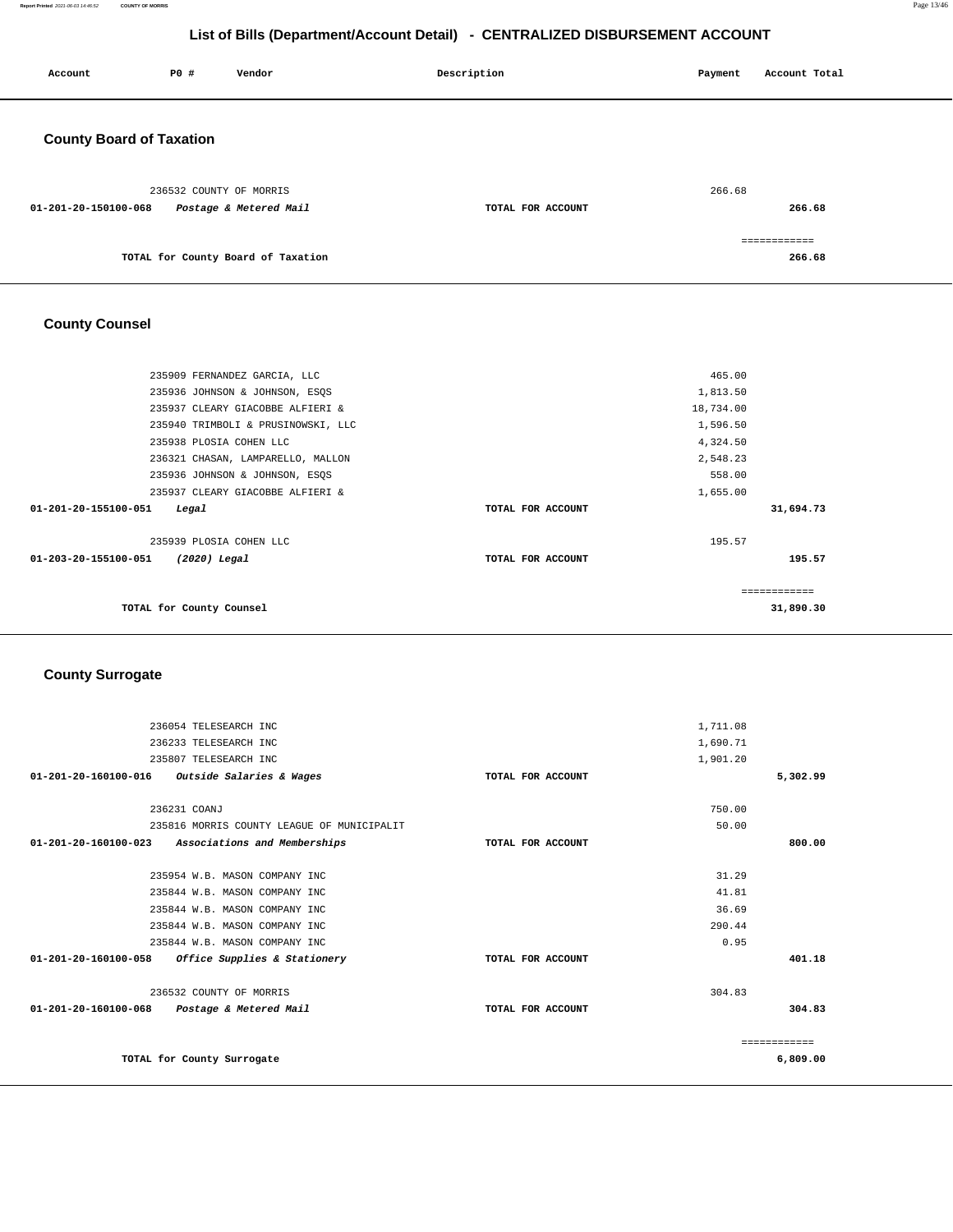| Account<br>. | P0 # | Vendor | Description | Payment | Account Total |
|--------------|------|--------|-------------|---------|---------------|
|              |      |        |             |         |               |

# **Engineering**

|                                           | 235900 W.B. MASON COMPANY INC               |                   | 44.70    |              |
|-------------------------------------------|---------------------------------------------|-------------------|----------|--------------|
|                                           | 236134 W.B. MASON COMPANY INC               |                   | $-49.17$ |              |
|                                           | 235900 W.B. MASON COMPANY INC               |                   | $-24.88$ |              |
|                                           | 236134 W.B. MASON COMPANY INC               |                   | 67.05    |              |
| 01-201-20-165100-058                      | Office Supplies & Stationery                | TOTAL FOR ACCOUNT |          | 37.70        |
|                                           |                                             |                   |          |              |
|                                           | 236532 COUNTY OF MORRIS                     |                   | 8.38     |              |
|                                           | 236532 COUNTY OF MORRIS                     |                   | 0.51     |              |
|                                           | 236532 COUNTY OF MORRIS                     |                   | 7.37     |              |
|                                           | 01-201-20-165100-068 Postage & Metered Mail | TOTAL FOR ACCOUNT |          | 16.26        |
|                                           | 234547 AT&T MOBILITY                        |                   | 37.24    |              |
| 01-201-20-165100-078                      | Software Maintenance                        | TOTAL FOR ACCOUNT |          | 37.24        |
|                                           | 232065 OFS                                  |                   | 354.54   |              |
|                                           | 232065 OFS                                  |                   | 166.44   |              |
|                                           | 232065 OFS                                  |                   | 51.30    |              |
|                                           | 232065 OFS                                  |                   | 9.12     |              |
| 01-201-20-165100-162 Furniture & Fixtures |                                             | TOTAL FOR ACCOUNT |          | 581.40       |
|                                           |                                             |                   |          |              |
|                                           | 235457 R.S. KNAPP CO. INC.                  |                   | 156.48   |              |
| 01-201-20-165100-164                      | Office Machines - Rental                    | TOTAL FOR ACCOUNT |          | 156.48       |
|                                           |                                             |                   |          | ============ |
|                                           | TOTAL for Engineering                       |                   |          | 829.08       |
|                                           |                                             |                   |          |              |

# **Heritage Commission**

| 234196 MORRIS COUNTY TOURISM BUREAU<br>234196 MORRIS COUNTY TOURISM BUREAU |                   | $-50.00$<br>200.00 |
|----------------------------------------------------------------------------|-------------------|--------------------|
| 01-201-20-175100-023<br>Associations and Memberships                       | TOTAL FOR ACCOUNT | 150.00             |
|                                                                            |                   |                    |
| 235747 DEBRA SCHIFF                                                        |                   | 300.00             |
| 235699 RICOH USA, INC.                                                     |                   | 62.23              |
| 235749 ELIZABETH SHEPARD                                                   |                   | 300.00             |
| 235748 ASHER LURIE                                                         |                   | 300.00             |
| Special Projects<br>01-201-20-175100-079                                   | TOTAL FOR ACCOUNT | 962.23             |
|                                                                            |                   | ------------       |
| TOTAL for Heritage Commission                                              |                   | 1,112.23           |

# **Planning Board**

|                      | 235370 ASSOCIATION OF STATE  |                   | 80.00 |        |
|----------------------|------------------------------|-------------------|-------|--------|
| 01-201-20-180100-023 | Associations and Memberships | TOTAL FOR ACCOUNT |       | 80.00  |
|                      | 236532 COUNTY OF MORRIS      |                   | 39.29 |        |
| 01-201-20-180100-068 | Postage & Metered Mail       | TOTAL FOR ACCOUNT |       | 39.29  |
|                      | 235644 GANNETT NJ NEWSPAPERS |                   | 54.78 |        |
| 01-201-20-180100-070 | Publication & Subscriptions  | TOTAL FOR ACCOUNT |       | 54.78  |
|                      |                              |                   |       |        |
|                      | TOTAL for Planning Board     |                   |       | 174.07 |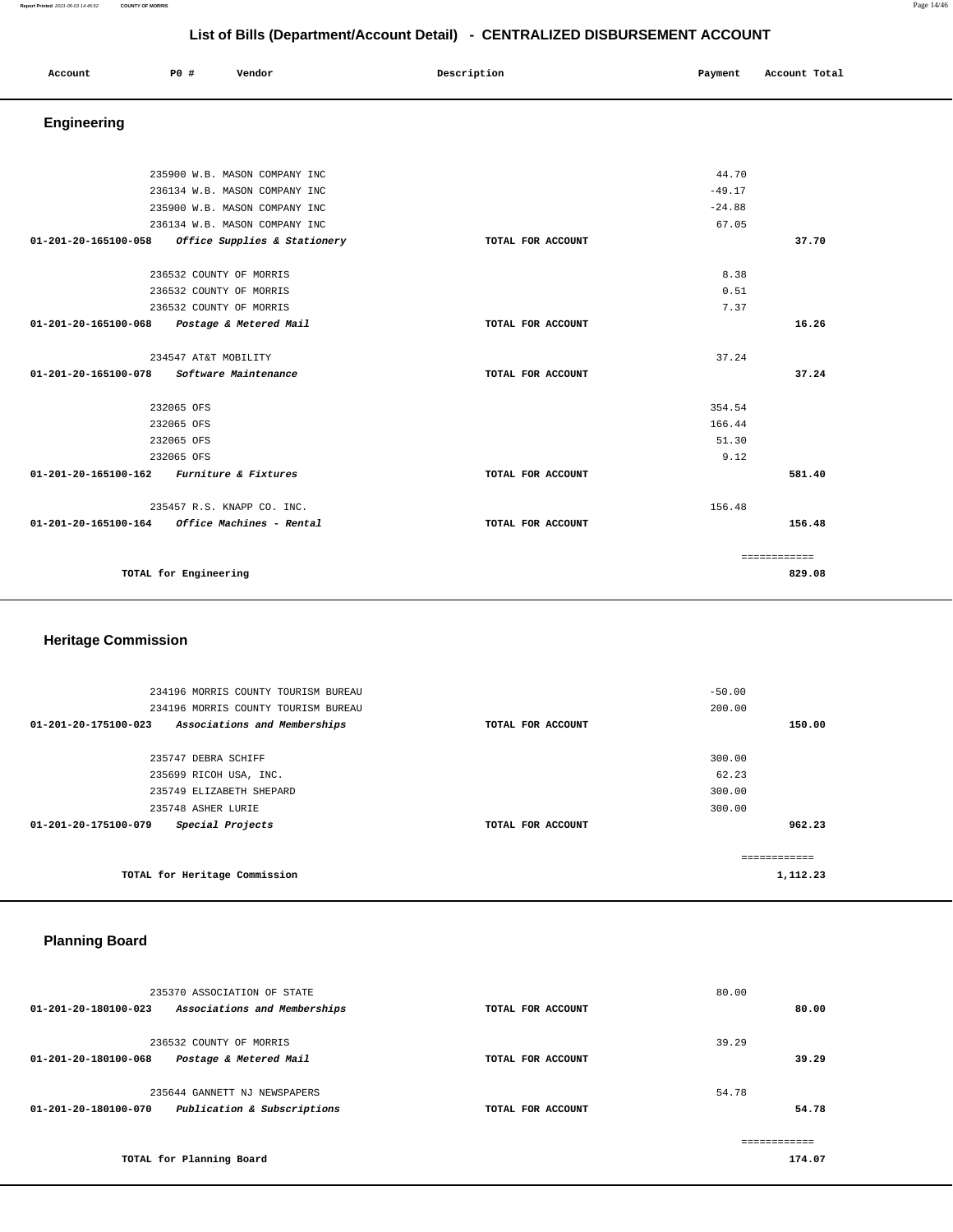| Account | P0 # | Vendor | Description | Payment | Account Total |
|---------|------|--------|-------------|---------|---------------|
|         |      |        |             |         |               |

# **County Weights & Measures**

|                                  | 236532 COUNTY OF MORRIS                       |                   | 33.60  |              |
|----------------------------------|-----------------------------------------------|-------------------|--------|--------------|
| 01-201-22-201100-068             | Postage & Metered Mail                        | TOTAL FOR ACCOUNT |        | 33.60        |
|                                  |                                               |                   |        |              |
|                                  | 235579 EMPLOYMENT HORIZONS ENTERPRISES INC    |                   | 987.00 |              |
|                                  | 235481 TELESEARCH INC                         |                   | 792.88 |              |
|                                  | 235035 TELESEARCH INC                         |                   | 816.20 |              |
|                                  | 235480 SUBURBAN PROPANE -2347                 |                   | 384.64 |              |
|                                  | 235483 TUNSTEAD LANDSCAPE SERVICES            |                   | 203.20 |              |
|                                  | 231683 TJ'S SPORTWIDE TROPHY                  |                   | 181.15 |              |
|                                  | 231683 TJ'S SPORTWIDE TROPHY                  |                   | 18.00  |              |
|                                  | 231683 TJ'S SPORTWIDE TROPHY                  |                   | 12.00  |              |
|                                  | 231683 TJ'S SPORTWIDE TROPHY                  |                   | 57.15  |              |
|                                  | $01-201-22-201100-084$ Other Outside Services | TOTAL FOR ACCOUNT |        | 3,452.22     |
|                                  |                                               |                   |        |              |
|                                  | 236038 JERSEY CENTRAL POWER & LIGHT           |                   | 197.49 |              |
|                                  | 236351 DIRECT ENERGY BUSINESS MARKETING       |                   | 556.68 |              |
|                                  | 236004 JERSEY CENTRAL POWER & LIGHT           |                   | 276.25 |              |
| 01-201-22-201100-137 Electricity |                                               | TOTAL FOR ACCOUNT |        | 1,030.42     |
|                                  |                                               |                   |        |              |
|                                  | 236538 NATIONAL FUEL OIL INC.                 |                   | 562.41 |              |
| 01-201-22-201100-140             | Gas Purchases                                 | TOTAL FOR ACCOUNT |        | 562.41       |
|                                  |                                               |                   |        |              |
|                                  | 236005 PSE&G CO                               |                   | 262.59 |              |
| 01-201-22-201100-141 Natural Gas |                                               | TOTAL FOR ACCOUNT |        | 262.59       |
|                                  |                                               |                   |        |              |
|                                  | 235484 MORRISTOWN LUMBER &                    |                   | 22.20  |              |
| 01-201-22-201100-258             | Equipment                                     | TOTAL FOR ACCOUNT |        | 22.20        |
|                                  |                                               |                   |        |              |
|                                  |                                               |                   |        | ============ |
|                                  | TOTAL for County Weights & Measures           |                   |        | 5,363.44     |

## **Employee Group Insurance**

| 01-203-23-220100-090 | (2020) Employee Group Insurance Expenditures            | TOTAL FOR ACCOUNT |              | 867.60       |
|----------------------|---------------------------------------------------------|-------------------|--------------|--------------|
|                      | 230319 DOREEN KEMP                                      |                   | 867.60       |              |
| 01-201-23-220100-090 | Employee Group Insurance Expenditures TOTAL FOR ACCOUNT |                   |              | 4,009,458.79 |
|                      | 235810 DELTA DENTAL OF NEW JERSEY, INC.                 |                   | 13,258.67    |              |
|                      | 235810 DELTA DENTAL OF NEW JERSEY, INC.                 |                   | 528.68       |              |
|                      | 235810 DELTA DENTAL OF NEW JERSEY, INC.                 |                   | 5,499.38     |              |
|                      | 235810 DELTA DENTAL OF NEW JERSEY, INC.                 |                   | 29.56        |              |
|                      | 235810 DELTA DENTAL OF NEW JERSEY, INC.                 |                   | 254.24       |              |
|                      | 235760 PAYFLEX SYSTEMS USA, INC.                        |                   | 150.00       |              |
|                      | 235809 FLAGSHIP HEALTH SYSTEMS, INC.                    |                   | 32.25        |              |
|                      | 235809 FLAGSHIP HEALTH SYSTEMS, INC.                    |                   | 32.25        |              |
|                      | 235811 CHLIC                                            |                   | $-6, 755.62$ |              |
|                      | 235811 CHLIC                                            |                   | 1,907,912.78 |              |
|                      | 230319 DOREEN KEMP                                      |                   | 54.60        |              |
|                      | 235806 DELTA DENTAL INSURANCE COMPANY                   |                   | 207.40       |              |
|                      | 235811 CHLIC                                            |                   | 2,078,530.43 |              |
|                      | 235806 DELTA DENTAL INSURANCE COMPANY                   |                   | 362.39       |              |
|                      | 235811 CHLIC                                            |                   | $-7, 144.66$ |              |
|                      | 235806 DELTA DENTAL INSURANCE COMPANY                   |                   | 12,782.09    |              |
|                      | 235760 PAYFLEX SYSTEMS USA, INC.                        |                   | 862.80       |              |
|                      | 235809 FLAGSHIP HEALTH SYSTEMS, INC.                    |                   | 2,418.75     |              |
|                      | 235760 PAYFLEX SYSTEMS USA, INC.                        |                   | 442.80       |              |
|                      |                                                         |                   |              |              |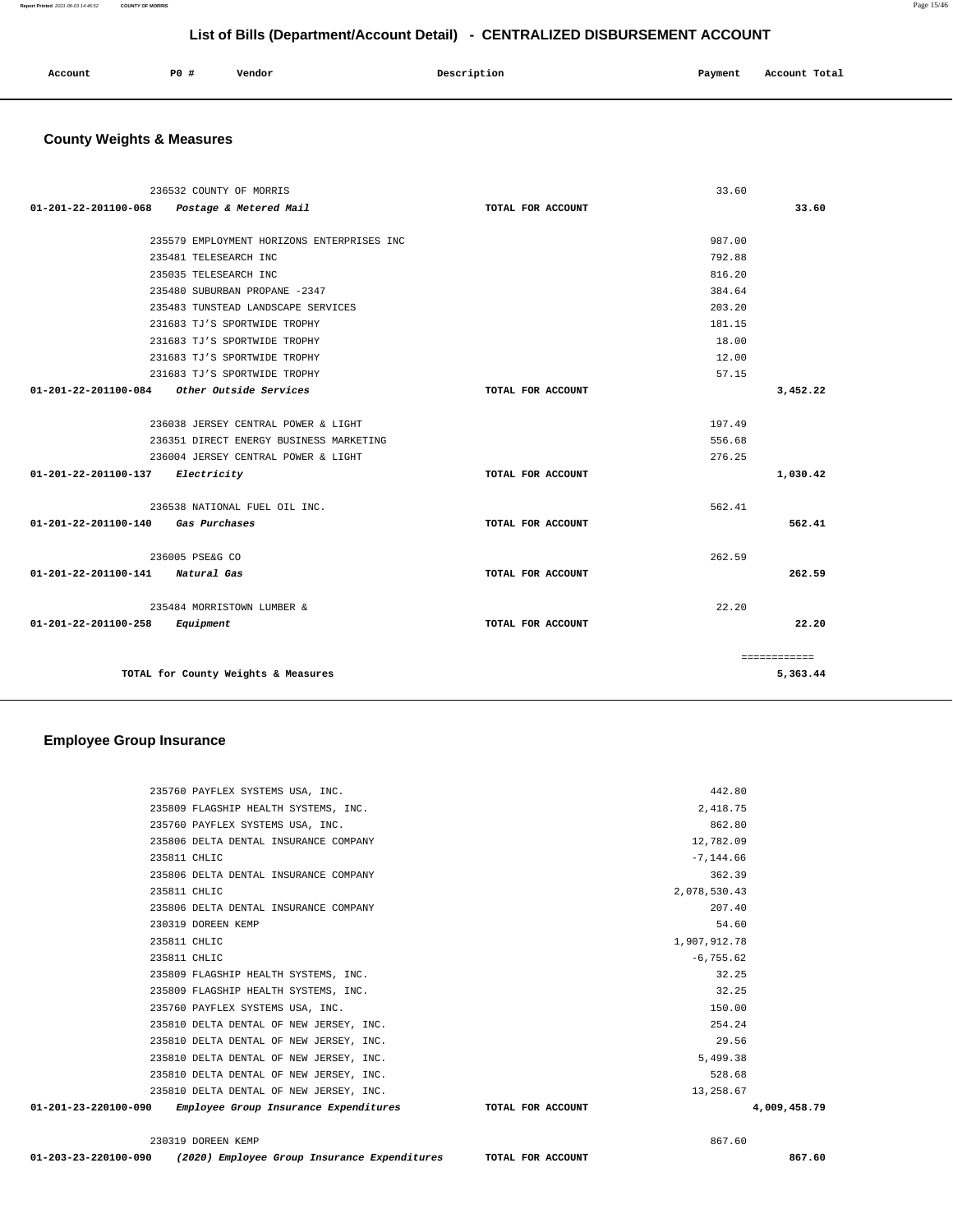| Account                         | P0 # | Vendor                             | Description | Account Total<br>Payment |
|---------------------------------|------|------------------------------------|-------------|--------------------------|
| <b>Employee Group Insurance</b> |      |                                    |             |                          |
|                                 |      |                                    |             | ============             |
|                                 |      | TOTAL for Employee Group Insurance |             | 4,010,326.39             |

# **Office of Emergency Management**

| 4,001.61 |
|----------|
|          |
|          |
| 6.64     |
|          |
|          |
| 4,008.25 |
|          |

#### **Communications Center**

| 236044 EMERGENCY MANAGER PROJECT, LLC                |                   | 750.00       |
|------------------------------------------------------|-------------------|--------------|
| 01-201-25-252105-039<br>Education Schools & Training | TOTAL FOR ACCOUNT | 750.00       |
| 234799 BASE POWER SERVICES                           |                   | 4,750.00     |
| 234799 BASE POWER SERVICES                           |                   | 4,750.00     |
| 234799 BASE POWER SERVICES                           |                   | 4,750.00     |
| 01-201-25-252105-044<br>Equipment Service Agreements | TOTAL FOR ACCOUNT | 14,250.00    |
| 233711 U-LINE SHIPPING SUPPLY                        |                   | 68.90        |
| 233711 U-LINE SHIPPING SUPPLY                        |                   | 108.00       |
| 233711 U-LINE SHIPPING SUPPLY                        |                   | 406.00       |
| 01-201-25-252105-058<br>Office Supplies & Stationery | TOTAL FOR ACCOUNT | 582.90       |
| 236532 COUNTY OF MORRIS                              |                   | 1.02         |
| 01-201-25-252105-068<br>Postage & Metered Mail       | TOTAL FOR ACCOUNT | 1.02         |
| 235812 LEFTA SYSTEMS                                 |                   | 1,320.00     |
| Software Maintenance<br>01-201-25-252105-078         | TOTAL FOR ACCOUNT | 1,320.00     |
| 236035 JERSEY CENTRAL POWER & LIGHT                  |                   | 501.30       |
| 236035 JERSEY CENTRAL POWER & LIGHT                  |                   | 645.98       |
| 236035 JERSEY CENTRAL POWER & LIGHT                  |                   | 475.32       |
| 236035 JERSEY CENTRAL POWER & LIGHT                  |                   | 496.39       |
| 01-201-25-252105-137<br>Electricity                  | TOTAL FOR ACCOUNT | 2,118.99     |
| 235519 W.B. MASON COMPANY INC                        |                   | 221.01       |
| 234280 COLONIAL APPLIANCE                            |                   | 103.00       |
| 234280 COLONIAL APPLIANCE                            |                   | 758.00       |
| 01-201-25-252105-258<br>Equipment                    | TOTAL FOR ACCOUNT | 1,082.01     |
|                                                      |                   | ============ |
| TOTAL for Communications Center                      |                   | 20,104.92    |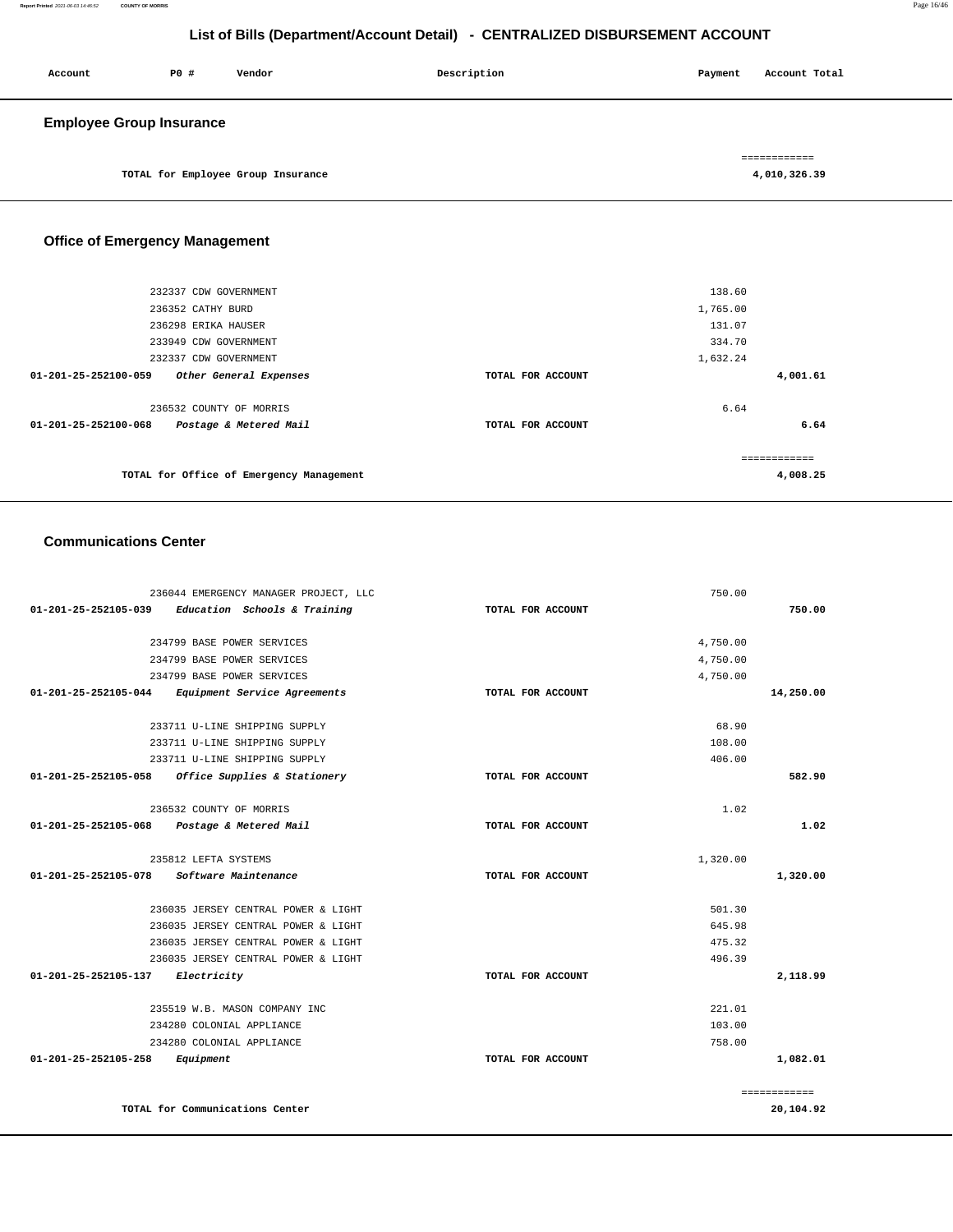| Account                               | P0 #                    | Vendor                                   | Description       | Payment | Account Total |
|---------------------------------------|-------------------------|------------------------------------------|-------------------|---------|---------------|
| <b>County Medical Examiner Office</b> |                         |                                          |                   |         |               |
|                                       | 236532 COUNTY OF MORRIS |                                          |                   | 3.73    |               |
| 01-201-25-254100-068                  |                         | Postage & Metered Mail                   | TOTAL FOR ACCOUNT |         | 3.73          |
|                                       | 234429 GRAINGER         |                                          |                   | 150.06  |               |
|                                       | 234429 GRAINGER         |                                          |                   | 30.53   |               |
| 01-201-25-254100-203                  |                         | X-Ray & Medical Supplies                 | TOTAL FOR ACCOUNT |         | 180.59        |
|                                       |                         |                                          |                   |         | ============  |
|                                       |                         | TOTAL for County Medical Examiner Office |                   |         | 184.32        |

# **County Sheriff's Department**

| 235993 PHILIP MASI                                 |                   | 167.01   |          |
|----------------------------------------------------|-------------------|----------|----------|
| 235993 PHILIP MASI                                 |                   | 3,152.00 |          |
| 01-201-25-270100-039 Education Schools & Training  | TOTAL FOR ACCOUNT |          | 3,319.01 |
|                                                    |                   |          |          |
| 232632 FARO TECHNOLOGIES, INC.                     |                   | 3,601.80 |          |
| 232632 FARO TECHNOLOGIES, INC.                     |                   | 2,295.00 |          |
| 232632 FARO TECHNOLOGIES, INC.                     |                   | 544.50   |          |
| 232632 FARO TECHNOLOGIES, INC.                     |                   | 2,475.00 |          |
| 01-201-25-270100-044 Equipment Service Agreements  | TOTAL FOR ACCOUNT |          | 8,916.30 |
|                                                    |                   |          |          |
| 235819 W.B. MASON COMPANY INC                      |                   | 0.95     |          |
| 235819 W.B. MASON COMPANY INC                      |                   | 0.95     |          |
| 235819 W.B. MASON COMPANY INC                      |                   | 1.90     |          |
| 235819 W.B. MASON COMPANY INC                      |                   | 0.95     |          |
| 235819 W.B. MASON COMPANY INC                      |                   | 0.95     |          |
| 235819 W.B. MASON COMPANY INC                      |                   | 1.90     |          |
| 235819 W.B. MASON COMPANY INC                      |                   | 0.95     |          |
| 235819 W.B. MASON COMPANY INC                      |                   | 0.95     |          |
| 235819 W.B. MASON COMPANY INC                      |                   | 0.95     |          |
| 235819 W.B. MASON COMPANY INC                      |                   | 0.95     |          |
| 235847 W.B. MASON COMPANY INC                      |                   | 17.88    |          |
| 235989 SANCHEZ ENGRAVING LLC                       |                   | 89.00    |          |
| 235847 W.B. MASON COMPANY INC                      |                   | $-13.41$ |          |
| 235847 W.B. MASON COMPANY INC                      |                   | 13.41    |          |
| 235847 W.B. MASON COMPANY INC                      |                   | 44.70    |          |
| 236049 JAMES GANNON                                |                   | 180.29   |          |
| 235992 DAVID KENNY                                 |                   | 26.80    |          |
| 235992 DAVID KENNY                                 |                   | 17.44    |          |
| 235847 W.B. MASON COMPANY INC                      |                   | 44.70    |          |
| 235847 W.B. MASON COMPANY INC                      |                   | $-35.76$ |          |
| 01-201-25-270100-059 Other General Expenses        | TOTAL FOR ACCOUNT |          | 396.45   |
|                                                    |                   |          |          |
| 236532 COUNTY OF MORRIS                            |                   | 197.29   |          |
| 01-201-25-270100-068 Postage & Metered Mail        | TOTAL FOR ACCOUNT |          | 197.29   |
| 235756 INVESTIGATIVE FORENSICS CONSULTING          |                   | 1,178.00 |          |
| 236027 INVESTIGATIVE FORENSICS CONSULTING          |                   | 1,064.00 |          |
| 01-201-25-270100-084 Other Outside Services        | TOTAL FOR ACCOUNT |          | 2,242.00 |
|                                                    |                   |          |          |
| 230116 W.B. MASON COMPANY INC                      |                   | 48.48    |          |
| 230116 W.B. MASON COMPANY INC                      |                   | 287.70   |          |
| 230116 W.B. MASON COMPANY INC                      |                   | 219.35   |          |
| 01-201-25-270100-095 Other Administrative Supplies | TOTAL FOR ACCOUNT |          | 555.53   |
|                                                    |                   |          |          |
| 234959 W.B. MASON COMPANY INC                      |                   | 62.98    |          |
| 01-201-25-270100-161 Communications Equipment      | TOTAL FOR ACCOUNT |          | 62.98    |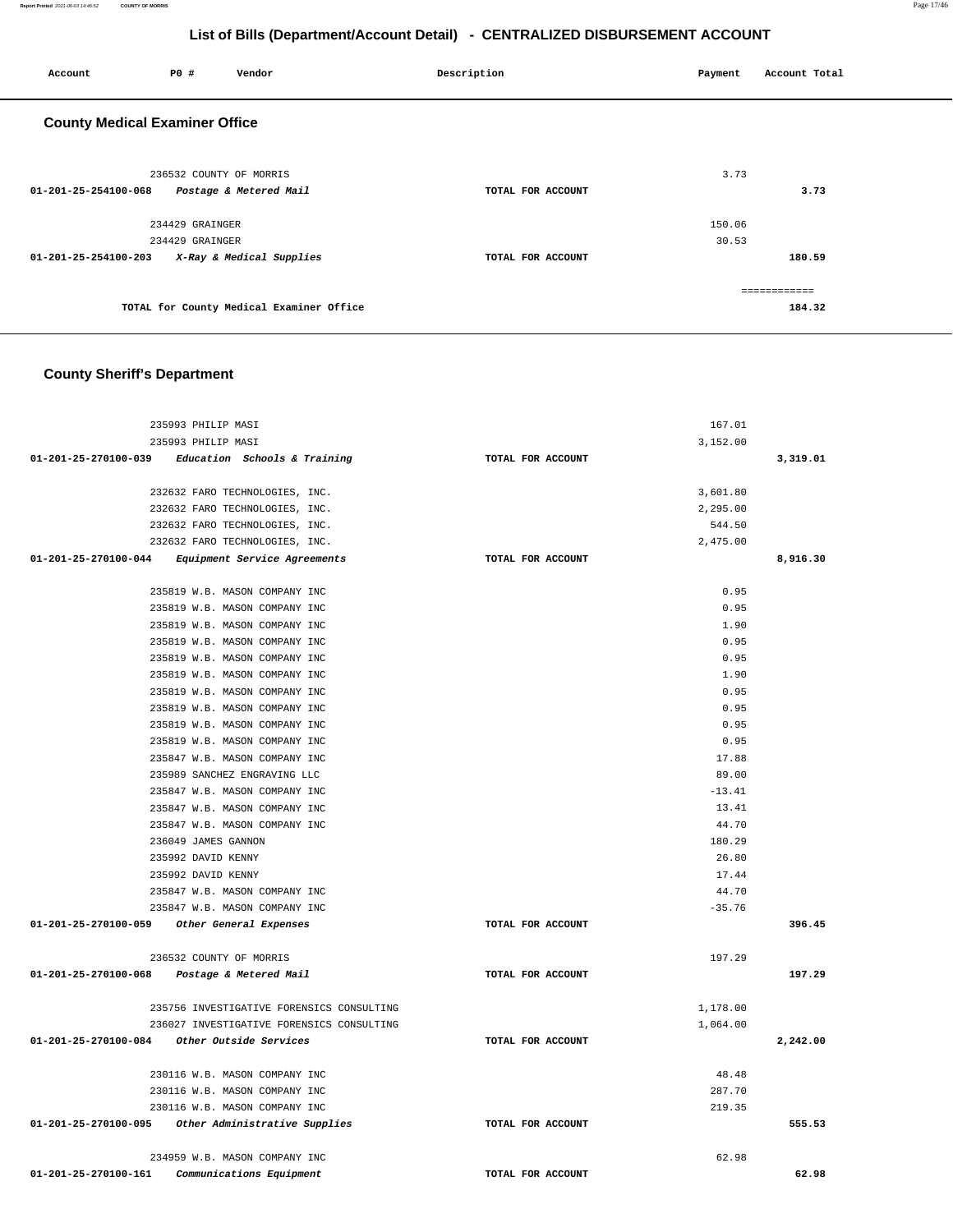| Account | P0 # | Vendor | Description | Payment | Account Total |
|---------|------|--------|-------------|---------|---------------|
|         |      |        |             |         |               |

# **County Sheriff's Department**

| 236030 RICOH USA, INC.<br>236030 RICOH USA, INC.                        |                   | 123.48<br>50.61 |                           |
|-------------------------------------------------------------------------|-------------------|-----------------|---------------------------|
|                                                                         |                   |                 |                           |
| 236030 RICOH USA, INC.<br>01-201-25-270100-164 Office Machines - Rental | TOTAL FOR ACCOUNT | 652.89          | 826.98                    |
|                                                                         |                   |                 |                           |
| 232943 GALLS, LLC                                                       |                   | 140.00          |                           |
| 229903 GALLS, LLC                                                       |                   | 66.56           |                           |
| 229869 GALLS, LLC                                                       |                   | 80.00           |                           |
| 234957 GALLS, LLC                                                       |                   | 70.00           |                           |
| 233556 GALLS, LLC                                                       |                   | 6.38            |                           |
| 233556 GALLS, LLC                                                       |                   | 11.95           |                           |
| 236047 GALLS, LLC                                                       |                   | 80.00           |                           |
| 233556 GALLS, LLC                                                       |                   | 11.95           |                           |
| 232943 GALLS, LLC                                                       |                   | 70.00           |                           |
| 233556 GALLS, LLC                                                       |                   | 6.26            |                           |
| 233546 GALLS, LLC                                                       |                   | 140.00          |                           |
| 233546 GALLS, LLC                                                       |                   | 112.50          |                           |
|                                                                         |                   | 126.38          |                           |
| 233546 GALLS, LLC<br>233556 GALLS, LLC                                  |                   | 10.97           |                           |
| 229903 GALLS, LLC                                                       |                   | 63.19           |                           |
| 229872 GALLS, LLC                                                       |                   | 80.00           |                           |
|                                                                         |                   | 9.55            |                           |
| 233556 GALLS, LLC                                                       |                   |                 |                           |
| 234702 GALLS, LLC                                                       |                   | 154.50          |                           |
| 234701 GALLS, LLC                                                       |                   | 80.00           |                           |
| 234956 GALLS, LLC                                                       |                   | 157.54          |                           |
| 234956 GALLS, LLC                                                       |                   | 11.00           |                           |
| 234706 GALLS, LLC                                                       |                   | 195.75          |                           |
| 232943 GALLS, LLC                                                       |                   | 112.50          |                           |
| 234706 GALLS, LLC                                                       |                   | 128.67          |                           |
| 234957 GALLS, LLC                                                       |                   | 67.19           |                           |
| 234957 GALLS, LLC                                                       |                   | 64.25           |                           |
| 01-201-25-270100-202 Uniform And Accessories                            | TOTAL FOR ACCOUNT |                 | 2,057.09                  |
| 236017 STATE TOXICOLOGY LABORATORY                                      |                   | 540.00          |                           |
| 01-203-25-270100-059 (2020) Other General Expenses                      | TOTAL FOR ACCOUNT |                 | 540.00                    |
|                                                                         |                   |                 |                           |
| 228302 FIT-RITE UNIFORM CO., INC.                                       |                   | 6,800.00        |                           |
| 228147 GALLS, LLC                                                       |                   | 173.60          |                           |
| 228147 GALLS, LLC                                                       |                   | 181.99          |                           |
| 228147 GALLS, LLC                                                       |                   | 16.01           |                           |
| 228147 GALLS, LLC                                                       |                   | 15.29           |                           |
| 228147 GALLS, LLC                                                       |                   | 15.29           |                           |
| 228147 GALLS, LLC                                                       |                   | 9.96            |                           |
| 228147 GALLS, LLC                                                       |                   | 8.14            |                           |
| 229177 GALLS, LLC                                                       |                   | 80.00           |                           |
| 01-203-25-270100-202 (2020) Uniform And Accessories                     | TOTAL FOR ACCOUNT |                 | 7,300.28                  |
|                                                                         |                   |                 |                           |
| 236057 KEYBOARD CONSULTANTS INC                                         |                   | 75.00           |                           |
| 236057 KEYBOARD CONSULTANTS INC                                         |                   | 135.00          |                           |
| 236057 KEYBOARD CONSULTANTS INC                                         |                   | 1,345.00        |                           |
| 236057 KEYBOARD CONSULTANTS INC                                         |                   | 196.00          |                           |
| 236057 KEYBOARD CONSULTANTS INC                                         |                   | $-331.00$       |                           |
| 236057 KEYBOARD CONSULTANTS INC                                         |                   | 2,553.65        |                           |
| 01-203-25-270100-258 (2020) Equipment                                   | TOTAL FOR ACCOUNT |                 | 3,973.65                  |
|                                                                         |                   |                 |                           |
| TOTAL for County Sheriff's Department                                   |                   |                 | ------------<br>30,387.56 |
|                                                                         |                   |                 |                           |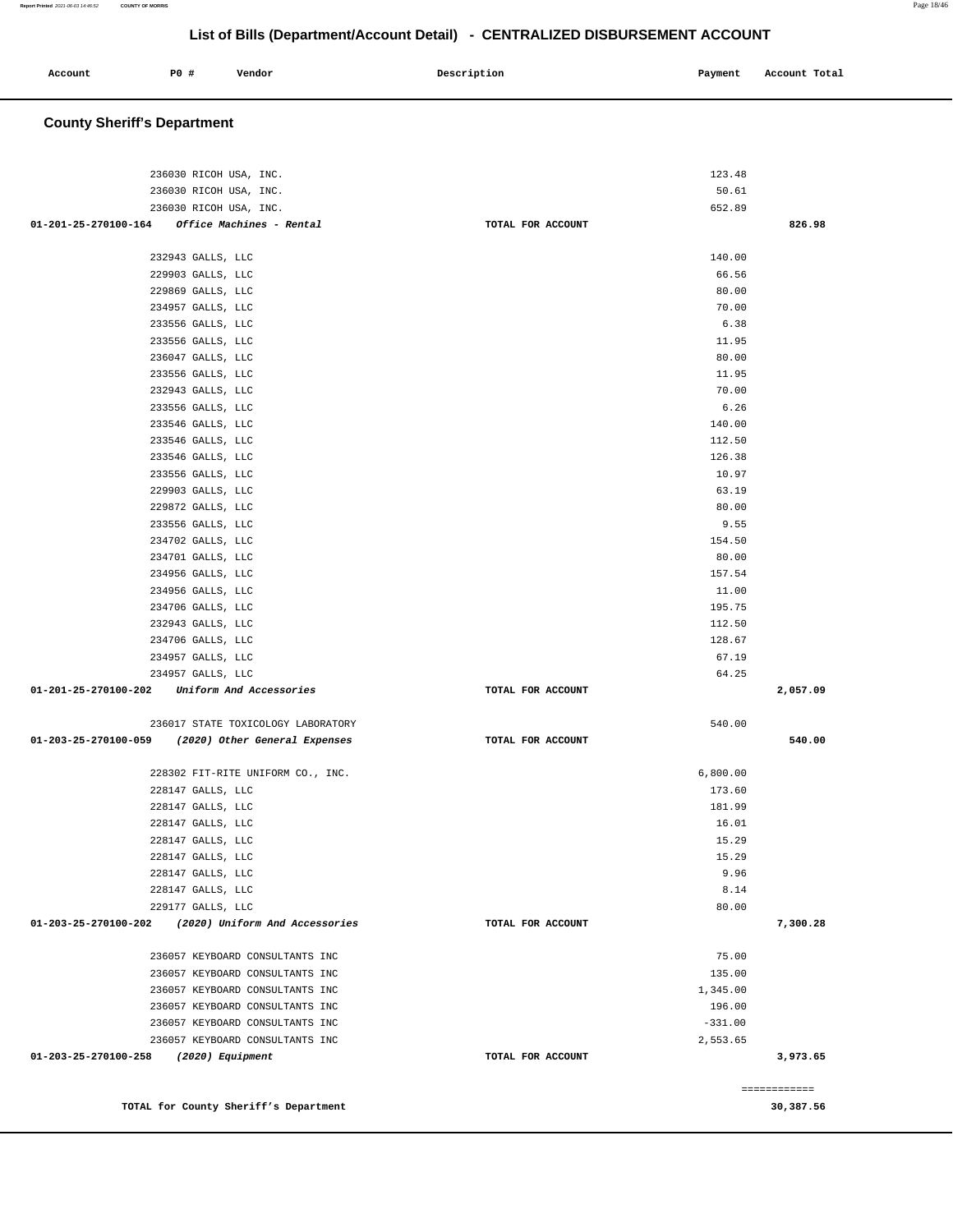| Account                           | <b>PO #</b>                                      | Vendor                                                            | Description       | Payment              | Account Total            |
|-----------------------------------|--------------------------------------------------|-------------------------------------------------------------------|-------------------|----------------------|--------------------------|
| <b>County Prosecutor's Office</b> |                                                  |                                                                   |                   |                      |                          |
| 01-201-25-275100-058              |                                                  | 235715 CHRISSY GARTHWAITE-RATLIFF<br>Office Supplies & Stationery | TOTAL FOR ACCOUNT | 70.20                | 70.20                    |
| 01-201-25-275100-068              | 236532 COUNTY OF MORRIS                          | Postage & Metered Mail                                            | TOTAL FOR ACCOUNT | 678.91               | 678.91                   |
| 01-203-25-275100-118              | 228003 CELLEBRITE INC.<br>228003 CELLEBRITE INC. | (2020) Investigation Expense                                      | TOTAL FOR ACCOUNT | 2,995.00<br>1,620.00 | 4,615.00                 |
|                                   |                                                  | TOTAL for County Prosecutor's Office                              |                   |                      | ============<br>5,364.11 |

# **County Jail**

|                              | 235531 VERIZON WIRELESS                                  |                   | 451.77    |           |
|------------------------------|----------------------------------------------------------|-------------------|-----------|-----------|
|                              | 01-201-25-280100-031 Cellular Phones/Pagers              | TOTAL FOR ACCOUNT |           | 451.77    |
|                              | 235098 ATLANTIC TRAINING CENTER                          |                   | 110.00    |           |
|                              | $01-201-25-280100-039$ Education Schools & Training      | TOTAL FOR ACCOUNT |           | 110.00    |
|                              |                                                          |                   |           |           |
|                              | 235104 W.B. MASON COMPANY INC                            |                   | 1,000.71  |           |
|                              | 01-201-25-280100-058 Office Supplies & Stationery        | TOTAL FOR ACCOUNT |           | 1,000.71  |
|                              | 235228 LEXIS NEXIS                                       |                   | 58.00     |           |
|                              | 01-201-25-280100-059 Other General Expenses              | TOTAL FOR ACCOUNT |           | 58.00     |
|                              | 236532 COUNTY OF MORRIS                                  |                   | 78.37     |           |
|                              | 01-201-25-280100-068 Postage & Metered Mail              | TOTAL FOR ACCOUNT |           | 78.37     |
|                              | 235191 CLIFTON ELEVATOR SERVICE CO INC                   |                   | 1,848.00  |           |
|                              | $01-201-25-280100-084$ Other Outside Services            | TOTAL FOR ACCOUNT |           | 1,848.00  |
|                              |                                                          |                   |           |           |
|                              | 235534 ARAMARK DALLAS LOCKBOX                            |                   | 300.00    |           |
|                              | 235534 ARAMARK DALLAS LOCKBOX                            |                   | 46.00     |           |
|                              | 235534 ARAMARK DALLAS LOCKBOX                            |                   | 90.00     |           |
|                              | 235534 ARAMARK DALLAS LOCKBOX                            |                   | 125.00    |           |
|                              | 235534 ARAMARK DALLAS LOCKBOX                            |                   | 11,682.06 |           |
| 01-201-25-280100-185         | Food                                                     | TOTAL FOR ACCOUNT |           | 12,243.06 |
|                              | 235227 BOUND TREE MEDICAL LLC                            |                   | 156.07    |           |
|                              | 234218 MOBILEX USA                                       |                   | 619.17    |           |
|                              | 234218 MOBILEX USA                                       |                   | 138.00    |           |
|                              | 235101 BOUND TREE MEDICAL LLC                            |                   | 1,060.19  |           |
|                              | 234616 BOUND TREE MEDICAL LLC                            |                   | 13.12     |           |
|                              | 235371 DR. NATHAN SABIN                                  |                   | 150.00    |           |
|                              | 233098 MOBILEX USA                                       |                   | 210.00    |           |
|                              | 235099 IAN H KADEN, MD                                   |                   | 310.00    |           |
|                              | 235227 BOUND TREE MEDICAL LLC                            |                   | 170.69    |           |
| 01-201-25-280100-189 Medical |                                                          | TOTAL FOR ACCOUNT |           | 2,827.24  |
|                              |                                                          |                   | 69.56     |           |
|                              | 235121 MORRISTOWN LUMBER &<br>235326 MORRISTOWN LUMBER & |                   | 33.15     |           |
|                              | 235096 MORRISTOWN LUMBER &                               |                   | 100.14    |           |
|                              | 234203 GRAINGER                                          |                   | 1,267.02  |           |
|                              | 232700 GRAINGER                                          |                   | 1,723.76  |           |
|                              | 233560 GRAINGER                                          |                   | 345.12    |           |
|                              | 235287 MORRISTOWN LUMBER &                               |                   | 90.93     |           |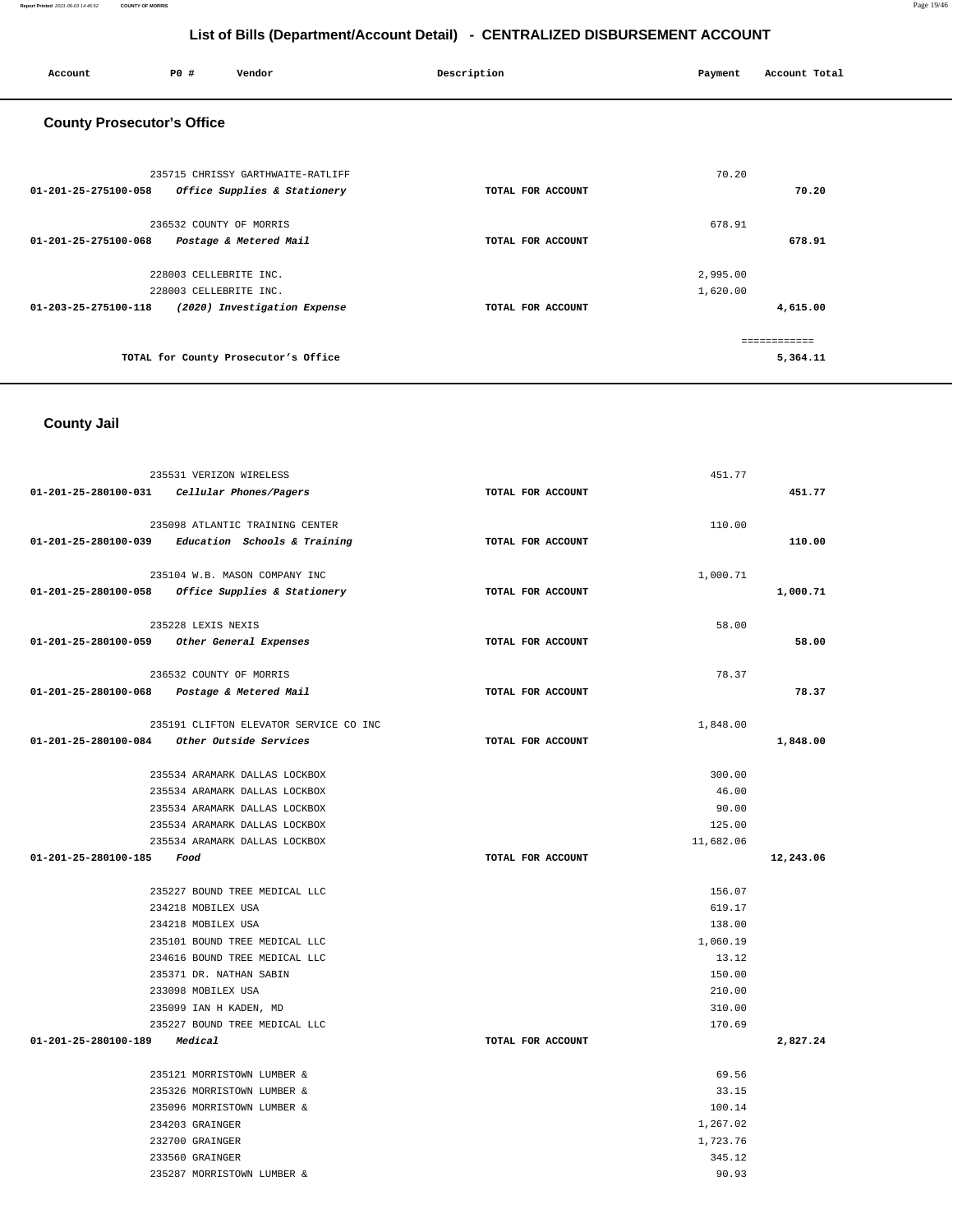#### **Report Printed** 2021-06-03 14:46:52 **COUNTY OF MORRIS** Page 20/46

# **List of Bills (Department/Account Detail) - CENTRALIZED DISBURSEMENT ACCOUNT**

| Account              | P0#                   | Vendor                                                              | Description       | Payment | Account Total |
|----------------------|-----------------------|---------------------------------------------------------------------|-------------------|---------|---------------|
| <b>County Jail</b>   |                       |                                                                     |                   |         |               |
|                      | 233559 GRAINGER       |                                                                     |                   | 752.81  |               |
| 01-201-25-280100-249 |                       | Bldg Maintenance Supplies                                           | TOTAL FOR ACCOUNT |         | 4,382.49      |
|                      |                       | 233958 FF1 PROFESSIONAL SAFETY SERVICES                             |                   | 475.20  |               |
| 01-201-25-280100-266 | Safety Items          |                                                                     | TOTAL FOR ACCOUNT |         | 475.20        |
|                      |                       |                                                                     |                   | 720.00  |               |
| 01-203-25-280100-084 |                       | 233563 STATE TOXICOLOGY LABORATORY<br>(2020) Other Outside Services | TOTAL FOR ACCOUNT |         | 720.00        |
|                      |                       |                                                                     |                   |         |               |
|                      |                       | 235210 BOUND TREE MEDICAL LLC                                       |                   | 131.38  |               |
| 01-203-25-280100-189 | $(2020)$ Medical      |                                                                     | TOTAL FOR ACCOUNT |         | 131.38        |
|                      |                       |                                                                     |                   |         | ============  |
|                      | TOTAL for County Jail |                                                                     |                   |         | 24,326.22     |
|                      |                       |                                                                     |                   |         |               |

## **County Youth Detention Facilit**

|                                        | 234995 VAN METER & ASSOCIATES INC.                  |                   | 170.00   |          |
|----------------------------------------|-----------------------------------------------------|-------------------|----------|----------|
|                                        | $01-201-25-281100-039$ Education Schools & Training | TOTAL FOR ACCOUNT |          | 170.00   |
|                                        |                                                     |                   |          |          |
|                                        | 235988 W.B. MASON COMPANY INC                       |                   | 19.99    |          |
|                                        | 01-201-25-281100-058 Office Supplies & Stationery   | TOTAL FOR ACCOUNT |          | 19.99    |
|                                        | 235285 BI INC.                                      |                   | 30.00    |          |
| 01-201-25-281100-061 Outside Detention |                                                     | TOTAL FOR ACCOUNT |          | 30.00    |
|                                        |                                                     |                   |          |          |
|                                        | 236532 COUNTY OF MORRIS                             |                   | 29.59    |          |
|                                        | 01-201-25-281100-068 Postage & Metered Mail         | TOTAL FOR ACCOUNT |          | 29.59    |
|                                        | 235553 RICOH USA, INC.                              |                   | 1,356.67 |          |
|                                        | 01-201-25-281100-164 Office Machines - Rental       | TOTAL FOR ACCOUNT |          | 1,356.67 |
|                                        |                                                     |                   |          |          |
|                                        | 235305 NU-WAY CONCESSIONAIRES INC                   |                   | 531.92   |          |
|                                        | 235616 W.B. MASON COMPANY INC                       |                   | 0.95     |          |
|                                        | 235616 W.B. MASON COMPANY INC                       |                   | 49.17    |          |
|                                        | 235616 W.B. MASON COMPANY INC                       |                   | 49.17    |          |
|                                        | 235616 W.B. MASON COMPANY INC                       |                   | 49.17    |          |
|                                        | 235616 W.B. MASON COMPANY INC                       |                   | 0.95     |          |
|                                        | 235616 W.B. MASON COMPANY INC                       |                   | 49.17    |          |
|                                        | 235305 NU-WAY CONCESSIONAIRES INC                   |                   | 626.77   |          |
|                                        | 235305 NU-WAY CONCESSIONAIRES INC                   |                   | 2,808.40 |          |
|                                        | 235305 NU-WAY CONCESSIONAIRES INC                   |                   | 477.43   |          |
|                                        | 235305 NU-WAY CONCESSIONAIRES INC                   |                   | 572.18   |          |
|                                        | 235616 W.B. MASON COMPANY INC                       |                   | 0.95     |          |
| 01-201-25-281100-185 Food              |                                                     | TOTAL FOR ACCOUNT |          | 5,216.23 |
|                                        |                                                     |                   |          |          |
|                                        | 235554 LTC SCRIPTS INC.                             |                   | 33.40    |          |
|                                        | 235551 TOWNE PHARMACY & SURGICAL                    |                   | 3.99     |          |
|                                        | 235544 TOWNE PHARMACY & SURGICAL                    |                   | 26.99    |          |
|                                        | 235544 TOWNE PHARMACY & SURGICAL                    |                   | 6.50     |          |
|                                        | 235551 TOWNE PHARMACY & SURGICAL                    |                   | 20.00    |          |
|                                        | 235551 TOWNE PHARMACY & SURGICAL                    |                   | 8.29     |          |
|                                        | 235544 TOWNE PHARMACY & SURGICAL                    |                   | 16.99    |          |
|                                        | 235544 TOWNE PHARMACY & SURGICAL                    |                   | 6.99     |          |
|                                        | 235551 TOWNE PHARMACY & SURGICAL                    |                   | 12.00    |          |
|                                        | 235551 TOWNE PHARMACY & SURGICAL                    |                   | 115.00   |          |
|                                        | 235551 TOWNE PHARMACY & SURGICAL                    |                   | 6.00     |          |
|                                        | 235551 TOWNE PHARMACY & SURGICAL                    |                   | 28.98    |          |
|                                        | 235551 TOWNE PHARMACY & SURGICAL                    |                   | 20.78    |          |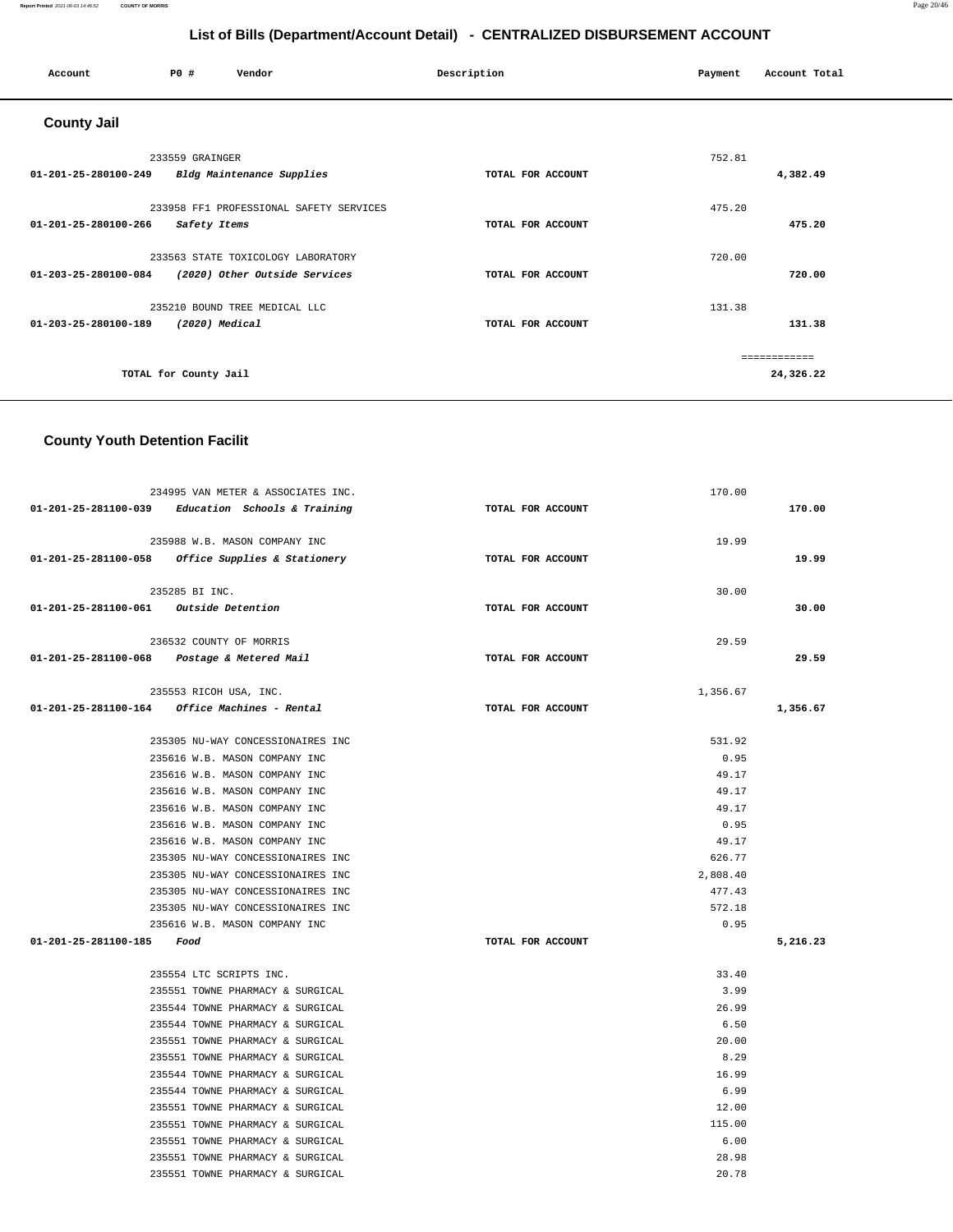| Account                               | PO#         | Vendor                                                                                                                                                                        | Description       | Payment                                   | Account Total           |
|---------------------------------------|-------------|-------------------------------------------------------------------------------------------------------------------------------------------------------------------------------|-------------------|-------------------------------------------|-------------------------|
| <b>County Youth Detention Facilit</b> |             |                                                                                                                                                                               |                   |                                           |                         |
|                                       |             | 235544 TOWNE PHARMACY & SURGICAL<br>235612 BOUND TREE MEDICAL LLC<br>235544 TOWNE PHARMACY & SURGICAL<br>235544 TOWNE PHARMACY & SURGICAL<br>235544 TOWNE PHARMACY & SURGICAL |                   | 115.00<br>23.98<br>28.98<br>2.08<br>20.78 |                         |
| 01-201-25-281100-189                  | Medical     | 235544 TOWNE PHARMACY & SURGICAL                                                                                                                                              | TOTAL FOR ACCOUNT | 7.99                                      | 504.72                  |
| 01-201-25-281100-252                  |             | 235557 ALLEN PAPER & SUPPLY CO<br>Janitorial Supplies                                                                                                                         | TOTAL FOR ACCOUNT | 358.00                                    | 358.00                  |
| 01-203-25-281100-185                  | (2020) Food | 235616 W.B. MASON COMPANY INC<br>235616 W.B. MASON COMPANY INC<br>235616 W.B. MASON COMPANY INC                                                                               | TOTAL FOR ACCOUNT | 49.17<br>49.17<br>0.95                    | 99.29                   |
|                                       |             | TOTAL for County Youth Detention Facilit                                                                                                                                      |                   |                                           | ===========<br>7,784.49 |

## **Road Repairs**

|                                          | 235301 DEER CARCASS REMOVAL SERVICE, LLC          |                   | 1,376.00  |          |
|------------------------------------------|---------------------------------------------------|-------------------|-----------|----------|
|                                          | 235393 DEER CARCASS REMOVAL SERVICE, LLC          |                   | 3,712.00  |          |
| 01-201-26-290100-036 Contracted Services |                                                   | TOTAL FOR ACCOUNT |           | 5,088.00 |
|                                          |                                                   |                   |           |          |
|                                          | 235567 RICOH USA, INC.                            |                   | 212.07    |          |
|                                          | 01-201-26-290100-058 Office Supplies & Stationery | TOTAL FOR ACCOUNT |           | 212.07   |
|                                          |                                                   |                   |           |          |
|                                          | 236538 NATIONAL FUEL OIL INC.                     |                   | 3, 317.58 |          |
| 01-201-26-290100-140 Gas Purchases       |                                                   | TOTAL FOR ACCOUNT |           | 3,317.58 |
|                                          | 235372 LOVEYS PIZZA & GRILL                       |                   | 260.00    |          |
|                                          | 235372 LOVEYS PIZZA & GRILL                       |                   | 39.00     |          |
|                                          | 235398 PEZZO PIZZA II                             |                   | 380.00    |          |
|                                          | 235398 PEZZO PIZZA II                             |                   | 57.00     |          |
|                                          | 234039 BROOKSIDE DINER & RESTAURANT               |                   | 13.50     |          |
|                                          | 234039 BROOKSIDE DINER & RESTAURANT               |                   | 90.00     |          |
| $01 - 201 - 26 - 290100 - 188$ Meals     |                                                   | TOTAL FOR ACCOUNT |           | 839.50   |
|                                          |                                                   |                   |           |          |
|                                          | 235298 TILCON NEW YORK INC.                       |                   | 22.33     |          |
|                                          | 235298 TILCON NEW YORK INC.                       |                   | 14.17     |          |
|                                          | 235396 DYNASTY CHEMICAL CORPORATION               |                   | 11,868.00 |          |
|                                          | 235352 TILCON NEW YORK INC.                       |                   | 69.90     |          |
|                                          | 235298 TILCON NEW YORK INC.                       |                   | 6.33      |          |
|                                          | 235298 TILCON NEW YORK INC.                       |                   | 125.25    |          |
|                                          | 235298 TILCON NEW YORK INC.                       |                   | 166.16    |          |
|                                          | 235341 TILCON NEW YORK INC.                       |                   | 84.33     |          |
|                                          | 235352 TILCON NEW YORK INC.                       |                   | 126.92    |          |
|                                          | 235352 TILCON NEW YORK INC.                       |                   | 85.17     |          |
|                                          | 235352 TILCON NEW YORK INC.                       |                   | 83.50     |          |
|                                          | 235352 TILCON NEW YORK INC.                       |                   | 85.17     |          |
|                                          | 235352 TILCON NEW YORK INC.                       |                   | 85.17     |          |
|                                          | 235352 TILCON NEW YORK INC.                       |                   | 9.58      |          |
|                                          | 235352 TILCON NEW YORK INC.                       |                   | 83.50     |          |
|                                          | 235352 TILCON NEW YORK INC.                       |                   | 86.00     |          |
|                                          | 235352 TILCON NEW YORK INC.                       |                   | 83.50     |          |
|                                          | 235352 TILCON NEW YORK INC.                       |                   | 83.50     |          |
|                                          | 235341 TILCON NEW YORK INC.                       |                   | 126.92    |          |
|                                          | 235352 TILCON NEW YORK INC.                       |                   | 85.17     |          |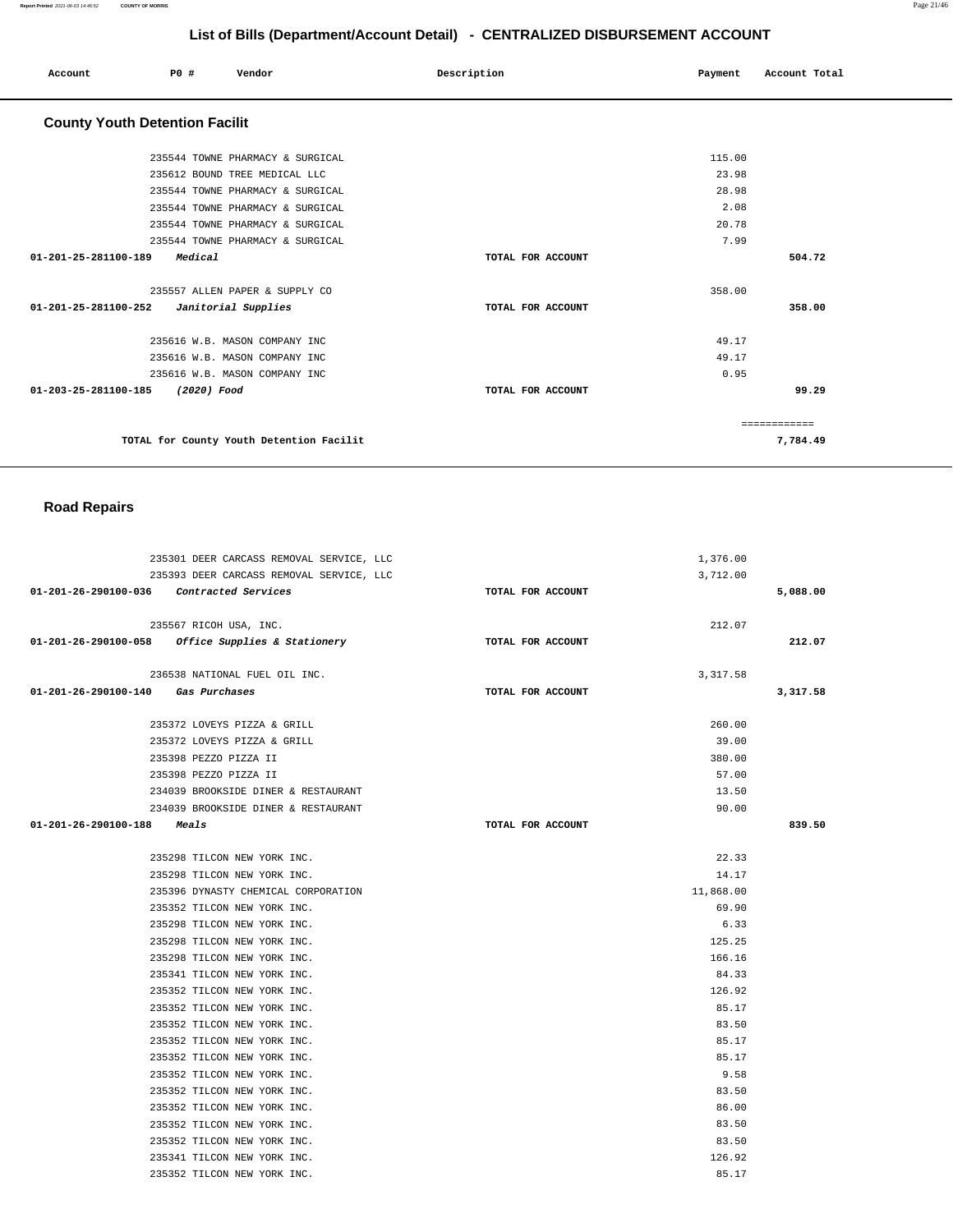| Account                                  | P0 # |         | Vendor                                                     |                                            | Description |                   | Payment          | Account Total |
|------------------------------------------|------|---------|------------------------------------------------------------|--------------------------------------------|-------------|-------------------|------------------|---------------|
| <b>Road Repairs</b>                      |      |         |                                                            |                                            |             |                   |                  |               |
|                                          |      |         | 235352 TILCON NEW YORK INC.                                |                                            |             |                   | 126.92           |               |
|                                          |      |         | 235352 TILCON NEW YORK INC.                                |                                            |             |                   | 166.16           |               |
|                                          |      |         | 235352 TILCON NEW YORK INC.                                |                                            |             |                   | 83.50            |               |
|                                          |      |         | 235352 TILCON NEW YORK INC.                                |                                            |             |                   | 126.92           |               |
|                                          |      |         | 235352 TILCON NEW YORK INC.                                |                                            |             |                   | 84.33            |               |
|                                          |      |         | 235352 TILCON NEW YORK INC.                                |                                            |             |                   | 250.50           |               |
|                                          |      |         | 235352 TILCON NEW YORK INC.<br>235352 TILCON NEW YORK INC. |                                            |             |                   | 86.00<br>84.33   |               |
|                                          |      |         | 235352 TILCON NEW YORK INC.                                |                                            |             |                   | 167.00           |               |
|                                          |      |         | 235352 TILCON NEW YORK INC.                                |                                            |             |                   | 335.00           |               |
|                                          |      |         | 235352 TILCON NEW YORK INC.                                |                                            |             |                   | 335.00           |               |
|                                          |      |         | 235352 TILCON NEW YORK INC.                                |                                            |             |                   | 1,061.90         |               |
|                                          |      |         | 235352 TILCON NEW YORK INC.<br>235352 TILCON NEW YORK INC. |                                            |             |                   | 3.74<br>27.47    |               |
|                                          |      |         | 235352 TILCON NEW YORK INC.                                |                                            |             |                   | 9.99             |               |
|                                          |      |         | 235352 TILCON NEW YORK INC.                                |                                            |             |                   | 28.73            |               |
|                                          |      |         | 235352 TILCON NEW YORK INC.                                |                                            |             |                   | 15.94            |               |
|                                          |      |         | 235352 TILCON NEW YORK INC.                                |                                            |             |                   | 147.34           |               |
|                                          |      |         | 235352 TILCON NEW YORK INC.                                |                                            |             |                   | 90.00            |               |
|                                          |      |         | 235352 TILCON NEW YORK INC.<br>235352 TILCON NEW YORK INC. |                                            |             |                   | 84.33<br>85.17   |               |
|                                          |      |         | 235352 TILCON NEW YORK INC.                                |                                            |             |                   | 87.68            |               |
|                                          |      |         | 235352 TILCON NEW YORK INC.                                |                                            |             |                   | 83.50            |               |
|                                          |      |         | 235352 TILCON NEW YORK INC.                                |                                            |             |                   | 166.16           |               |
|                                          |      |         | 235352 TILCON NEW YORK INC.                                |                                            |             |                   | 167.83           |               |
|                                          |      |         | 235352 TILCON NEW YORK INC.                                |                                            |             |                   | 86.00            |               |
|                                          |      |         | 235352 TILCON NEW YORK INC.                                |                                            |             |                   | 335.00           |               |
|                                          |      |         | 235341 TILCON NEW YORK INC.<br>235341 TILCON NEW YORK INC. |                                            |             |                   | 84.33<br>135.00  |               |
|                                          |      |         | 235341 TILCON NEW YORK INC.                                |                                            |             |                   | 9.48             |               |
|                                          |      |         | 235341 TILCON NEW YORK INC.                                |                                            |             |                   | 27.00            |               |
|                                          |      |         | 235341 TILCON NEW YORK INC.                                |                                            |             |                   | 83.50            |               |
|                                          |      |         | 235341 TILCON NEW YORK INC.                                |                                            |             |                   | 126.92           |               |
|                                          |      |         | 235341 TILCON NEW YORK INC.                                |                                            |             |                   | 3.18             |               |
|                                          |      |         | 235341 TILCON NEW YORK INC.<br>235341 TILCON NEW YORK INC. |                                            |             |                   | 209.58<br>166.16 |               |
|                                          |      |         | 235341 TILCON NEW YORK INC                                 |                                            |             |                   | 84.33            |               |
|                                          |      |         | 235341 TILCON NEW YORK INC.                                |                                            |             |                   | 85.17            |               |
|                                          |      |         | 235298 TILCON NEW YORK INC.                                |                                            |             |                   | 86.00            |               |
|                                          |      |         | 235298 TILCON NEW YORK INC.                                |                                            |             |                   | 167.83           |               |
|                                          |      |         | 235298 TILCON NEW YORK INC.                                |                                            |             |                   | 167.83           |               |
|                                          |      |         | 235298 TILCON NEW YORK INC.<br>235298 TILCON NEW YORK INC. |                                            |             |                   | 250.50<br>84.33  |               |
|                                          |      |         | 235298 TILCON NEW YORK INC.                                |                                            |             |                   | 87.67            |               |
| 01-201-26-290100-222 Bituminous Concrete |      |         |                                                            |                                            |             | TOTAL FOR ACCOUNT |                  | 19,565.82     |
|                                          |      |         | 235356 GARDEN STATE HIGHWAY                                |                                            |             |                   | 6,486.00         |               |
|                                          |      |         | 235412 GARDEN STATE HIGHWAY                                |                                            |             |                   | 37.32            |               |
| 01-201-26-290100-238                     |      | Signage |                                                            |                                            |             | TOTAL FOR ACCOUNT |                  | 6,523.32      |
|                                          |      |         |                                                            | 235405 STAVOLA CONSTRUCTION MATERIALS, INC |             |                   | 413.91           |               |
| 01-201-26-290100-244                     |      | Stone   |                                                            | 235405 STAVOLA CONSTRUCTION MATERIALS, INC |             | TOTAL FOR ACCOUNT | 383.25           | 797.16        |
|                                          |      |         |                                                            |                                            |             |                   |                  |               |
|                                          |      |         | 235409 MORRISTOWN LUMBER &                                 |                                            |             |                   | 109.99           |               |
|                                          |      |         | 235410 MORRISTOWN LUMBER &                                 |                                            |             |                   | 20.97            |               |
|                                          |      |         | 235410 MORRISTOWN LUMBER &                                 |                                            |             |                   | 59.97            |               |
|                                          |      |         | 235351 SUSSEX COUNTY MUA                                   |                                            |             |                   | 242.40           |               |
|                                          |      |         | 235351 SUSSEX COUNTY MUA<br>235410 MORRISTOWN LUMBER &     |                                            |             |                   | 205.35<br>23.98  |               |
|                                          |      |         | 235357 RICCIARDI BROTHERS, INC                             |                                            |             |                   | 84.96            |               |
| 01-201-26-290100-260                     |      |         | Construction Materials                                     |                                            |             | TOTAL FOR ACCOUNT |                  | 747.62        |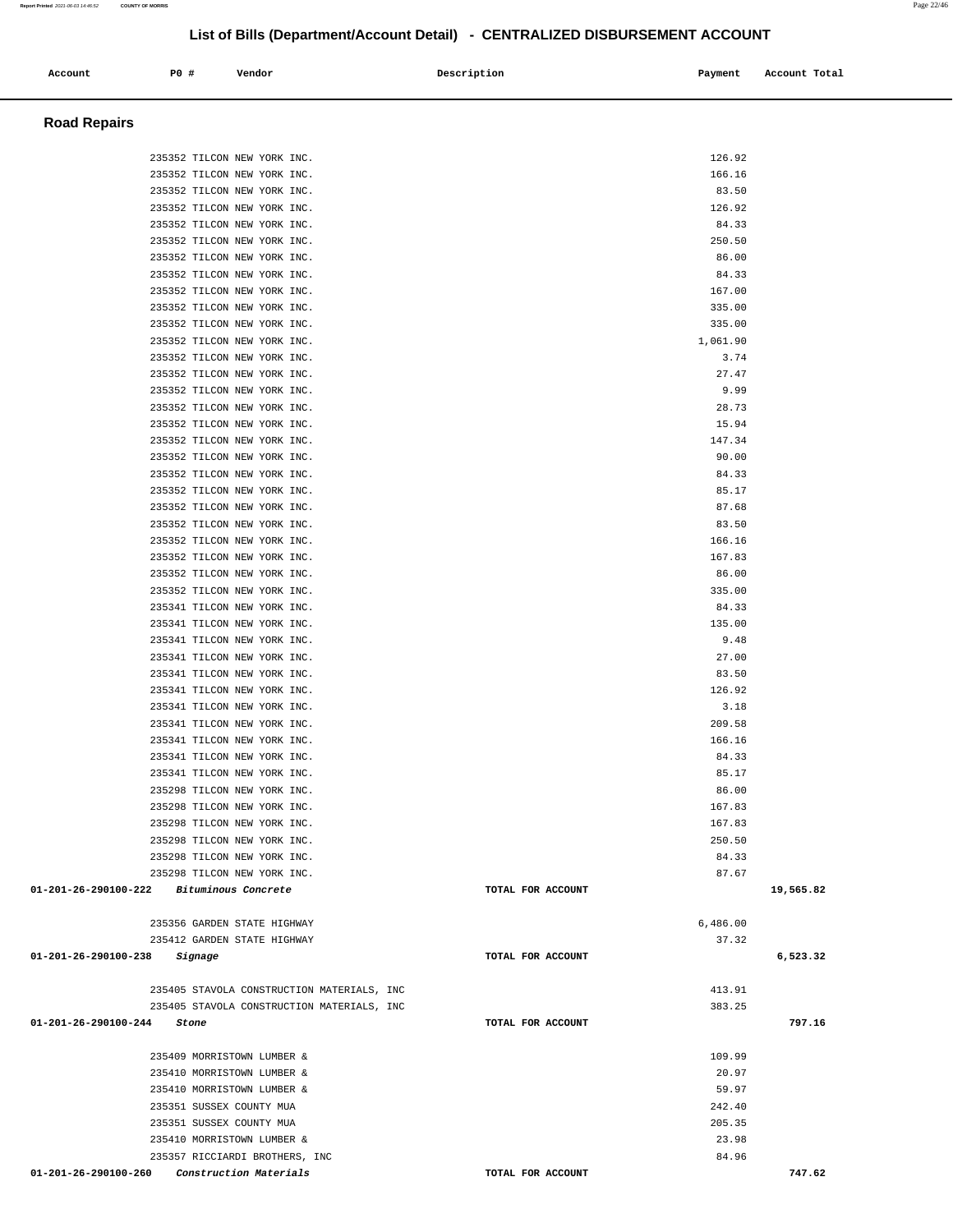| Account              | P0 #                   | Vendor                              | Description       | Payment | Account Total |
|----------------------|------------------------|-------------------------------------|-------------------|---------|---------------|
| <b>Road Repairs</b>  |                        |                                     |                   |         |               |
|                      |                        |                                     |                   |         |               |
|                      |                        | 234039 BROOKSIDE DINER & RESTAURANT |                   | 40.00   |               |
|                      |                        | 234039 BROOKSIDE DINER & RESTAURANT |                   | 6.00    |               |
|                      | 235398 PEZZO PIZZA II  |                                     |                   | 20.00   |               |
|                      | 235398 PEZZO PIZZA II  |                                     |                   | 3.00    |               |
| 01-203-26-290100-188 | (2020) Meals           |                                     | TOTAL FOR ACCOUNT |         | 69.00         |
|                      |                        | 229618 COUNTY WELDING SUPPLY CO     |                   | 14.75   |               |
| 01-203-26-290100-238 | $(2020)$ Signage       |                                     | TOTAL FOR ACCOUNT |         | 14.75         |
|                      |                        |                                     |                   |         | ============  |
|                      | TOTAL for Road Repairs |                                     |                   |         | 37, 174.82    |

# **Bridges and Culverts**

| 235413 W.B. MASON COMPANY INC                       |                   | 228.84   |              |
|-----------------------------------------------------|-------------------|----------|--------------|
| $01-201-26-292100-058$ Office Supplies & Stationery | TOTAL FOR ACCOUNT |          | 228.84       |
|                                                     |                   |          |              |
| 233352 NATINA PRODUCTS, LLC                         |                   | 574.88   |              |
| 234061 NATINA PRODUCTS, LLC                         |                   | 1,149.75 |              |
| $01-201-26-292100-243$ Steel                        | TOTAL FOR ACCOUNT |          | 1,724.63     |
|                                                     |                   |          |              |
| 235296 SHEAFFER SUPPLY, INC.                        |                   | 8.28     |              |
| 235295 SHEAFFER SUPPLY, INC.                        |                   | 58.62    |              |
| 235295 SHEAFFER SUPPLY, INC.                        |                   | 8.28     |              |
| 235296 SHEAFFER SUPPLY, INC.                        |                   | 16.56    |              |
| 235296 SHEAFFER SUPPLY, INC.                        |                   | 2.40     |              |
| 235296 SHEAFFER SUPPLY, INC.                        |                   | 16.32    |              |
| 235296 SHEAFFER SUPPLY, INC.                        |                   | 0.79     |              |
| 235296 SHEAFFER SUPPLY, INC.                        |                   | 3.96     |              |
| 235296 SHEAFFER SUPPLY, INC.                        |                   | 3.98     |              |
| 235296 SHEAFFER SUPPLY, INC.                        |                   | 3.79     |              |
| 235296 SHEAFFER SUPPLY, INC.                        |                   | 33.12    |              |
| 235296 SHEAFFER SUPPLY, INC.                        |                   | 1.22     |              |
| 235296 SHEAFFER SUPPLY, INC.                        |                   | 16.56    |              |
| 235296 SHEAFFER SUPPLY, INC.                        |                   | 24.84    |              |
| 235296 SHEAFFER SUPPLY, INC.                        |                   | 1.99     |              |
| 235296 SHEAFFER SUPPLY, INC.                        |                   | 1.99     |              |
| 235296 SHEAFFER SUPPLY, INC.                        |                   | 16.56    |              |
| 235295 SHEAFFER SUPPLY, INC.                        |                   | 49.99    |              |
| 235295 SHEAFFER SUPPLY, INC.                        |                   | 149.00   |              |
| 235295 SHEAFFER SUPPLY, INC.                        |                   | 7.79     |              |
| 235295 SHEAFFER SUPPLY, INC.                        |                   | 9.99     |              |
| 235295 SHEAFFER SUPPLY, INC.                        |                   | 6.25     |              |
| 235295 SHEAFFER SUPPLY, INC.                        |                   | 24.95    |              |
| 235296 SHEAFFER SUPPLY, INC.                        |                   | 3.50     |              |
| 235296 SHEAFFER SUPPLY, INC.                        |                   | 19.95    |              |
| 235296 SHEAFFER SUPPLY, INC.                        |                   | 6.49     |              |
| 235296 SHEAFFER SUPPLY, INC.                        |                   | 339.00   |              |
| 235295 SHEAFFER SUPPLY, INC.                        |                   | 17.99    |              |
| 235296 SHEAFFER SUPPLY, INC.                        |                   | 3.79     |              |
| $01 - 201 - 26 - 292100 - 246$ Tools - Others       | TOTAL FOR ACCOUNT |          | 857.95       |
|                                                     |                   |          |              |
|                                                     |                   |          | ============ |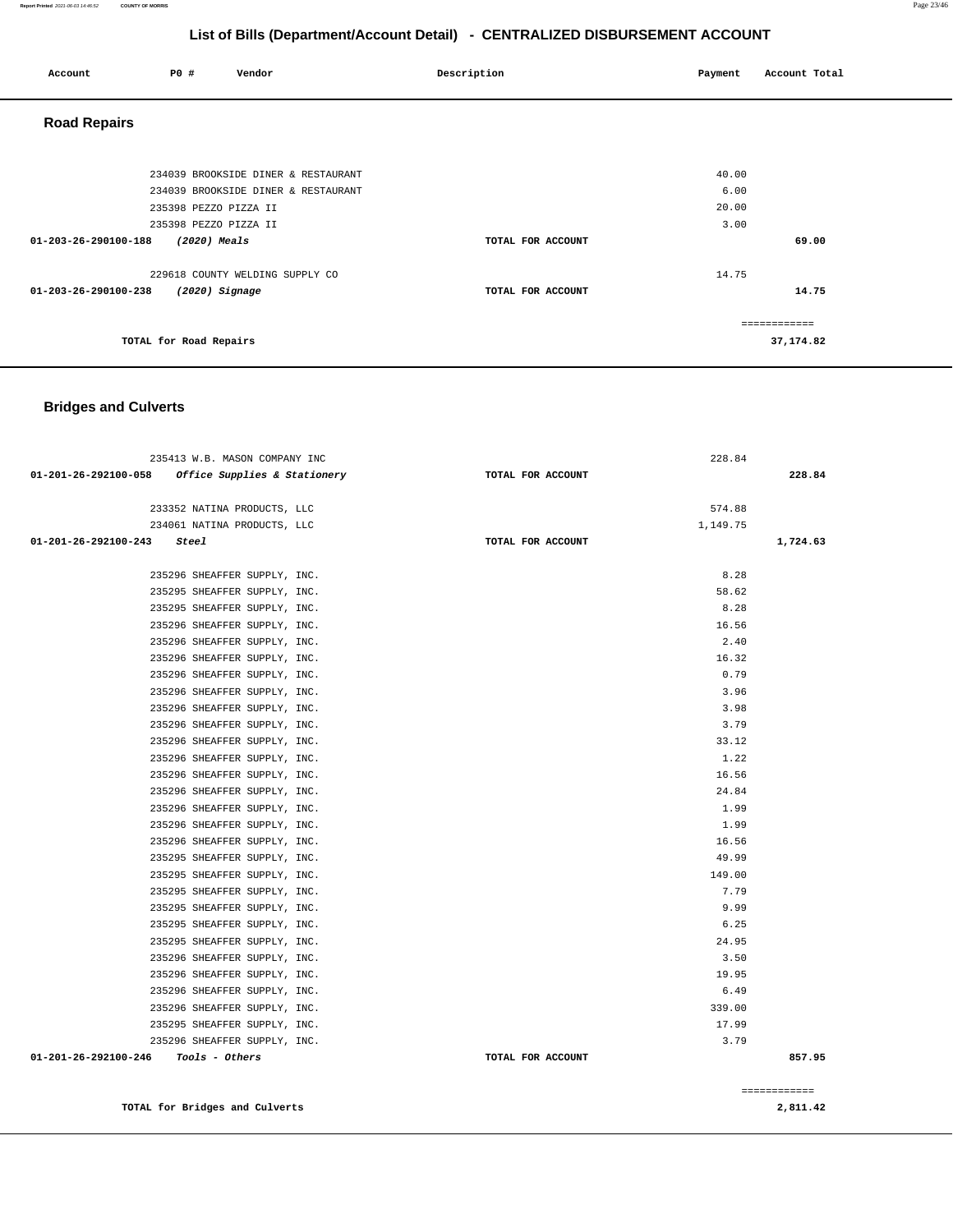235973 MAGIC TOUCH CONSTRUCTION CO., INC. 384.04 235973 MAGIC TOUCH CONSTRUCTION CO., INC. 748.08 235507 MAGIC TOUCH CONSTRUCTION CO., INC. 187.02  **01-201-26-310100-044 Equipment Service Agreements TOTAL FOR ACCOUNT 8,386.95** 236464 MORRISTOWN PARKING AUTHORITY 5,882.00  **01-201-26-310100-062 Parking Lot Rental TOTAL FOR ACCOUNT 5,882.00** 236342 EMERGENCY PEST CONTROL 55.00 235546 MTB ELECTRIC 1,630.12 236177 TUNSTEAD LANDSCAPE SERVICES 12,441.63 236342 EMERGENCY PEST CONTROL 85.00 236342 EMERGENCY PEST CONTROL 55.00 236238 BIRDS BEWARE INC 5,675.00 236178 MORRIS COUNTY OVERHEAD DOOR CO 158.00 236342 EMERGENCY PEST CONTROL 85.00 236342 EMERGENCY PEST CONTROL 85.00 235777 UNITED SITE SERVICES NORTHEAST, INC. 819.45 236465 EMPLOYMENT HORIZONS ENTERPRISES INC 109.79 236465 EMPLOYMENT HORIZONS ENTERPRISES INC 1,351.04  **01-201-26-310100-084 Other Outside Services TOTAL FOR ACCOUNT 22,550.03**

235507 MAGIC TOUCH CONSTRUCTION CO., INC. 374.04 235973 MAGIC TOUCH CONSTRUCTION CO., INC. 851.01 235973 MAGIC TOUCH CONSTRUCTION CO., INC. 1,728.24 235973 MAGIC TOUCH CONSTRUCTION CO., INC. 1,496.16 235973 MAGIC TOUCH CONSTRUCTION CO., INC. 374.04 235507 MAGIC TOUCH CONSTRUCTION CO., INC. 2,244.32

#### **Buildings & Grounds**

| 235924 ANDREW MORAN                                            | 90.00             |           |              |
|----------------------------------------------------------------|-------------------|-----------|--------------|
| 236041 ERIC NUNES                                              |                   | 90.00     |              |
| Uniform & Clothing Allowance<br>$01 - 201 - 26 - 300100 - 207$ | TOTAL FOR ACCOUNT |           | 180.00       |
| 235375 LEVITT'S LLC                                            |                   | 52.00     |              |
| 235375 LEVITT'S LLC                                            |                   | 48.00     |              |
| 235375 LEVITT'S LLC                                            |                   | 25.50     |              |
| 235408 MORRISTOWN LUMBER &                                     |                   | 9.98      |              |
| 01-201-26-300100-251<br>Ground Maintenance Supplies            | TOTAL FOR ACCOUNT |           | 135.48       |
| 235407 NORTHEASTERN ARBORIST SUPPLY                            |                   | 15.00     |              |
| 235407 NORTHEASTERN ARBORIST SUPPLY                            |                   | 25.00     |              |
| 235353 POWER PLACE INC                                         |                   | 36.25     |              |
| 235407 NORTHEASTERN ARBORIST SUPPLY                            |                   | 245.56    |              |
| 235353 POWER PLACE INC                                         |                   | 40.17     |              |
| $01 - 201 - 26 - 300100 - 262$<br>Machinery Repairs & Parts    | TOTAL FOR ACCOUNT |           | 361.98       |
| 236140 DOWNES TREE SERVICE CO. INC.                            |                   | 59,239.14 |              |
| $01 - 203 - 26 - 300100 - 079$<br>(2020) Special Projects      | TOTAL FOR ACCOUNT |           | 59,239.14    |
| 232507 KORNER STORE INC                                        |                   | 6.00      |              |
| 232507 KORNER STORE INC                                        |                   | 40.00     |              |
| 01-203-26-300100-185<br>(2020) Food                            | TOTAL FOR ACCOUNT |           | 46.00        |
|                                                                |                   |           | ============ |
| TOTAL for Shade Tree Commission                                |                   |           | 59,962.60    |

**List of Bills (Department/Account Detail) - CENTRALIZED DISBURSEMENT ACCOUNT**

 **Account P0 # Vendor Description Payment Account Total**

# **Shade Tree Commission**

235801 MORRIS COUNTY MUA [6,344.94](https://6,344.94)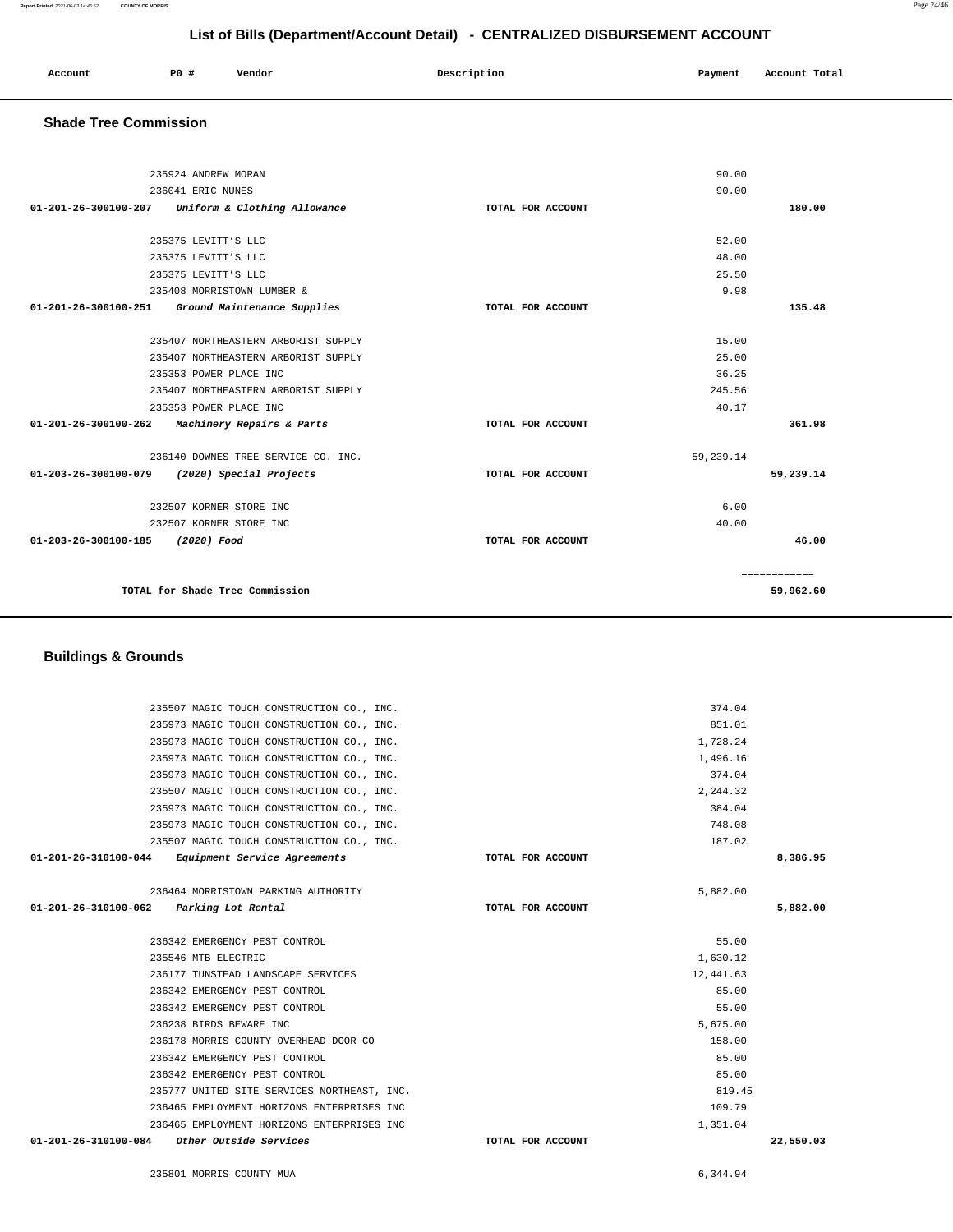| Account                                        | <b>PO #</b>              | Vendor                                                                     | Description       | Payment              | Account Total |
|------------------------------------------------|--------------------------|----------------------------------------------------------------------------|-------------------|----------------------|---------------|
| <b>Buildings &amp; Grounds</b>                 |                          |                                                                            |                   |                      |               |
|                                                | 235791 MORRIS COUNTY MUA |                                                                            |                   | 1,374.34             |               |
|                                                |                          | 235793 MORRIS COUNTY MUNICIPAL                                             |                   | 172.55               |               |
| 01-201-26-310100-143 Rubbish & Trash Removal   |                          |                                                                            | TOTAL FOR ACCOUNT |                      | 7,891.83      |
|                                                | 236346 GRAINGER          |                                                                            |                   | 558.89               |               |
| 01-201-26-310100-162 Furniture & Fixtures      |                          |                                                                            | TOTAL FOR ACCOUNT |                      | 558.89        |
|                                                |                          | 236132 CSL WATER QUALITY INC                                               |                   | 1,905.30             |               |
| 01-201-26-310100-204                           | Plant Operations         |                                                                            | TOTAL FOR ACCOUNT |                      | 1,905.30      |
|                                                |                          |                                                                            |                   |                      |               |
|                                                | 235982 KEVIN KELLY       |                                                                            |                   | 72.15                |               |
| 01-201-26-310100-207                           |                          | Uniform & Clothing Allowance                                               | TOTAL FOR ACCOUNT |                      | 72.15         |
|                                                |                          | 236222 COUNTY CONCRETE CORP.                                               |                   | 36.97                |               |
| 01-201-26-310100-223                           |                          | Building Repairs                                                           | TOTAL FOR ACCOUNT |                      | 36.97         |
|                                                |                          |                                                                            |                   |                      |               |
|                                                |                          | 235994 RICCIARDI BROTHERS, INC                                             |                   | 89.98                |               |
|                                                |                          | 235994 RICCIARDI BROTHERS, INC<br>235994 RICCIARDI BROTHERS, INC           |                   | 121.44<br>218.51     |               |
| 01-201-26-310100-234                           | Paint                    |                                                                            | TOTAL FOR ACCOUNT |                      | 429.93        |
|                                                |                          |                                                                            |                   |                      |               |
|                                                | 236369 FASTENAL COMPANY  |                                                                            |                   | 84.30                |               |
|                                                |                          | 236135 GENERAL PLUMBING SUPPLY INC.                                        |                   | 37.69                |               |
|                                                |                          | 236303 GENERAL PLUMBING SUPPLY INC.                                        |                   | 9.55                 |               |
|                                                |                          | 236303 GENERAL PLUMBING SUPPLY INC.                                        |                   | 15.52                |               |
|                                                | 236369 FASTENAL COMPANY  |                                                                            |                   | 375.13               |               |
|                                                |                          | 236135 GENERAL PLUMBING SUPPLY INC.<br>236303 GENERAL PLUMBING SUPPLY INC. |                   | 15.52<br>170.95      |               |
|                                                |                          | 236303 GENERAL PLUMBING SUPPLY INC.                                        |                   | 287.71               |               |
| 01-201-26-310100-235                           | Pipes - Others           |                                                                            | TOTAL FOR ACCOUNT |                      | 996.37        |
|                                                |                          |                                                                            |                   |                      |               |
|                                                |                          | 236341 HOME DEPOT CREDIT SERVICES                                          |                   | 73.40                |               |
|                                                |                          | 236341 HOME DEPOT CREDIT SERVICES                                          |                   | 133.94               |               |
|                                                |                          | 236341 HOME DEPOT CREDIT SERVICES                                          |                   | 102.95               |               |
|                                                | 236346 GRAINGER          |                                                                            |                   | 150.86               |               |
|                                                | 236346 GRAINGER          |                                                                            |                   | $-67.40$<br>$-33.70$ |               |
|                                                | 236346 GRAINGER          | 236341 HOME DEPOT CREDIT SERVICES                                          |                   | 907.52               |               |
|                                                |                          | 236341 HOME DEPOT CREDIT SERVICES                                          |                   | 353.19               |               |
|                                                |                          | 236341 HOME DEPOT CREDIT SERVICES                                          |                   | 923.28               |               |
|                                                |                          | 236368 TOMAR INDUSTRIES INC                                                |                   | 86.00                |               |
| 01-201-26-310100-249 Bldg Maintenance Supplies |                          |                                                                            | TOTAL FOR ACCOUNT |                      | 2,630.04      |
|                                                |                          | 235817 MORRISTOWN LUMBER &                                                 |                   | 32.97                |               |
| 01-201-26-310100-251                           |                          | Ground Maintenance Supplies                                                | TOTAL FOR ACCOUNT |                      | 32.97         |
|                                                |                          | 236368 TOMAR INDUSTRIES INC                                                |                   | 1,296.50             |               |
|                                                |                          | 236368 TOMAR INDUSTRIES INC                                                |                   | 958.50               |               |
|                                                |                          | 236071 OFFICE CONCEPTS GROUP, INC.                                         |                   | 839.80               |               |
|                                                |                          | 236221 ALLEN PAPER & SUPPLY CO                                             |                   | 495.21               |               |
|                                                | 236346 GRAINGER          |                                                                            |                   | 4,251.00             |               |
|                                                |                          | 236221 ALLEN PAPER & SUPPLY CO                                             |                   | $-13.64$             |               |
| 01-201-26-310100-252                           |                          | 235782 TOMAR INDUSTRIES INC<br>Janitorial Supplies                         | TOTAL FOR ACCOUNT | 2,104.50             | 9,931.87      |
|                                                |                          |                                                                            |                   |                      |               |
|                                                |                          | 236010 UNITED REFRIGERATION INC                                            |                   | 143.29               |               |
|                                                |                          | 236137 R & J CONTROL, INC.                                                 |                   | 288.50               |               |
|                                                |                          | 235932 R & J CONTROL, INC.                                                 |                   | 288.50               |               |
|                                                |                          | 235932 R & J CONTROL, INC.                                                 |                   | 534.40               |               |
|                                                |                          | 235932 R & J CONTROL, INC.                                                 |                   | 305.75               |               |
|                                                |                          | 235932 R & J CONTROL, INC.                                                 |                   | 303.25               |               |
|                                                |                          | 235932 R & J CONTROL, INC.                                                 |                   | 361.00               |               |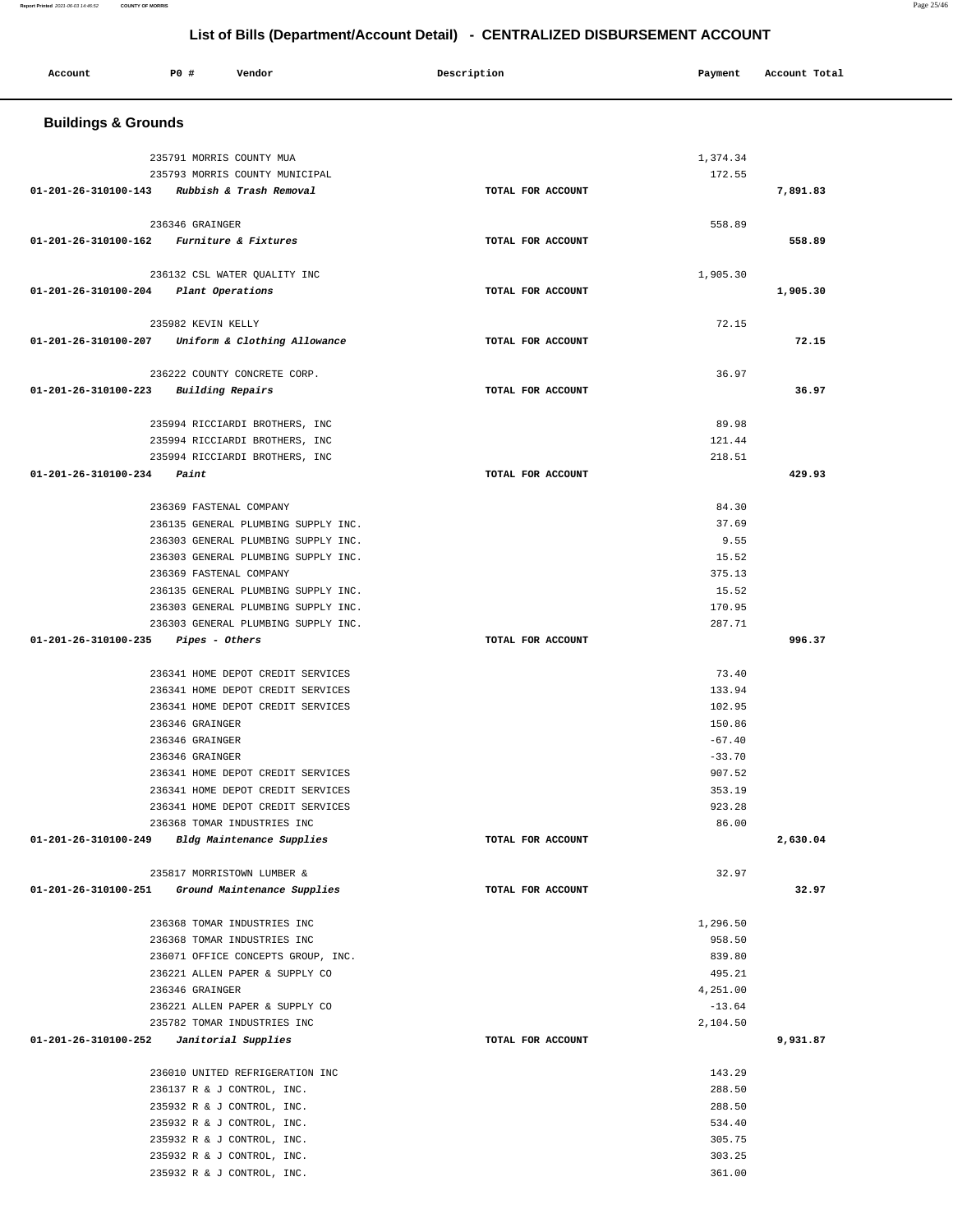#### **Report Printed** 2021-06-03 14:46:52 **COUNTY OF MORRIS** Page 26/46

# **List of Bills (Department/Account Detail) - CENTRALIZED DISBURSEMENT ACCOUNT**

| P0 #<br>Vendor<br>Account                         | Description       | Payment | Account Total |
|---------------------------------------------------|-------------------|---------|---------------|
| <b>Buildings &amp; Grounds</b>                    |                   |         |               |
| 235932 R & J CONTROL, INC.                        |                   | 307.75  |               |
| 235932 R & J CONTROL, INC.                        |                   | 313.00  |               |
| 235932 R & J CONTROL, INC.                        |                   | 642.21  |               |
| 235932 R & J CONTROL, INC.                        |                   | 448.46  |               |
| 01-201-26-310100-262<br>Machinery Repairs & Parts | TOTAL FOR ACCOUNT |         | 3,936.11      |
| 236341 HOME DEPOT CREDIT SERVICES                 |                   | 241.23  |               |
| 236341 HOME DEPOT CREDIT SERVICES                 |                   | 40.64   |               |
| 236136 BINSKY SERVICE LLC                         |                   | 540.00  |               |
| 01-201-26-310100-264<br>Heat & $A/C$              | TOTAL FOR ACCOUNT |         | 821.87        |
| 236012 COMPLETE SECURITY SYSTEMS, INC.            |                   | 56.00   |               |
| 01-203-26-310100-128<br>(2020) Security Equipment | TOTAL FOR ACCOUNT |         | 56.00         |
|                                                   |                   |         | ============  |
| TOTAL for Buildings & Grounds                     |                   |         | 66,119.28     |

#### **Motor Services Center**

|                      | 235222 GRAINGER                                    |                   | 64.12    |          |
|----------------------|----------------------------------------------------|-------------------|----------|----------|
|                      | 235222 GRAINGER                                    |                   | 116.07   |          |
|                      | 235389 GRAINGER                                    |                   | 24.36    |          |
|                      | 235389 GRAINGER                                    |                   | 45.36    |          |
|                      | 234933 Y-PERS INC                                  |                   | 390.00   |          |
|                      | 235388 GRAINGER                                    |                   | 386.24   |          |
|                      | 235222 GRAINGER                                    |                   | 30.05    |          |
|                      | 234905 GRAINGER                                    |                   | 37.11    |          |
|                      | 234908 HELM                                        |                   | 3,000.00 |          |
|                      | 234905 GRAINGER                                    |                   | 44.98    |          |
|                      | 234905 GRAINGER                                    |                   | 95.56    |          |
|                      | 234930 ONE SOURCE OF NEW JERSEY LLC                |                   | 395.98   |          |
|                      | 234905 GRAINGER                                    |                   | 21.04    |          |
|                      | 234088 OPTIMUM                                     |                   | 91.23    |          |
|                      | 235389 GRAINGER                                    |                   | 4.80     |          |
|                      | 234451 OPTIMUM                                     |                   | 106.23   |          |
|                      | 234905 GRAINGER                                    |                   | 216.56   |          |
|                      | 234905 GRAINGER                                    |                   | 21.12    |          |
|                      | 01-201-26-315100-098 Other Operating&Repair Supply | TOTAL FOR ACCOUNT |          | 5,090.81 |
|                      | 231935 NORTHEAST COMMUNICATIONS, INC.              |                   | 413.00   |          |
|                      | 01-201-26-315100-161 Communications Equipment      | TOTAL FOR ACCOUNT |          | 413.00   |
|                      | 235200 AMERICAN WEAR INC.                          |                   | 381.27   |          |
|                      | 01-201-26-315100-207 Uniform & Clothing Allowance  | TOTAL FOR ACCOUNT |          | 381.27   |
|                      | 235465 DAVID WEBER OIL COMPANY                     |                   | 649.11   |          |
|                      | $01-201-26-315100-232$ Lubricants & Anti Freeze    | TOTAL FOR ACCOUNT |          | 649.11   |
|                      | 235441 CLIFFSIDE BODY CORP                         |                   | 341.30   |          |
| 01-201-26-315100-241 | Snow Plowing Parts                                 | TOTAL FOR ACCOUNT |          | 341.30   |
|                      | 235633 BARNWELL HOUSE OF TIRES, INC.               |                   | 503.84   |          |
|                      | 235633 BARNWELL HOUSE OF TIRES, INC.               |                   | 665.72   |          |
|                      | 235633 BARNWELL HOUSE OF TIRES, INC.               |                   | 596.04   |          |
|                      | 235633 BARNWELL HOUSE OF TIRES, INC.               |                   | 464.24   |          |
|                      | 235633 BARNWELL HOUSE OF TIRES, INC.               |                   | 241.34   |          |
|                      | 235463 CASINGS OF NEW JERSEY, INC.                 |                   | 2,430.00 |          |
|                      | 235463 CASINGS OF NEW JERSEY, INC.                 |                   | 504.00   |          |
|                      | 235463 CASINGS OF NEW JERSEY, INC.                 |                   | 600.00   |          |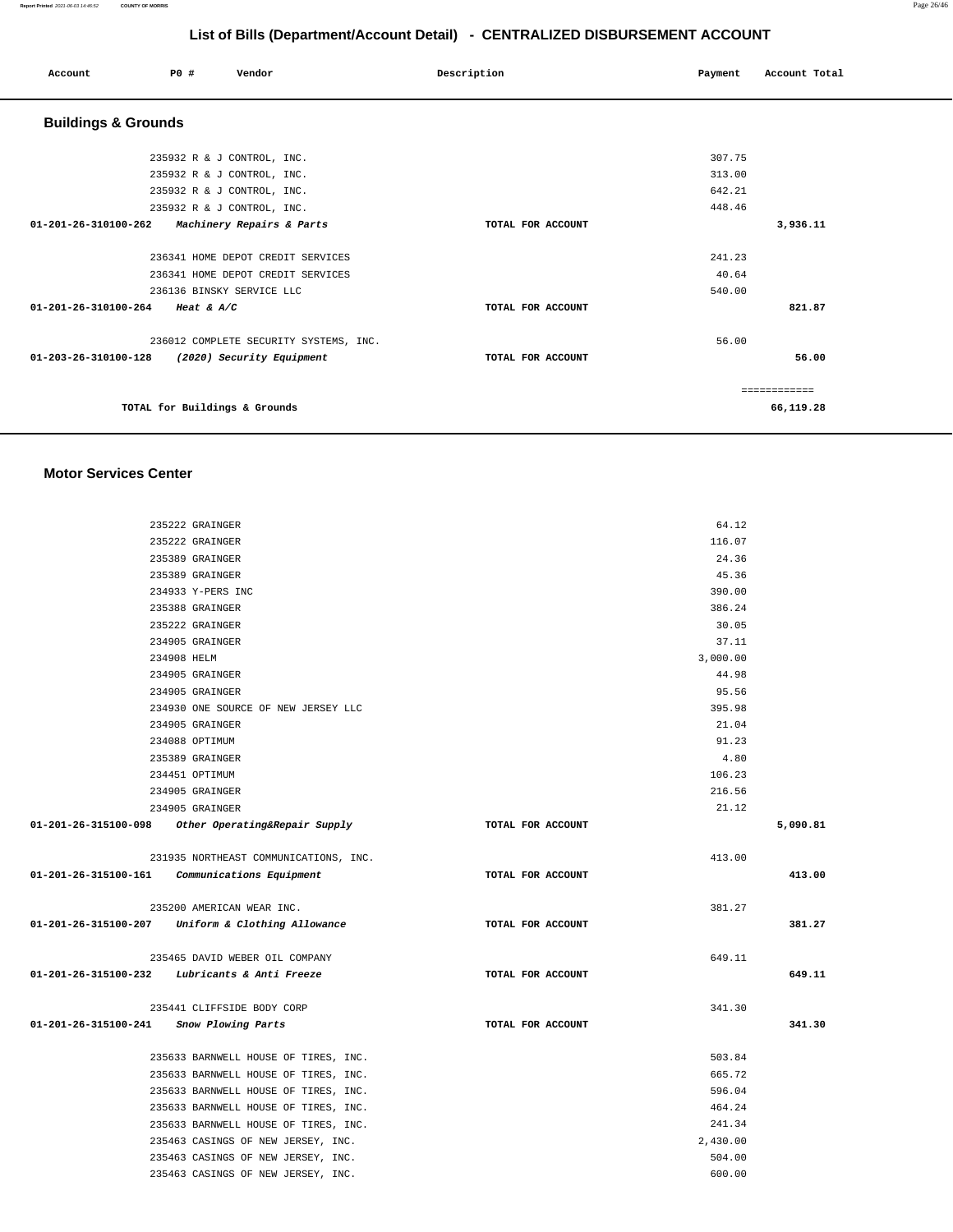| Account | <b>PO #</b> | Vendor | Description | Payment | Account Total |
|---------|-------------|--------|-------------|---------|---------------|
|         |             |        |             |         |               |

#### **Motor Services Center**

| $01 - 201 - 26 - 315100 - 245$ Tires                         | TOTAL FOR ACCOUNT |           | 6,005.18     |
|--------------------------------------------------------------|-------------------|-----------|--------------|
| 235173 SMITH MOTOR CO., INC.                                 |                   | 433.32    |              |
| 235742 DOVER BRAKE & CLUTCH CO INC                           |                   | $-600.00$ |              |
| 235742 DOVER BRAKE & CLUTCH CO INC                           |                   | 43.54     |              |
| 235182 M& T BANK                                             |                   | 62.54     |              |
| 235742 DOVER BRAKE & CLUTCH CO INC                           |                   | 85.14     |              |
| 235443 GRAY SUPPLY CORP                                      |                   | 7.89      |              |
| 235172 SMITH MOTOR CO., INC.                                 |                   | 96.99     |              |
| 235443 GRAY SUPPLY CORP                                      |                   | 16.45     |              |
| 235443 GRAY SUPPLY CORP                                      |                   | 2.66      |              |
| 235443 GRAY SUPPLY CORP                                      |                   | 5.99      |              |
| 235443 GRAY SUPPLY CORP                                      |                   | 1.10      |              |
| 235443 GRAY SUPPLY CORP                                      |                   | 75.33     |              |
| 234920 BOBCAT OF NORTH JERSEY-EAST                           |                   | 380.77    |              |
| 235443 GRAY SUPPLY CORP                                      |                   | 0.99      |              |
| 235634 BUNKY'S HEAVY TOWING, LLC                             |                   | 325.00    |              |
| 235443 GRAY SUPPLY CORP                                      |                   | 1.10      |              |
| 235443 GRAY SUPPLY CORP                                      |                   | 5.98      |              |
| 235631 AMERICAN HOSE & HYDRAULICS                            |                   | 203.91    |              |
| 235172 SMITH MOTOR CO., INC.                                 |                   | 134.74    |              |
| 235172 SMITH MOTOR CO., INC.                                 |                   | 126.96    |              |
| 235742 DOVER BRAKE & CLUTCH CO INC                           |                   | 600.00    |              |
| 234920 BOBCAT OF NORTH JERSEY-EAST                           |                   | $-195.99$ |              |
| 01-201-26-315100-261 Spare Parts for Equipment               | TOTAL FOR ACCOUNT |           | 1,814.41     |
| 235855 ONE SOURCE OF NEW JERSEY LLC                          |                   | 112.00    |              |
| 01-201-26-315100-266<br>Safety Items                         | TOTAL FOR ACCOUNT |           | 112.00       |
| 235190 COACH & EQUIPMENT MANUFACTURING CO.                   |                   | 78.00     |              |
| 235189 COACH & EQUIPMENT MANUFACTURING CO.                   |                   | 369.40    |              |
| 235639 BEYER FORD                                            |                   | 197.56    |              |
| 235174 SMITH MOTOR CO., INC.                                 |                   | 140.16    |              |
| 235175 SMITH MOTOR CO., INC.                                 |                   | 291.91    |              |
| 235189 COACH & EQUIPMENT MANUFACTURING CO.                   |                   | 17.34     |              |
| 235190 COACH & EQUIPMENT MANUFACTURING CO.                   |                   | 15.51     |              |
| 235743 FLEMINGTON BUICK CHEVROLET                            |                   | 112.61    |              |
| 01-201-26-315100-291    Vehicle Repairs                      | TOTAL FOR ACCOUNT |           | 1,222.49     |
| 227551 OPTIMUM                                               |                   | 81.23     |              |
| 01-203-26-315100-098<br>(2020) Other Operating&Repair Supply | TOTAL FOR ACCOUNT |           | 81.23        |
| 235468 NAPA OF ROCKAWAY                                      |                   | $-727.82$ |              |
| 227711 CLIFFSIDE BODY CORP                                   |                   | 574.90    |              |
| 235468 NAPA OF ROCKAWAY                                      |                   | 835.82    |              |
| 01-203-26-315100-261<br>(2020) Spare Parts for Equipment     | TOTAL FOR ACCOUNT |           | 682.90       |
|                                                              |                   |           | ============ |
| TOTAL for Motor Services Center                              |                   |           | 16,793.70    |

# **Mosquito Extermination**

| 235887 GANNETT NJ NEWSPAPERS                            |                   | 34.40  |
|---------------------------------------------------------|-------------------|--------|
| 235889 NJ ADVANCE MEDIA                                 |                   | 135.24 |
| 01-201-26-320100-051<br>Legal                           | TOTAL FOR ACCOUNT | 169.64 |
|                                                         |                   |        |
| 235476 CY DRAKE LOCKSMITHS, INC.                        |                   | 17.90  |
| 235476 CY DRAKE LOCKSMITHS, INC.                        |                   | 17.90  |
| Other Operating & Repair Supply<br>01-201-26-320100-098 | TOTAL FOR ACCOUNT | 35.80  |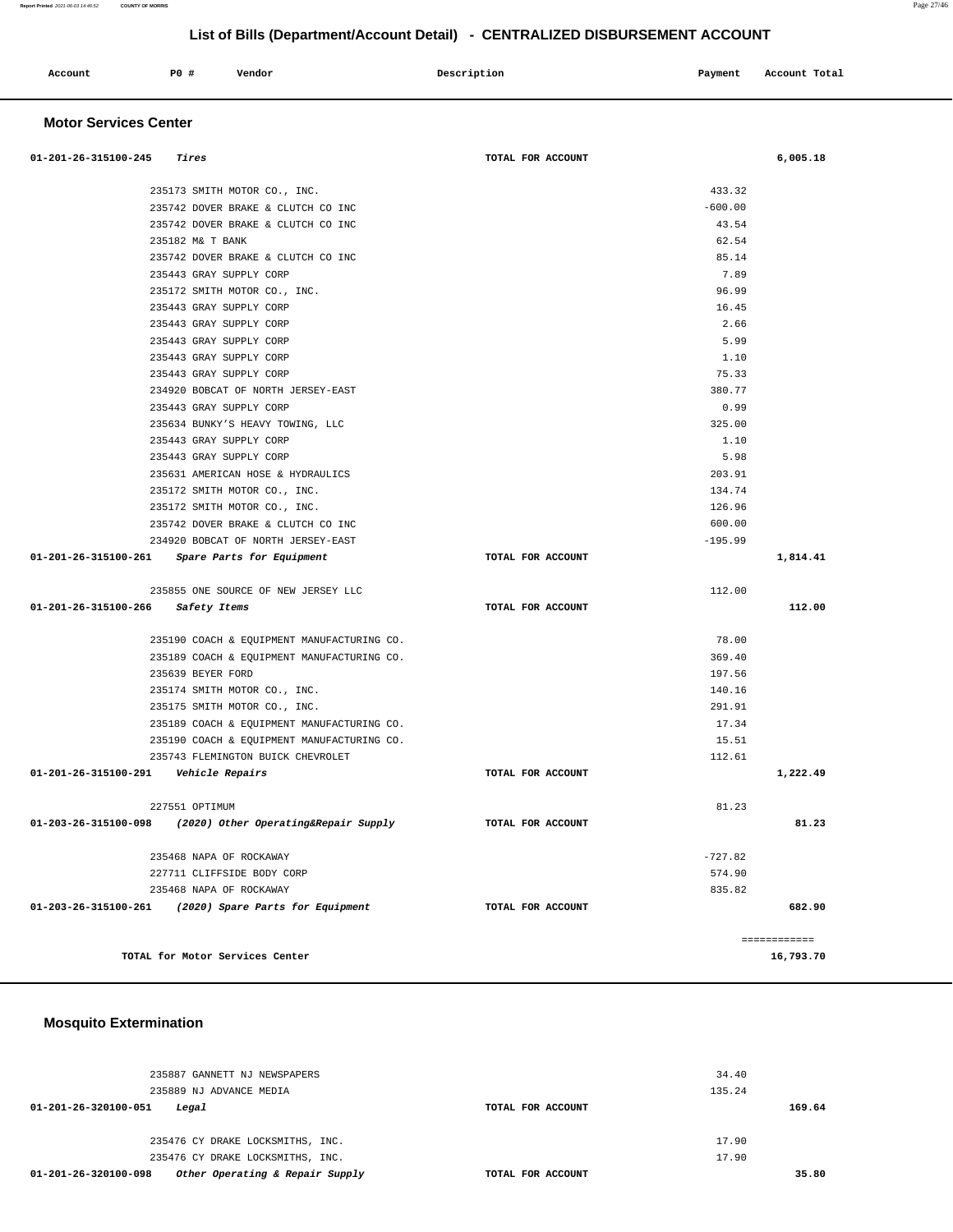| Account | P0 # | Vendor | Description | Payment | Account Total |
|---------|------|--------|-------------|---------|---------------|
|         |      |        |             |         |               |

# **Mosquito Extermination**

| TOTAL for Mosquito Extermination                  |                   |        | 1,568.66 |
|---------------------------------------------------|-------------------|--------|----------|
|                                                   |                   |        |          |
| $01 - 201 - 26 - 320100 - 291$<br>Vehicle Repairs | TOTAL FOR ACCOUNT |        | 1,009.72 |
| 235658 BARNWELL HOUSE OF TIRES, INC.              |                   | 452.00 |          |
| 235474 NAPA OF ROCKAWAY                           |                   | 70.20  |          |
| 235658 BARNWELL HOUSE OF TIRES, INC.              |                   | 487.52 |          |
| $01 - 201 - 26 - 320100 - 258$<br>Equipment       | TOTAL FOR ACCOUNT |        | 353.50   |
| 234692 FLEMINGTON DEPT STORE INC                  |                   | 49.50  |          |
| 234692 FLEMINGTON DEPT STORE INC                  |                   | 17.50  |          |
| 234692 FLEMINGTON DEPT STORE INC                  |                   | 33.00  |          |
| 234692 FLEMINGTON DEPT STORE INC                  |                   | 52.50  |          |
| 234692 FLEMINGTON DEPT STORE INC                  |                   | 115.50 |          |
| 234692 FLEMINGTON DEPT STORE INC                  |                   | 17.50  |          |
| 234692 FLEMINGTON DEPT STORE INC                  |                   | 35.00  |          |
| 234692 FLEMINGTON DEPT STORE INC                  |                   | 33.00  |          |
|                                                   |                   |        |          |

## **Health Management**

| 637.70<br>235506 TELESEARCH INC<br>637.70<br>235669 TELESEARCH INC<br>633.15<br>235669 TELESEARCH INC<br>650.65<br>235670 TELESEARCH INC<br>636.24<br>235506 TELESEARCH INC<br>650.65<br>236053 TELESEARCH INC<br>Outside Salaries & Wages<br>01-201-27-330100-016<br>TOTAL FOR ACCOUNT<br>503.20<br>235377 W.B. MASON COMPANY INC<br>233808 MILLENNIUM COMMUNICATIONS GROUP<br>4,624.40<br>01-201-27-330100-084 Other Outside Services<br>TOTAL FOR ACCOUNT<br>724.13<br>235625 RICOH USA, INC.<br>724.13<br>235625 RICOH USA, INC.<br>TOTAL FOR ACCOUNT<br>30.00<br>235309 GEN-EL SAFETY & INDUSTRIAL<br>01-201-27-330100-210 Environmental Compliance<br>TOTAL FOR ACCOUNT<br>226648 MAJOR AUTOMOTIVE INSTALLATIONS<br>4,121.73<br>01-203-27-330100-084 (2020) Other Outside Services<br>TOTAL FOR ACCOUNT<br>1,219.80<br>236036 GEN-EL SAFETY & INDUSTRIAL<br>157.00<br>235309 GEN-EL SAFETY & INDUSTRIAL<br>01-203-27-330100-210 (2020) Environmental Compliance<br>TOTAL FOR ACCOUNT |  |  |              |
|--------------------------------------------------------------------------------------------------------------------------------------------------------------------------------------------------------------------------------------------------------------------------------------------------------------------------------------------------------------------------------------------------------------------------------------------------------------------------------------------------------------------------------------------------------------------------------------------------------------------------------------------------------------------------------------------------------------------------------------------------------------------------------------------------------------------------------------------------------------------------------------------------------------------------------------------------------------------------------------------|--|--|--------------|
|                                                                                                                                                                                                                                                                                                                                                                                                                                                                                                                                                                                                                                                                                                                                                                                                                                                                                                                                                                                            |  |  |              |
|                                                                                                                                                                                                                                                                                                                                                                                                                                                                                                                                                                                                                                                                                                                                                                                                                                                                                                                                                                                            |  |  |              |
|                                                                                                                                                                                                                                                                                                                                                                                                                                                                                                                                                                                                                                                                                                                                                                                                                                                                                                                                                                                            |  |  |              |
|                                                                                                                                                                                                                                                                                                                                                                                                                                                                                                                                                                                                                                                                                                                                                                                                                                                                                                                                                                                            |  |  |              |
|                                                                                                                                                                                                                                                                                                                                                                                                                                                                                                                                                                                                                                                                                                                                                                                                                                                                                                                                                                                            |  |  |              |
|                                                                                                                                                                                                                                                                                                                                                                                                                                                                                                                                                                                                                                                                                                                                                                                                                                                                                                                                                                                            |  |  |              |
|                                                                                                                                                                                                                                                                                                                                                                                                                                                                                                                                                                                                                                                                                                                                                                                                                                                                                                                                                                                            |  |  | 3,846.09     |
|                                                                                                                                                                                                                                                                                                                                                                                                                                                                                                                                                                                                                                                                                                                                                                                                                                                                                                                                                                                            |  |  |              |
|                                                                                                                                                                                                                                                                                                                                                                                                                                                                                                                                                                                                                                                                                                                                                                                                                                                                                                                                                                                            |  |  |              |
|                                                                                                                                                                                                                                                                                                                                                                                                                                                                                                                                                                                                                                                                                                                                                                                                                                                                                                                                                                                            |  |  | 5,127.60     |
|                                                                                                                                                                                                                                                                                                                                                                                                                                                                                                                                                                                                                                                                                                                                                                                                                                                                                                                                                                                            |  |  |              |
|                                                                                                                                                                                                                                                                                                                                                                                                                                                                                                                                                                                                                                                                                                                                                                                                                                                                                                                                                                                            |  |  |              |
|                                                                                                                                                                                                                                                                                                                                                                                                                                                                                                                                                                                                                                                                                                                                                                                                                                                                                                                                                                                            |  |  | 1,448.26     |
|                                                                                                                                                                                                                                                                                                                                                                                                                                                                                                                                                                                                                                                                                                                                                                                                                                                                                                                                                                                            |  |  |              |
|                                                                                                                                                                                                                                                                                                                                                                                                                                                                                                                                                                                                                                                                                                                                                                                                                                                                                                                                                                                            |  |  | 30.00        |
|                                                                                                                                                                                                                                                                                                                                                                                                                                                                                                                                                                                                                                                                                                                                                                                                                                                                                                                                                                                            |  |  |              |
|                                                                                                                                                                                                                                                                                                                                                                                                                                                                                                                                                                                                                                                                                                                                                                                                                                                                                                                                                                                            |  |  | 4,121.73     |
|                                                                                                                                                                                                                                                                                                                                                                                                                                                                                                                                                                                                                                                                                                                                                                                                                                                                                                                                                                                            |  |  |              |
|                                                                                                                                                                                                                                                                                                                                                                                                                                                                                                                                                                                                                                                                                                                                                                                                                                                                                                                                                                                            |  |  |              |
|                                                                                                                                                                                                                                                                                                                                                                                                                                                                                                                                                                                                                                                                                                                                                                                                                                                                                                                                                                                            |  |  | 1,376.80     |
|                                                                                                                                                                                                                                                                                                                                                                                                                                                                                                                                                                                                                                                                                                                                                                                                                                                                                                                                                                                            |  |  | ============ |
| TOTAL for Health Management                                                                                                                                                                                                                                                                                                                                                                                                                                                                                                                                                                                                                                                                                                                                                                                                                                                                                                                                                                |  |  | 15,950.48    |

#### **Human Services**

|                      |  | 235677 OFFICE CONCEPTS GROUP, INC. |  |
|----------------------|--|------------------------------------|--|
| 01-201-27-331100-058 |  | Office Supplies & Stationery       |  |

**TOTAL FOR ACCOUNT** 

235674 RICOH USA INC.

541.24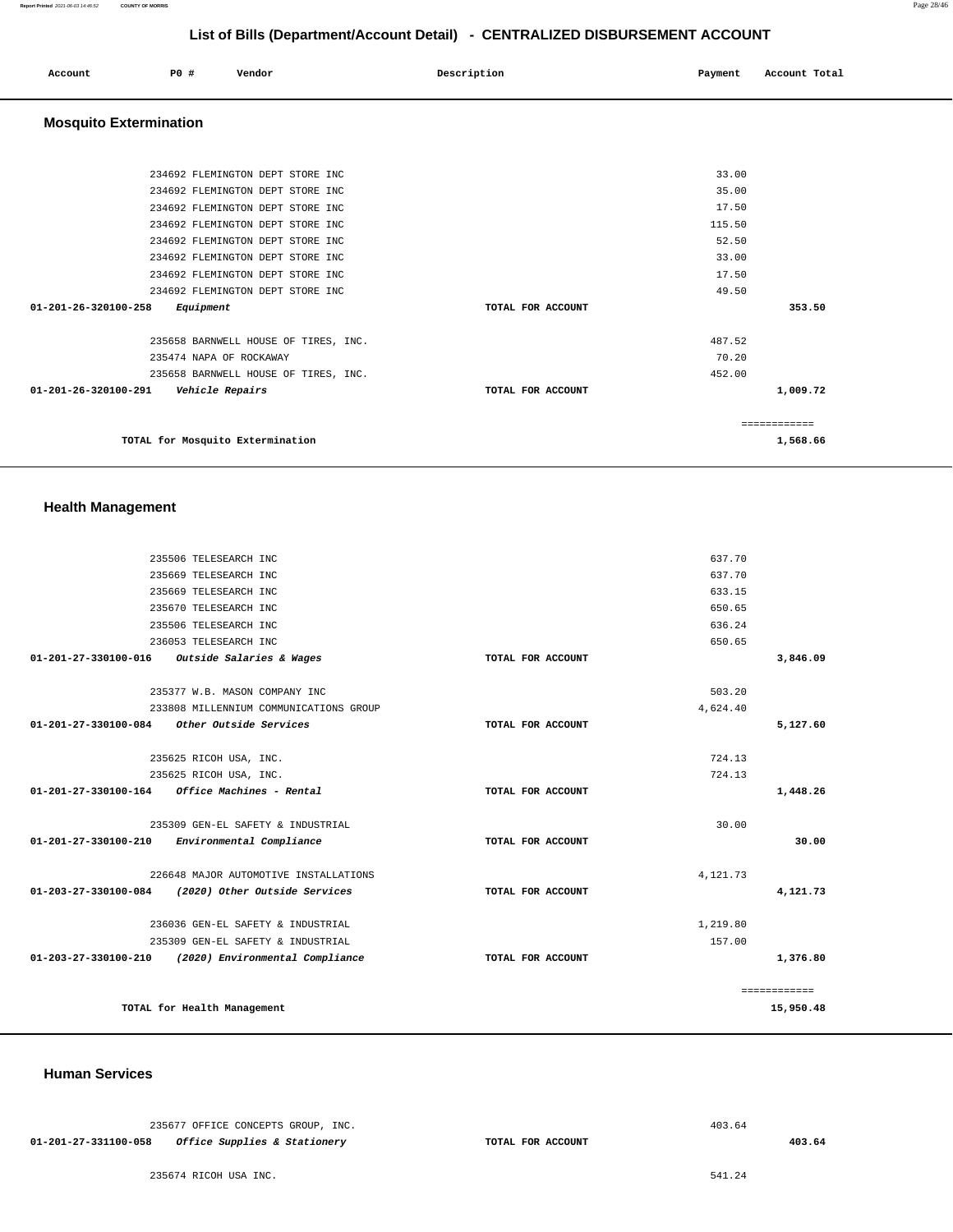| List of Bills (Department/Account Detail) - CENTRALIZED DISBURSEMENT ACCOUNT |                           |                                                          |                   |          |               |  |
|------------------------------------------------------------------------------|---------------------------|----------------------------------------------------------|-------------------|----------|---------------|--|
| Account                                                                      | P0 #                      | Vendor                                                   | Description       | Payment  | Account Total |  |
| <b>Human Services</b>                                                        |                           |                                                          |                   |          |               |  |
|                                                                              |                           | 236456 GANNETT NJ NEWSPAPERS                             |                   | 20.64    |               |  |
|                                                                              |                           | 236455 GANNETT NJ NEWSPAPERS                             |                   | 28.38    |               |  |
|                                                                              |                           | 236454 GANNETT NJ NEWSPAPERS                             |                   | 76.11    |               |  |
| 01-201-27-331100-059                                                         |                           | Other General Expenses                                   | TOTAL FOR ACCOUNT |          | 666.37        |  |
|                                                                              | 236532 COUNTY OF MORRIS   |                                                          |                   | 153.56   |               |  |
| 01-201-27-331100-068                                                         |                           | Postage & Metered Mail                                   | TOTAL FOR ACCOUNT |          | 153.56        |  |
|                                                                              | 236447 FAMILY PROMISE OF  |                                                          |                   | 8,819.00 |               |  |
|                                                                              |                           |                                                          | TOTAL FOR ACCOUNT |          | 8,819.00      |  |
|                                                                              | 236461 KISATSKY ELIZABETH |                                                          |                   | 24.95    |               |  |
|                                                                              |                           | 01-201-27-331100-088 Meeting Exp Advisory Board Etc      | TOTAL FOR ACCOUNT |          | 24.95         |  |
|                                                                              |                           | 235664 OFFICE CONCEPTS GROUP, INC.                       |                   | 568.16   |               |  |
|                                                                              |                           | 01-203-27-331100-058 (2020) Office Supplies & Stationery | TOTAL FOR ACCOUNT |          | 568.16        |  |
|                                                                              | 235676 RICOH USA INC.     |                                                          |                   | 293.58   |               |  |
|                                                                              |                           | 01-203-27-331100-059 (2020) Other General Expenses       | TOTAL FOR ACCOUNT |          | 293.58        |  |
|                                                                              |                           |                                                          |                   |          | ============  |  |
|                                                                              | TOTAL for Human Services  |                                                          |                   |          | 10,929.26     |  |
|                                                                              |                           |                                                          |                   |          |               |  |

## **Youth Shelter**

| 236272 MARY E. FUENTES                               |                   | 250.00       |  |
|------------------------------------------------------|-------------------|--------------|--|
| Education Schools & Training<br>01-201-27-331110-039 | TOTAL FOR ACCOUNT | 250.00       |  |
|                                                      |                   |              |  |
| 235905 W.B. MASON COMPANY INC                        |                   | 34.36        |  |
| Office Supplies & Stationery<br>01-201-27-331110-058 | TOTAL FOR ACCOUNT | 34.36        |  |
| 235307 NU-WAY CONCESSIONAIRES INC                    |                   | 411.77       |  |
| 235307 NU-WAY CONCESSIONAIRES INC                    |                   | 291.33       |  |
| 235307 NU-WAY CONCESSIONAIRES INC                    |                   | 821.10       |  |
| 235307 NU-WAY CONCESSIONAIRES INC                    |                   | 167.79       |  |
| 01-201-27-331110-185<br>Food                         | TOTAL FOR ACCOUNT | 1,691.99     |  |
|                                                      |                   |              |  |
| 235282 V.E. RALPH & SON INC.                         |                   | 42.42        |  |
| 235282 V.E. RALPH & SON INC.                         |                   | 4.20         |  |
| 235282 V.E. RALPH & SON INC.                         |                   | 14.76        |  |
| 235282 V.E. RALPH & SON INC.                         |                   | 22.72        |  |
| 01-201-27-331110-189<br>Medical                      | TOTAL FOR ACCOUNT | 84.10        |  |
| 235905 W.B. MASON COMPANY INC                        |                   | 55.10        |  |
| 01-201-27-331110-252<br>Janitorial Supplies          | TOTAL FOR ACCOUNT | 55.10        |  |
|                                                      |                   | 799.95       |  |
| 236254 COLONIAL TELEVISION                           |                   |              |  |
| 01-201-27-331110-258<br>Equipment                    | TOTAL FOR ACCOUNT | 799.95       |  |
|                                                      |                   | ============ |  |
| TOTAL for Youth Shelter                              |                   | 2,915.50     |  |

# **Office on Aging**

| 236236 BETH DENMEAD     | 12.00 |
|-------------------------|-------|
| 236019 ANDREA BATISTONI | 12.00 |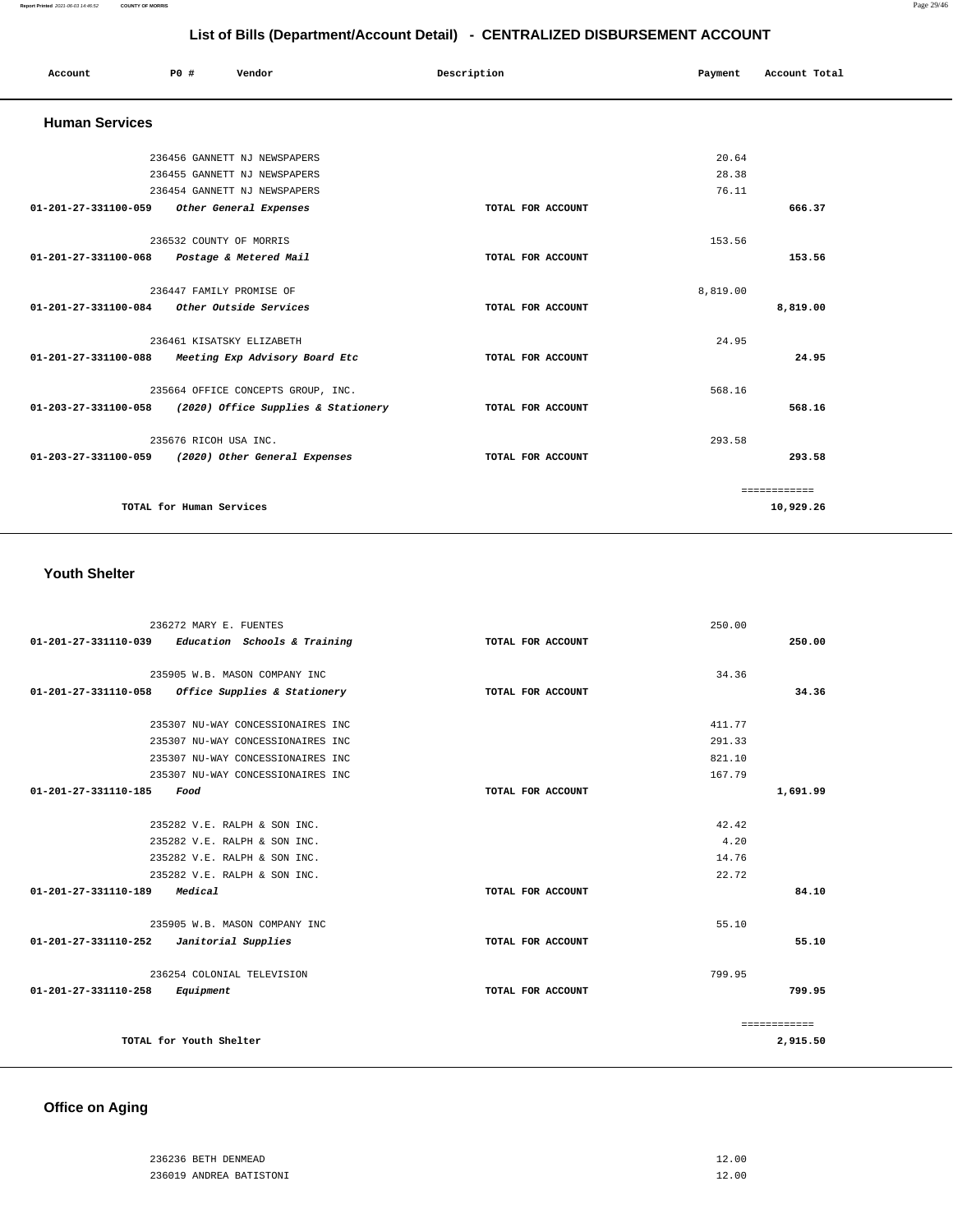| Account                        | P0 #                      | Vendor                            | Description       | Payment  | Account Total |
|--------------------------------|---------------------------|-----------------------------------|-------------------|----------|---------------|
| <b>Office on Aging</b>         |                           |                                   |                   |          |               |
| 01-201-27-333100-048           | Insurance                 |                                   | TOTAL FOR ACCOUNT |          | 24.00         |
|                                | 236019 ANDREA BATISTONI   |                                   |                   | 20.00    |               |
| 01-201-27-333100-059           |                           | Other General Expenses            | TOTAL FOR ACCOUNT |          | 20.00         |
|                                | 236532 COUNTY OF MORRIS   |                                   |                   | 206.09   |               |
| 01-201-27-333100-068           |                           | Postage & Metered Mail            | TOTAL FOR ACCOUNT |          | 206.09        |
|                                | 236236 BETH DENMEAD       |                                   |                   | 85.40    |               |
|                                | 236019 ANDREA BATISTONI   |                                   |                   | 65.80    |               |
| $01 - 201 - 27 - 333100 - 082$ | Travel Expense            |                                   | TOTAL FOR ACCOUNT |          | 151.20        |
|                                |                           | 236416 VILLAGE SUPER MARKET, INC. |                   | 47.29    |               |
|                                |                           | 236291 U-LINE SHIPPING SUPPLY     |                   | 210.00   |               |
|                                | 235205 MARIA'S PLACE, LLC |                                   |                   | 1,840.00 |               |
|                                |                           | 236152 CORE PROMOTIONS, LLC       |                   | 159.00   |               |
|                                |                           | 236152 CORE PROMOTIONS, LLC       |                   | 46.52    |               |
|                                | 235205 MARIA'S PLACE, LLC |                                   |                   | 295.80   |               |
|                                |                           | 234845 CORE PROMOTIONS, LLC       |                   | 237.13   |               |
|                                | 235001 4 IMPRINT INC.     |                                   |                   | 665.95   |               |
|                                |                           | 236416 VILLAGE SUPER MARKET, INC. |                   | 171.88   |               |
|                                |                           | 236291 U-LINE SHIPPING SUPPLY     |                   | 26.27    |               |
| 01-203-27-333100-059           |                           | (2020) Other General Expenses     | TOTAL FOR ACCOUNT |          | 3,699.84      |
|                                |                           | 236264 JUST JIM CLEANING SERVICE  |                   | 600.00   |               |
| 01-203-27-333100-084           |                           | (2020) Other Outside Services     | TOTAL FOR ACCOUNT |          | 600.00        |
|                                |                           |                                   |                   |          | ============  |
|                                | TOTAL for Office on Aging |                                   |                   |          | 4,701.13      |

# **Collinsville Day Care**

| 236448 PRIME HEALTHCARE SERVICES<br>236449 PRIME HEALTHCARE SERVICES<br>236450 PRIME HEALTHCARE SERVICES |                   | 66,317.00<br>16,018.00<br>82,556.00 |
|----------------------------------------------------------------------------------------------------------|-------------------|-------------------------------------|
| GIA-Mntl Hlth-St Clare's Hospital<br>$01 - 201 - 27 - 342200 - 484$                                      | TOTAL FOR ACCOUNT | 164,891.00                          |
| 236462 LEGAL SERVICES OF NORTHWEST<br>01-201-27-342200-486<br>GIA-Mntl Hlth-Lgl Srvcs of NW Jersey       | TOTAL FOR ACCOUNT | 62,375.00<br>62,375.00              |
| TOTAL for Collinsville Day Care                                                                          |                   | 227,266.00                          |

#### **DEPARTMENT 342400**

| 01-201-27-342400-453 | 236329 ALFRE INC.<br>GIA-Ch 51 Match-ALFRE, Inc.                       | TOTAL FOR ACCOUNT | 2,650.00<br>2,650.00      |
|----------------------|------------------------------------------------------------------------|-------------------|---------------------------|
| 01-201-27-342400-490 | 236331 ACENDA, INC<br>GIA-Ch 51 Match-Daytop Village, Inc.             | TOTAL FOR ACCOUNT | 4,120.00<br>4,120.00      |
| 01-201-27-342400-491 | 236332 NEW HOPE FOUNDATION INC.<br>GIA-Ch 51 Match-New Hope Foundation | TOTAL FOR ACCOUNT | 2,800.00<br>2,800.00      |
|                      | TOTAL for DEPARTMENT 342400                                            |                   | -------------<br>9,570.00 |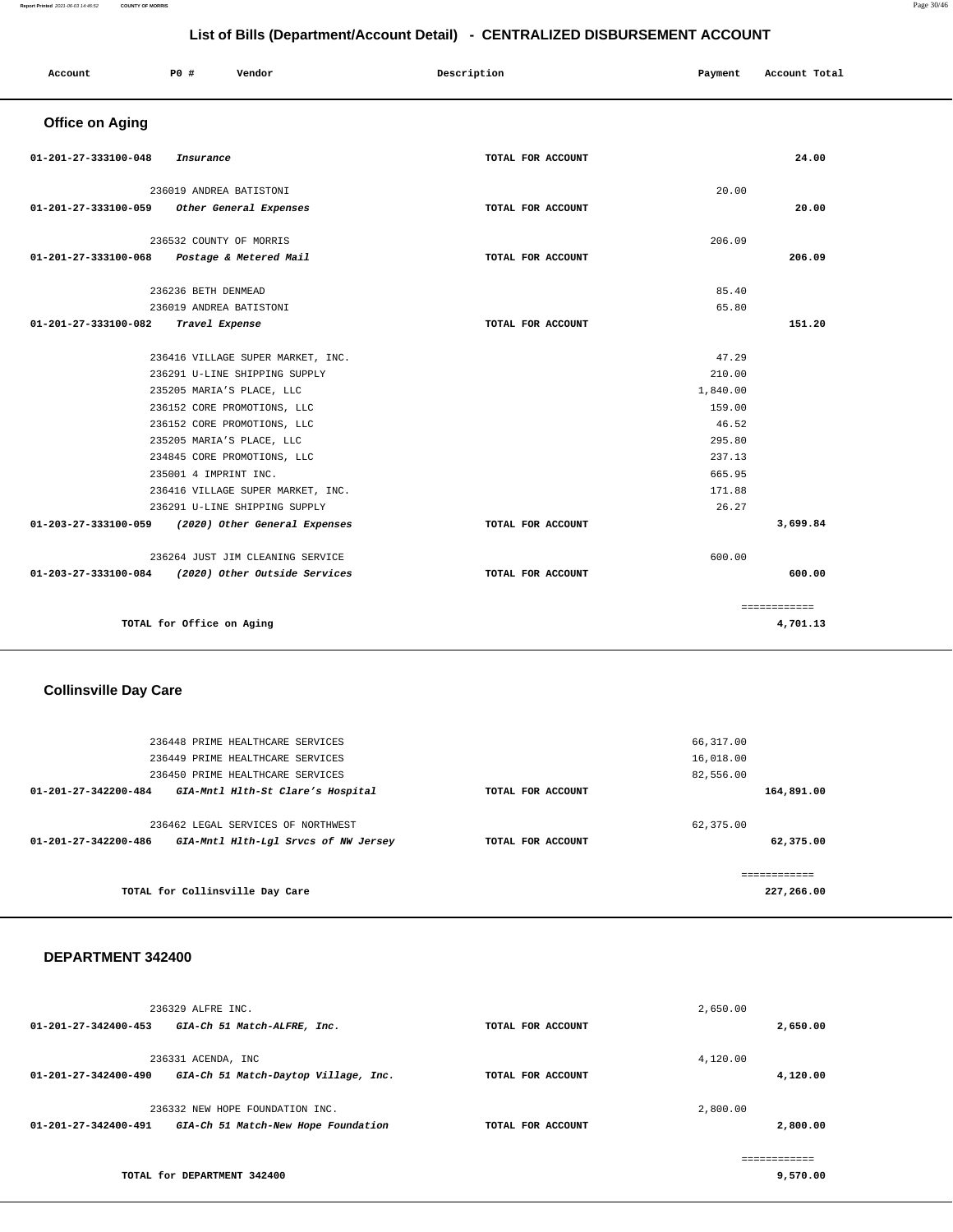**Report Printed** 2021-06-03 14:46:52 **COUNTY OF MORRIS** Page 31/46

# **List of Bills (Department/Account Detail) - CENTRALIZED DISBURSEMENT ACCOUNT**

| Account                        | P0 #                        | Vendor                                                       | Description       | Payment            | Account Total |
|--------------------------------|-----------------------------|--------------------------------------------------------------|-------------------|--------------------|---------------|
| DEPARTMENT 342500              |                             |                                                              |                   |                    |               |
|                                |                             |                                                              |                   |                    |               |
|                                |                             | 236263 DAWN CENTER FOR INDEPENDENT                           |                   | 1,954.00           |               |
|                                |                             | 236262 DAWN CENTER FOR INDEPENDENT                           |                   | 9,558.00           |               |
| 01-201-27-342500-473           |                             | GIA-Agng&Dsbld-DAWN Center                                   | TOTAL FOR ACCOUNT |                    | 11,512.00     |
|                                |                             |                                                              |                   |                    | ============  |
|                                | TOTAL for DEPARTMENT 342500 |                                                              |                   |                    | 11,512.00     |
|                                |                             |                                                              |                   |                    |               |
| Seniors, Disabled & Veterans   |                             |                                                              |                   |                    |               |
|                                |                             |                                                              |                   |                    |               |
|                                |                             | 233415 TJ'S SPORTWIDE TROPHY<br>233415 TJ'S SPORTWIDE TROPHY |                   | 1,926.00<br>255.00 |               |
|                                |                             | 233415 TJ'S SPORTWIDE TROPHY                                 |                   | 95.00              |               |
| $01 - 201 - 27 - 343100 - 059$ |                             | Other General Expenses                                       | TOTAL FOR ACCOUNT |                    | 2,276.00      |
|                                |                             |                                                              |                   |                    |               |
|                                |                             |                                                              |                   |                    | ============  |

**TOTAL for Seniors, Disabled & Veterans** 

## **County Board of Social Service**

| 236538 NATIONAL FUEL OIL INC.                              |                   | 187.91    |              |
|------------------------------------------------------------|-------------------|-----------|--------------|
| 01-201-27-345100-140<br>Gas Purchases                      | TOTAL FOR ACCOUNT |           | 187.91       |
|                                                            |                   |           |              |
| 235651 UNITRONIX DATA SYSTEMS INC                          |                   | 9,195.55  |              |
| 235255 U.S. SECURITY ASSOCIATES                            |                   | 14,766.38 |              |
| 235255 U.S. SECURITY ASSOCIATES                            |                   | 14,229.10 |              |
| 235255 U.S. SECURITY ASSOCIATES                            |                   | 13,432.03 |              |
| 235152 U.S. SECURITY ASSOCIATES                            |                   | 315.69    |              |
| 235152 U.S. SECURITY ASSOCIATES                            |                   | 631.38    |              |
| 235152 U.S. SECURITY ASSOCIATES                            |                   | 798.52    |              |
| $01 - 201 - 27 - 345100 - 325$<br>Special Services         | TOTAL FOR ACCOUNT |           | 53,368.65    |
|                                                            |                   |           |              |
| 235442 R.D. SALES DOOR & HARDWARE LLC                      |                   | 240.00    |              |
| 01-201-27-345100-336<br>Repairs & Alterations              | TOTAL FOR ACCOUNT |           | 240.00       |
|                                                            |                   |           |              |
| 235659 TREASURER, ST OF NJ                                 |                   | 1,535.00  |              |
| 235661 TREASURER. ST OF NJ                                 |                   | 4,142.18  |              |
| 01-203-27-345100-353<br>(2020) Collection Service Fees     | TOTAL FOR ACCOUNT |           | 5,677.18     |
|                                                            |                   |           |              |
| 235655 TREASURER. ST OF NJ                                 |                   | 1,168.91  |              |
| 01-203-27-345100-360 (2020) Federal Parent Locator Service | TOTAL FOR ACCOUNT |           | 1,168.91     |
|                                                            |                   |           |              |
|                                                            |                   |           | ============ |
| TOTAL for County Board of Social Service                   |                   |           | 60,642.65    |

 **County Adjuster** 

| 162.09<br>233004 W.B. MASON COMPANY INC |
|-----------------------------------------|
|                                         |

**2,276.00**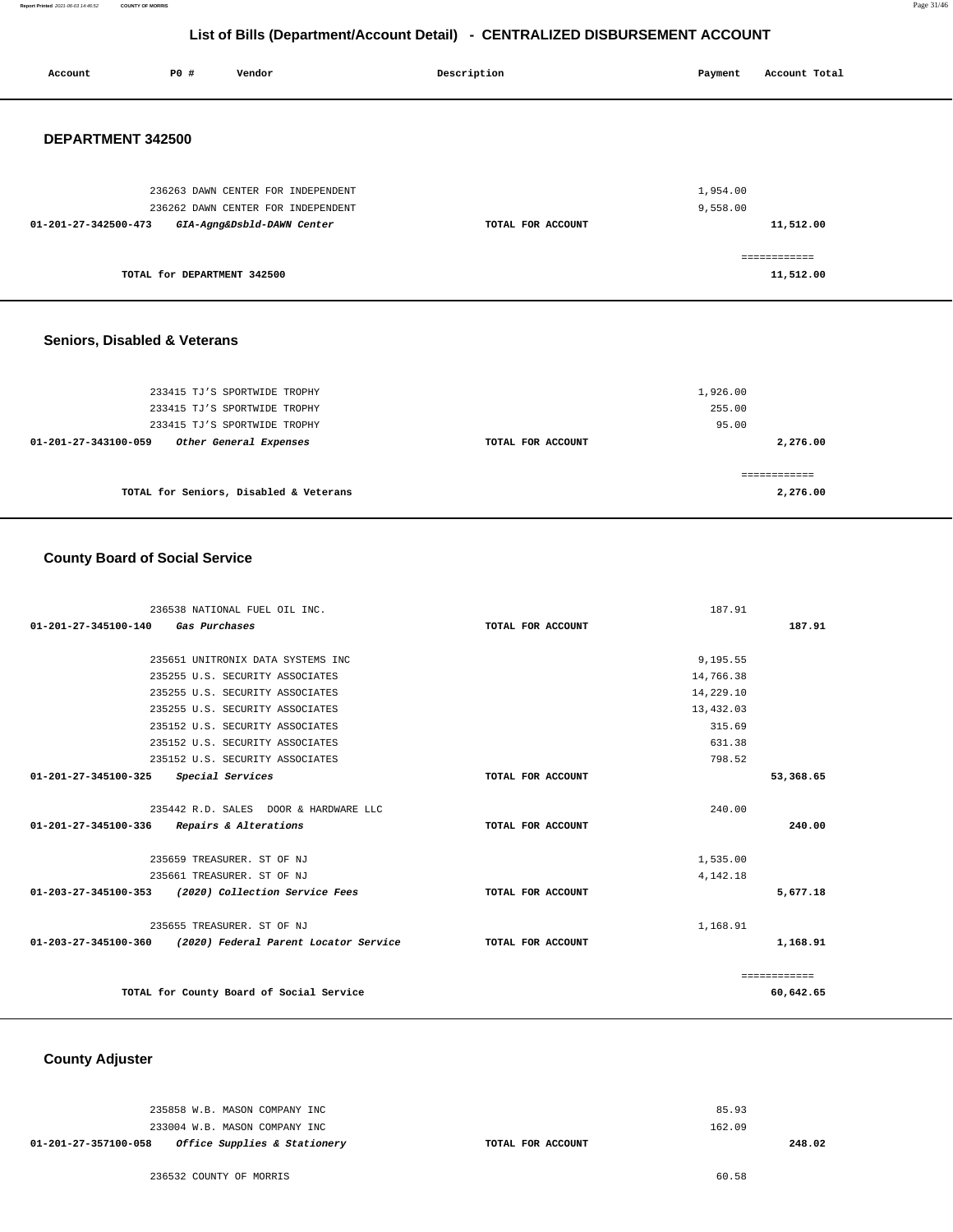**Report Printed** 2021-06-03 14:46:52 **COUNTY OF MORRIS** Page 32/46

# **List of Bills (Department/Account Detail) - CENTRALIZED DISBURSEMENT ACCOUNT**

| Account                | P0 #                      | Vendor                 | Description       | Payment | Account Total          |  |
|------------------------|---------------------------|------------------------|-------------------|---------|------------------------|--|
| <b>County Adjuster</b> |                           |                        |                   |         |                        |  |
| 01-201-27-357100-068   |                           | Postage & Metered Mail | TOTAL FOR ACCOUNT |         | 60.58                  |  |
|                        | TOTAL for County Adjuster |                        |                   |         | ============<br>308.60 |  |
|                        |                           |                        |                   |         |                        |  |

# **Morris Cty Park Commission**

|                      | 236167 MORRIS COUNTY PARK COMMISSION    |                   | 3,000,000.00 |
|----------------------|-----------------------------------------|-------------------|--------------|
| 01-201-28-370100-090 | Morris Cty Park Commission Expenditures | TOTAL FOR ACCOUNT | 3,000,000.00 |
|                      |                                         |                   |              |
|                      |                                         |                   |              |
|                      | TOTAL for Morris Cty Park Commission    |                   | 3,000,000.00 |
|                      |                                         |                   |              |

# **County Library**

|                                             | 236074 DARREN O'NEILL                           |                   | 55.00    |              |
|---------------------------------------------|-------------------------------------------------|-------------------|----------|--------------|
|                                             | 236074 DARREN O'NEILL                           |                   | 46.00    |              |
|                                             | 236074 DARREN O'NEILL                           |                   | 44.00    |              |
|                                             | 236074 DARREN O'NEILL                           |                   | 20.00    |              |
|                                             | 236074 DARREN O'NEILL                           |                   | 125.00   |              |
|                                             | 236074 DARREN O'NEILL                           |                   | 29.95    |              |
|                                             | 236074 DARREN O'NEILL                           |                   | 200.00   |              |
|                                             | 236074 DARREN O'NEILL                           |                   | 26.00    |              |
|                                             | 233775 GALE                                     |                   | 1,124.46 |              |
| 01-201-29-390100-028 Books & Periodicals    |                                                 | TOTAL FOR ACCOUNT |          | 1,670.41     |
|                                             | 236532 COUNTY OF MORRIS                         |                   | 388.90   |              |
| 01-201-29-390100-068                        | Postage & Metered Mail                          | TOTAL FOR ACCOUNT |          | 388.90       |
|                                             |                                                 |                   |          |              |
|                                             | 233299 OCLC ONLINE COMPUTER                     |                   | 1,054.58 |              |
|                                             | 233300 OCLC ONLINE COMPUTER                     |                   | 1,054.58 |              |
| 01-201-29-390100-084 Other Outside Services |                                                 | TOTAL FOR ACCOUNT |          | 2,109.16     |
|                                             | 235040 ORIENTAL TRADING COMPANY INC.            |                   | 17.99    |              |
|                                             | 235040 ORIENTAL TRADING COMPANY INC.            |                   | 126.96   |              |
| 01-201-29-390100-090                        | Program Expenditures                            | TOTAL FOR ACCOUNT |          | 144.95       |
|                                             |                                                 |                   |          |              |
|                                             | 236074 DARREN O'NEILL                           |                   | 37.97    |              |
|                                             | 01-203-29-390100-028 (2020) Books & Periodicals | TOTAL FOR ACCOUNT |          | 37.97        |
|                                             |                                                 |                   |          | ============ |
|                                             | TOTAL for County Library                        |                   |          | 4,351.39     |

#### **County Superintendent of Schoo**

|                      | 236532 COUNTY OF MORRIS                  |                   | 48.65 |       |
|----------------------|------------------------------------------|-------------------|-------|-------|
| 01-201-29-392100-068 | Postage & Metered Mail                   | TOTAL FOR ACCOUNT |       | 48.65 |
|                      |                                          |                   |       |       |
|                      | TOTAL for County Superintendent of Schoo |                   |       | 48.65 |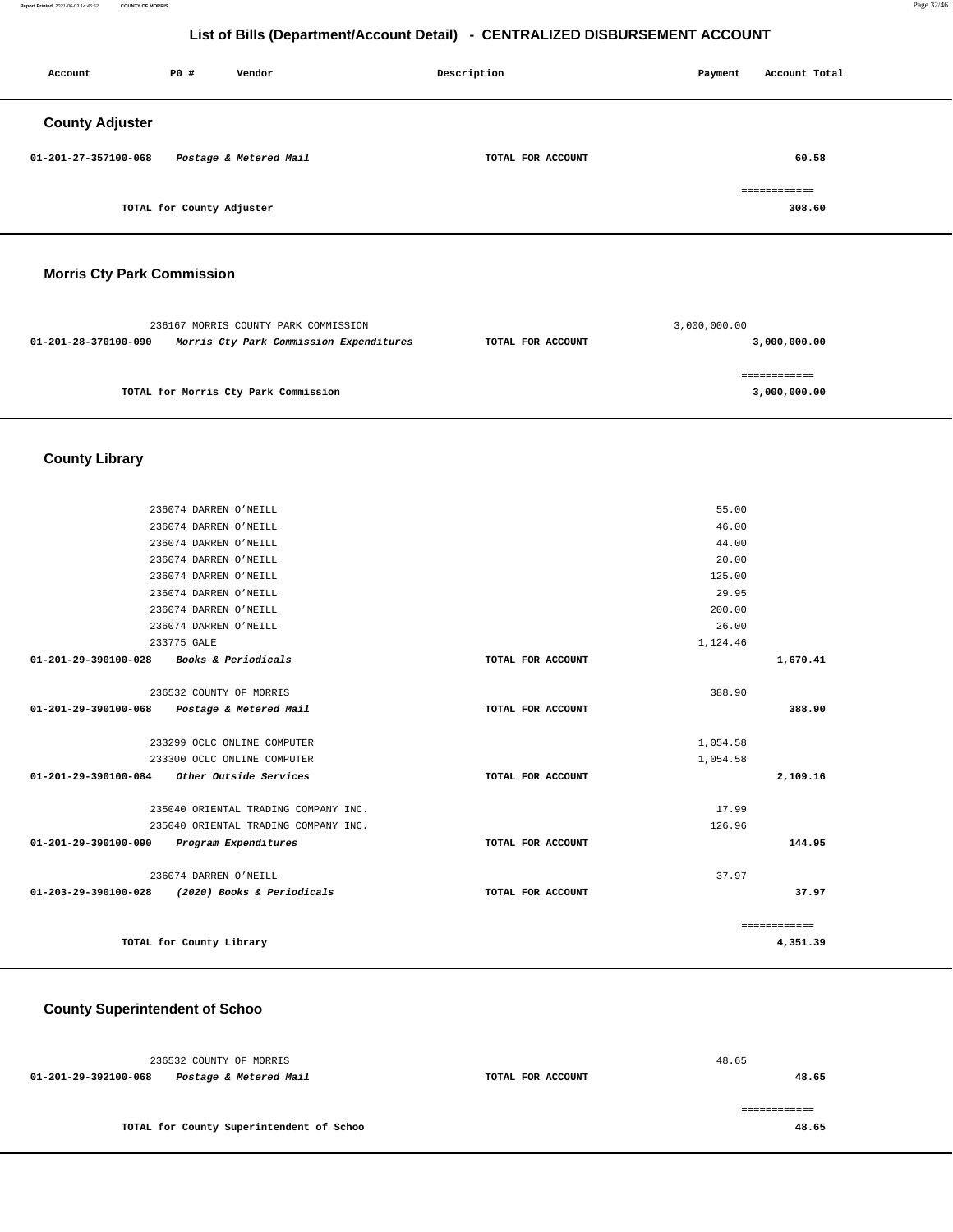Account **PO #** Vendor **Payment** Point Payment Account Total

| <b>Contribution to County College</b>                                                                 |                   |                            |  |
|-------------------------------------------------------------------------------------------------------|-------------------|----------------------------|--|
|                                                                                                       |                   |                            |  |
|                                                                                                       |                   |                            |  |
| 236482 COUNTY COLLEGE OF MORRIS                                                                       |                   | 570, 340.08                |  |
| 236486 COUNTY COLLEGE OF MORRIS<br>236481 COUNTY COLLEGE OF MORRIS                                    |                   | 570, 340.08<br>570, 340.08 |  |
| 01-201-29-395100-090<br>Expenditures                                                                  | TOTAL FOR ACCOUNT | 1,711,020.24               |  |
|                                                                                                       |                   |                            |  |
|                                                                                                       |                   | ============               |  |
| TOTAL for Contribution to County College                                                              |                   | 1,711,020.24               |  |
|                                                                                                       |                   |                            |  |
|                                                                                                       |                   |                            |  |
| <b>Rutgers Extension Service</b>                                                                      |                   |                            |  |
|                                                                                                       |                   |                            |  |
| 236532 COUNTY OF MORRIS                                                                               |                   | 1.00                       |  |
| 01-201-29-396100-068<br>Postage & Metered Mail                                                        | TOTAL FOR ACCOUNT | 1.00                       |  |
|                                                                                                       |                   |                            |  |
|                                                                                                       |                   | ============               |  |
| TOTAL for Rutgers Extension Service                                                                   |                   | 1.00                       |  |
|                                                                                                       |                   |                            |  |
|                                                                                                       |                   |                            |  |
| Cont M.C. School of Tech                                                                              |                   |                            |  |
|                                                                                                       |                   |                            |  |
|                                                                                                       |                   |                            |  |
| 236535 MC VOCATIONAL SCHOOL DISTRICT<br>01-201-29-400100-090<br>Cont M.C. School of Tech Expenditures | TOTAL FOR ACCOUNT | 320,688.66<br>320,688.66   |  |
|                                                                                                       |                   |                            |  |
|                                                                                                       |                   | ============               |  |
| TOTAL for Cont M.C. School of Tech                                                                    |                   | 320,688.66                 |  |
|                                                                                                       |                   |                            |  |
|                                                                                                       |                   |                            |  |
|                                                                                                       |                   |                            |  |
| <b>Fire and Police Academy</b>                                                                        |                   |                            |  |
|                                                                                                       |                   |                            |  |
|                                                                                                       |                   |                            |  |
| 235882 AIRPOWER INTERNATIONAL INC.<br>01-201-29-407100-023                                            | TOTAL FOR ACCOUNT | 2,400.00                   |  |
| Associations and Memberships                                                                          |                   | 2,400.00                   |  |
| 235642 RICOH USA, INC.                                                                                |                   | 962.41                     |  |
| 01-201-29-407100-044 Equipment Service Agreements                                                     | TOTAL FOR ACCOUNT | 962.41                     |  |
|                                                                                                       |                   |                            |  |
| 236033 UNITED SITE SERVICES NORTHEAST, INC.                                                           |                   | 4.95<br>50.00              |  |
| 236033 UNITED SITE SERVICES NORTHEAST, INC.<br>236033 UNITED SITE SERVICES NORTHEAST, INC.            |                   | 157.50                     |  |
| 01-201-29-407100-059 Other General Expenses                                                           | TOTAL FOR ACCOUNT | 212.45                     |  |
|                                                                                                       |                   |                            |  |
| 236532 COUNTY OF MORRIS                                                                               |                   | 119.50                     |  |
| 01-201-29-407100-068 Postage & Metered Mail                                                           | TOTAL FOR ACCOUNT | 119.50                     |  |
| 235648 MORRIS COUNTY MUA                                                                              |                   | 624.23                     |  |
| 01-201-29-407100-143 Rubbish & Trash Removal                                                          | TOTAL FOR ACCOUNT | 624.23                     |  |
|                                                                                                       |                   |                            |  |
| 235881 AIRPOWER INTERNATIONAL INC.                                                                    |                   | 987.00                     |  |
| 01-201-29-407100-223 Building Repairs                                                                 | TOTAL FOR ACCOUNT | 987.00                     |  |
| 235643 MORRISTOWN LUMBER &                                                                            |                   | 27.98                      |  |
| 01-201-29-407100-239<br><i>Small Tools</i>                                                            | TOTAL FOR ACCOUNT | 27.98                      |  |
|                                                                                                       |                   |                            |  |
| 233769 NEW JERSEY FIRE EQUIPMENT COMPANY                                                              |                   | 1,364.00                   |  |
| 234813 NEW JERSEY FIRE EQUIPMENT COMPANY<br>01-201-29-407100-258<br>Equipment                         | TOTAL FOR ACCOUNT | 167.50<br>1,531.50         |  |
|                                                                                                       |                   |                            |  |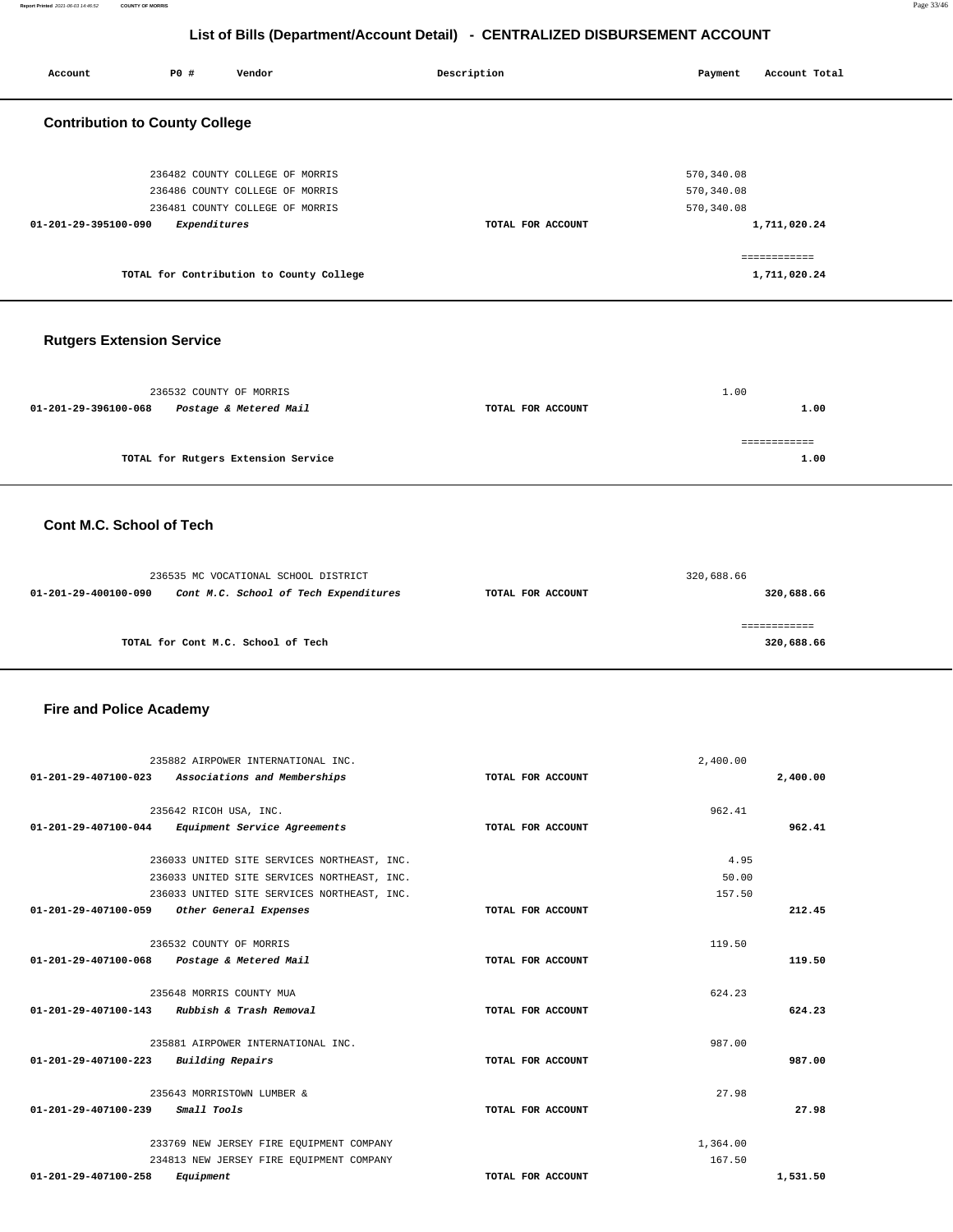**Account P0 # Vendor Description Payment Account Total Fire and Police Academy**  234308 MEGGIT TRAINING SYSTEMS INC. **01-201-29-407100-262 Machinery Repairs & Parts TOTAL FOR ACCOUNT**  63.48 **63.48 TOTAL for Fire and Police Academy**  ============ **6,928.55 Utilities**  236460 DIRECT ENERGY BUSINESS MARKETING 4.93 235565 JERSEY CENTRAL POWER & LIGHT 37.45 236460 DIRECT ENERGY BUSINESS MARKETING 2.20 236016 DIRECT ENERGY BUSINESS MARKETING 17,182.94 236226 JERSEY CENTRAL POWER & LIGHT 2,707.64 236016 DIRECT ENERGY BUSINESS MARKETING 6,921.04 236006 JERSEY CENTRAL POWER & LIGHT 19.88 236463 DIRECT ENERGY BUSINESS MARKETING 1,386.45 235995 DIRECT ENERGY BUSINESS MARKETING **1.61** (1.61) 236463 DIRECT ENERGY BUSINESS MARKETING 1,917.76 236463 DIRECT ENERGY BUSINESS MARKETING 59.19 236004 JERSEY CENTRAL POWER & LIGHT 8,059.96 236458 JERSEY CENTRAL POWER & LIGHT 4,804.64 236460 DIRECT ENERGY BUSINESS MARKETING 17.01 236038 JERSEY CENTRAL POWER & LIGHT 8,321.33 236459 DIRECT ENERGY BUSINESS MARKETING 10,845.31 235995 DIRECT ENERGY BUSINESS MARKETING 0.84 236463 DIRECT ENERGY BUSINESS MARKETING 572.19 236463 DIRECT ENERGY BUSINESS MARKETING 161.48 235995 DIRECT ENERGY BUSINESS MARKETING 8.05 235925 JERSEY CENTRAL POWER & LIGHT 55.02 236351 DIRECT ENERGY BUSINESS MARKETING 1,247.75 236351 DIRECT ENERGY BUSINESS MARKETING 80.56 236351 DIRECT ENERGY BUSINESS MARKETING 209.65 236176 DIRECT ENERGY BUSINESS MARKETING 96.02 236351 DIRECT ENERGY BUSINESS MARKETING 298.35 236351 DIRECT ENERGY BUSINESS MARKETING 335.89 236175 MORRISTOWN PARKING AUTHORITY 1,543.01 236007 JERSEY CENTRAL POWER & LIGHT 19.06 236351 DIRECT ENERGY BUSINESS MARKETING 1,171.01 236463 DIRECT ENERGY BUSINESS MARKETING 11.99 235502 BOROUGH OF BUTLER 49.95 235502 BOROUGH OF BUTLER 72.36 235502 BOROUGH OF BUTLER 49.81  **01-201-31-430100-137 Electricity TOTAL FOR ACCOUNT 68,271.33** 236538 NATIONAL FUEL OIL INC. 37,925.59  **01-201-31-430100-140 Gas Purchases TOTAL FOR ACCOUNT 37,925.59** 236005 PSE&G CO 13,401.29 236126 N.J. NATURAL GAS COMPANY 649.13 236372 PSE&G CO 192.26

 **01-201-31-430100-141 Natural Gas TOTAL FOR ACCOUNT 14,242.68**

 235800 MORRIS COUNTY MUNICIPAL 2,659.30 235800 MORRIS COUNTY MUNICIPAL 2,107.00  **01-201-31-430100-143 Rubbish & Trash Removal TOTAL FOR ACCOUNT 4,766.30**

> 236128 HANOVER SEWERAGE AUTHORITY 234.24 236128 HANOVER SEWERAGE AUTHORITY 550.18

#### **List of Bills (Department/Account Detail) - CENTRALIZED DISBURSEMENT ACCOUNT**

**Report Printed** 2021-06-03 14:46:52 **COUNTY OF MORRIS** Page 34/46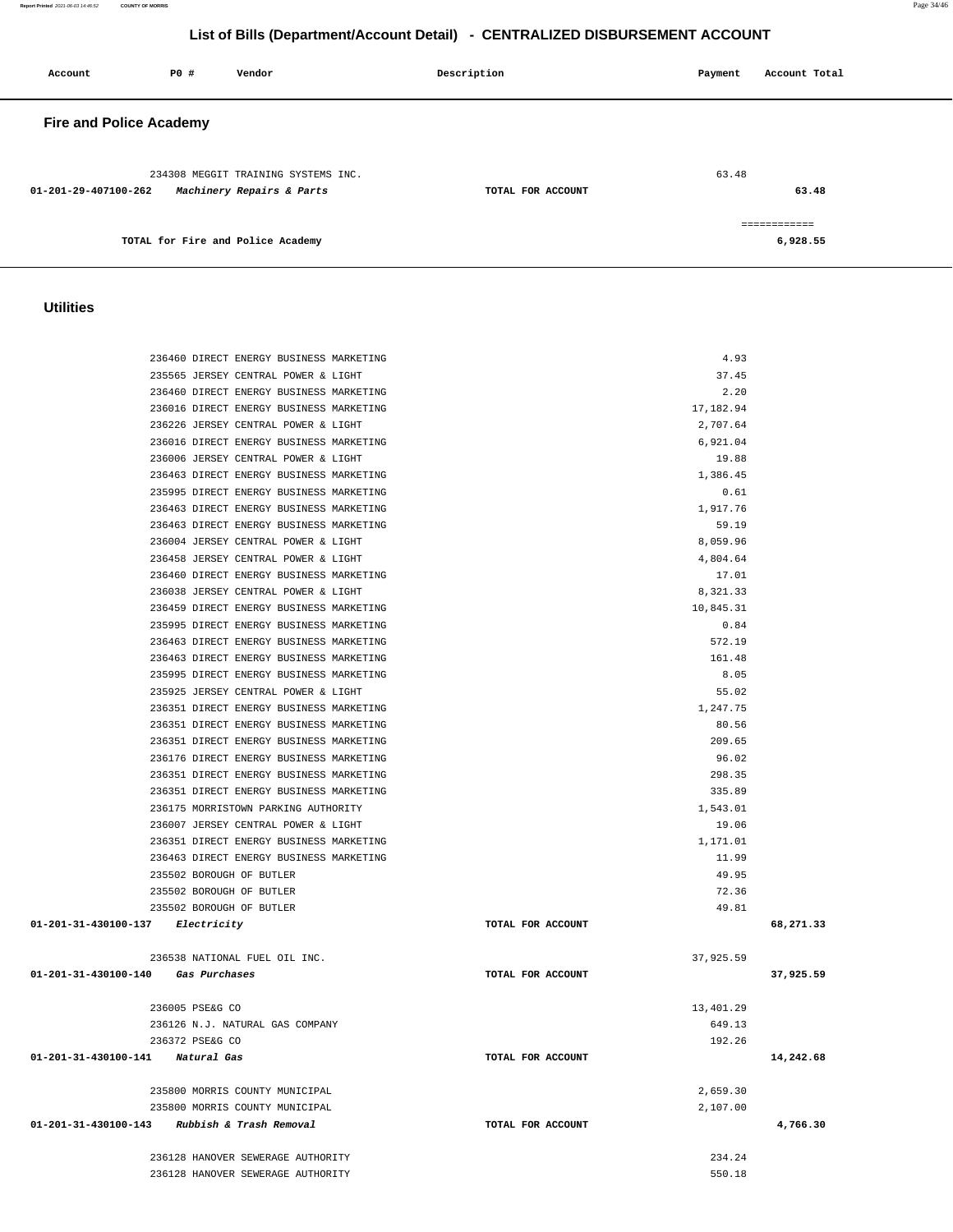#### **Report Printed** 2021-06-03 14:46:52 **COUNTY OF MORRIS** Page 35/46

# **List of Bills (Department/Account Detail) - CENTRALIZED DISBURSEMENT ACCOUNT**

| Account              | P0 #                | Vendor                            | Description       | Payment | Account Total              |
|----------------------|---------------------|-----------------------------------|-------------------|---------|----------------------------|
| <b>Utilities</b>     |                     |                                   |                   |         |                            |
|                      |                     | 236128 HANOVER SEWERAGE AUTHORITY |                   | 466.56  |                            |
|                      |                     | 236128 HANOVER SEWERAGE AUTHORITY |                   | 57.24   |                            |
| 01-201-31-430100-144 | Sewer               |                                   | TOTAL FOR ACCOUNT |         | 1,308.22                   |
|                      |                     | 235996 SOUTHEAST MORRIS COUNTY    |                   | 810.91  |                            |
|                      |                     | 236127 TOWNSHIP OF RANDOLPH       |                   | 69.34   |                            |
| 01-201-31-430100-147 | Water               |                                   | TOTAL FOR ACCOUNT |         | 880.25                     |
|                      | TOTAL for Utilities |                                   |                   |         | ============<br>127,394.37 |

#### **Nutrition**

| 236018 JESSICA JIMENEZ                               |                   | 12.00      |              |
|------------------------------------------------------|-------------------|------------|--------------|
| 01-201-41-716100-048<br>Insurance                    | TOTAL FOR ACCOUNT |            | 12.00        |
|                                                      |                   |            |              |
| 233814 W.B. MASON COMPANY INC                        |                   | 14.94      |              |
| 233814 W.B. MASON COMPANY INC                        |                   | 23.22      |              |
| Office Supplies & Stationery<br>01-201-41-716100-058 | TOTAL FOR ACCOUNT |            | 38.16        |
| 236261 U-LINE SHIPPING SUPPLY                        |                   | 129.00     |              |
| 236261 U-LINE SHIPPING SUPPLY                        |                   | 42.33      |              |
| 236261 U-LINE SHIPPING SUPPLY                        |                   | 215.00     |              |
| 01-201-41-716100-059 Other General Expenses          | TOTAL FOR ACCOUNT |            | 386.33       |
|                                                      |                   |            |              |
| 236018 JESSICA JIMENEZ                               |                   | 74.34      |              |
| Travel Expense<br>01-201-41-716100-082               | TOTAL FOR ACCOUNT |            | 74.34        |
|                                                      |                   |            |              |
| 236538 NATIONAL FUEL OIL INC.                        |                   | 3,015.14   |              |
| 01-201-41-716100-140<br>Gas Purchases                | TOTAL FOR ACCOUNT |            | 3.015.14     |
| 235901 NU-WAY CONCESSIONAIRES INC                    |                   | 13,418.09  |              |
| 235901 NU-WAY CONCESSIONAIRES INC                    |                   | 55.30      |              |
| 235901 NU-WAY CONCESSIONAIRES INC                    |                   | 110,351.01 |              |
| 235902 NU-WAY CONCESSIONAIRES INC                    |                   | 7.353.92   |              |
| $01 - 201 - 41 - 716100 - 185$<br>Food               | TOTAL FOR ACCOUNT |            | 131, 178.32  |
|                                                      |                   |            |              |
| 235903 NU-WAY CONCESSIONAIRES INC                    |                   | 21,400.47  |              |
| 01-203-41-716100-185<br>(2020) Food                  | TOTAL FOR ACCOUNT |            | 21,400.47    |
|                                                      |                   |            |              |
|                                                      |                   |            | ============ |
| TOTAL for Nutrition                                  |                   |            | 156,104.76   |

## **Cash Held In Trust**

| 233562 STATE TOXICOLOGY LABORATORY<br>233561 STATE TOXICOLOGY LABORATORY |                   | 315.00<br>1,170.00 |
|--------------------------------------------------------------------------|-------------------|--------------------|
| 01-204-55-999999-520<br>Other Expenses CP                                | TOTAL FOR ACCOUNT | 1,485.00           |
| TOTAL for Cash Held In Trust                                             |                   | 1,485.00           |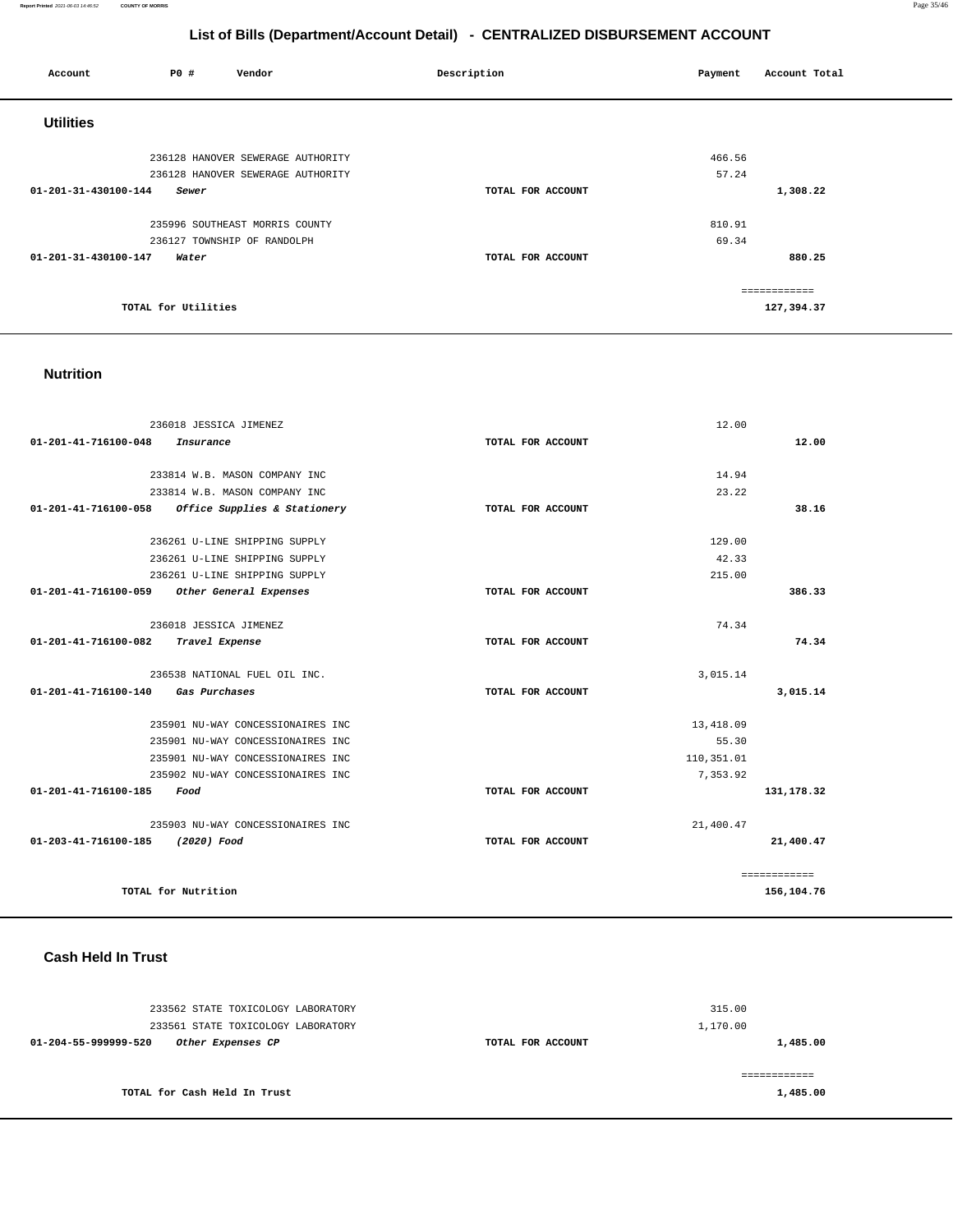| Account                   | P0 #                              | Vendor                                   |  | Description       | Payment      | Account Total            |  |
|---------------------------|-----------------------------------|------------------------------------------|--|-------------------|--------------|--------------------------|--|
| <b>Grant Fund</b>         |                                   |                                          |  |                   |              |                          |  |
| DEPARTMENT 718105         |                                   |                                          |  |                   |              |                          |  |
|                           | 236534 COUNTY OF MORRIS           |                                          |  |                   | 21.65        |                          |  |
| 02-213-41-718105-391      | 236021 CAROLE A. HUDSON           | Public Health Emer Grant(7/1/20-6/30/21) |  | TOTAL FOR ACCOUNT | 2,520.00     | 2,541.65                 |  |
|                           | TOTAL for DEPARTMENT 718105       |                                          |  |                   |              | ============<br>2,541.65 |  |
| <b>TANF</b>               |                                   |                                          |  |                   |              |                          |  |
|                           |                                   |                                          |  |                   |              |                          |  |
|                           |                                   | 236284 CHANGE & RESPONSE STRATEGIES, LLC |  |                   | 225.00       |                          |  |
|                           | 235262 AT&T                       |                                          |  |                   | 2.36         |                          |  |
|                           | 234295 AT&T                       |                                          |  |                   | 2.33         |                          |  |
|                           | 235975 BETH ROGERS<br>232979 AT&T |                                          |  |                   | 7.37<br>3.33 |                          |  |
|                           |                                   | 236282 GANNETT NJ NEWSPAPERS             |  |                   | 5.88         |                          |  |
| 02-213-41-741115-392      |                                   | WFNJ-TANF (7/1/20-12/31/21)              |  | TOTAL FOR ACCOUNT |              | 246.27                   |  |
|                           |                                   |                                          |  |                   |              | ============             |  |
|                           | TOTAL for TANF                    |                                          |  |                   |              | 246.27                   |  |
|                           |                                   |                                          |  |                   |              |                          |  |
| <b>General Assistance</b> |                                   |                                          |  |                   |              |                          |  |
|                           |                                   |                                          |  |                   |              |                          |  |
|                           | 232979 AT&T                       |                                          |  |                   | 4.33         |                          |  |
|                           |                                   | 236282 GANNETT NJ NEWSPAPERS             |  |                   | 7.56         |                          |  |
|                           | 234295 AT&T                       |                                          |  |                   | 3.00         |                          |  |
|                           | 235262 AT&T<br>235975 BETH ROGERS |                                          |  |                   | 3.04<br>9.48 |                          |  |
|                           |                                   | 236284 CHANGE & RESPONSE STRATEGIES, LLC |  |                   | 292.50       |                          |  |
| 02-213-41-741120-392      |                                   | WFNJ-General Assistance(7/1/20-12/31/21) |  | TOTAL FOR ACCOUNT |              | 319.91                   |  |
|                           |                                   |                                          |  |                   |              | ============             |  |
|                           | TOTAL for General Assistance      |                                          |  |                   |              | 319.91                   |  |
|                           |                                   |                                          |  |                   |              |                          |  |
| DEPARTMENT 742110         |                                   |                                          |  |                   |              |                          |  |
|                           |                                   | 235998 RAMAPO COLLEGE OF NJ              |  |                   | 800.00       |                          |  |
|                           |                                   | 236421 COUNTY COLLEGE OF MORRIS          |  |                   | 1,372.40     |                          |  |
| 02-213-41-742110-391      |                                   | WIOA Dislocated Worker (7/1/19-6/30/21)  |  | TOTAL FOR ACCOUNT |              | 2,172.40                 |  |
|                           |                                   |                                          |  |                   |              | ============             |  |
|                           | TOTAL for DEPARTMENT 742110       |                                          |  |                   |              | 2,172.40                 |  |

#### **DEPARTMENT 742120**

234295 AT&T 232979 AT&T **02-213-41-742120-391 WIOA Youth (7/1/19-6/30/21) TOTAL FOR ACCOUNT** 

**10.34** 

6.67 3.67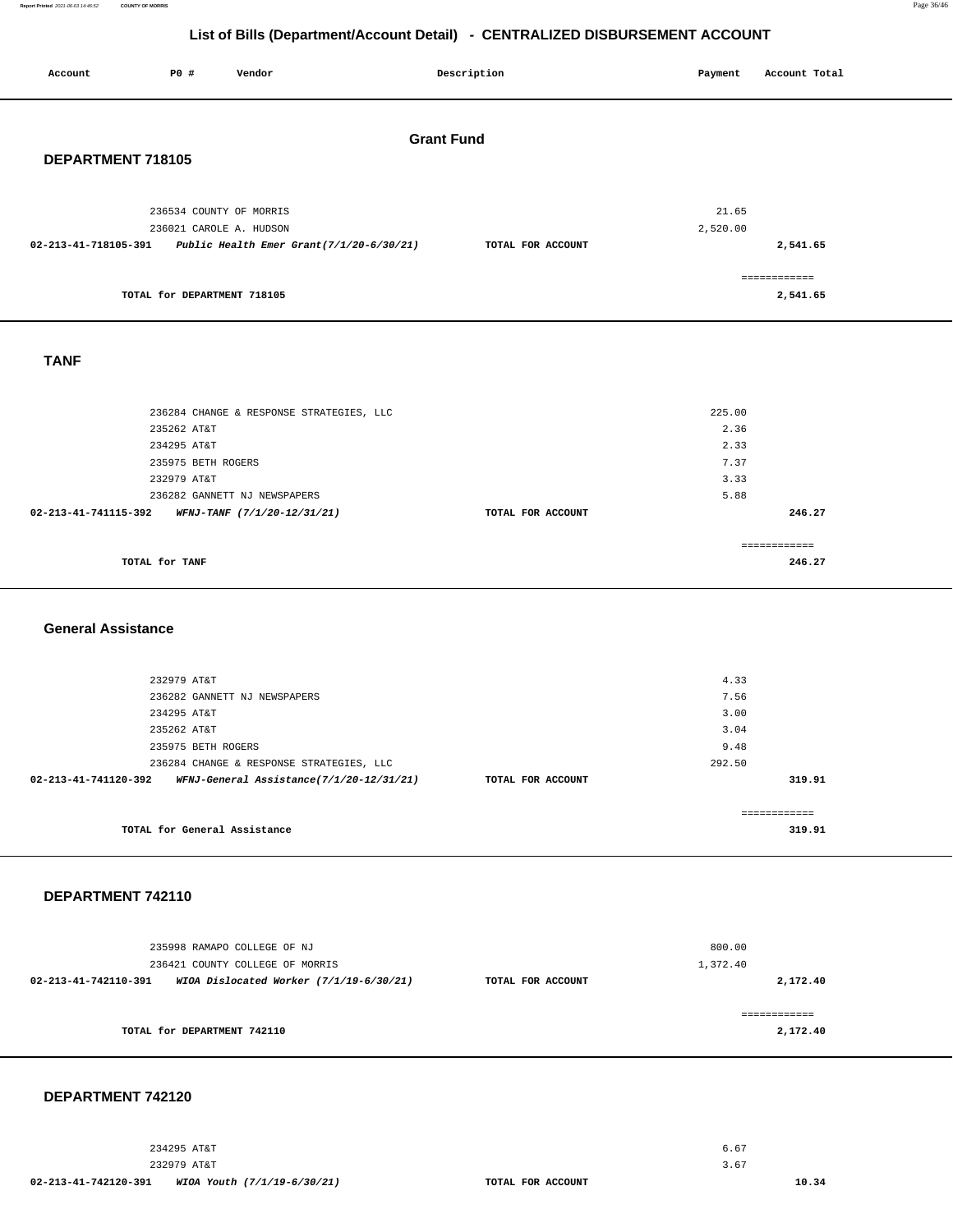| Account           | P0 # | Vendor | Description | Payment | Account Total |
|-------------------|------|--------|-------------|---------|---------------|
| DEPARTMENT 742120 |      |        |             |         |               |
|                   |      |        |             |         | ============  |

| TOTAL for DEPARTMENT | 742120 | 10.34<br>- 34<br>. |
|----------------------|--------|--------------------|
|                      |        |                    |

# **WIA: Adult**

| 235975 BETH ROGERS                               |                   | 17.90         |
|--------------------------------------------------|-------------------|---------------|
| 236282 GANNETT NJ NEWSPAPERS                     |                   | 14.28         |
| 236280 EZ WHEELS DRIVING SCHOOL                  |                   | 799.80        |
| 232979 AT&T                                      |                   | 6.67          |
| 235974 ACE HEALTHCARE TRAINING                   |                   | 1,286.40      |
| 236278 WARREN COUNTY COMMUNITY COLL.             |                   | 1,375.00      |
| 236277 WARREN COUNTY COMMUNITY COLL.             |                   | 1,375.00      |
| 234295 AT&T                                      |                   | 5.67          |
| 236000 EZ WHEELS DRIVING SCHOOL                  |                   | 1,599.60      |
| 235262 AT&T                                      |                   | 5.74          |
| 236284 CHANGE & RESPONSE STRATEGIES, LLC         |                   | 450.00        |
| 236274 EZ WHEELS DRIVING SCHOOL                  |                   | 799.80        |
| 02-213-41-742205-391 WIOA Adult (7/1/20-6/30/22) | TOTAL FOR ACCOUNT | 7,735.86      |
|                                                  |                   | ------------- |
| TOTAL for WIA: Adult                             |                   | 7,735.86      |

#### **WIA: Disclocated Worker**

|             | 02-213-41-742210-391 WIOA Dislocated Worker (7/1/20-6/30/22) TOTAL FOR ACCOUNT |          | 28,475.75 |
|-------------|--------------------------------------------------------------------------------|----------|-----------|
| 234295 AT&T |                                                                                | 15.67    |           |
|             | 236003 EZ WHEELS DRIVING SCHOOL                                                | 171.36   |           |
|             | 235970 RUTGERS CENTER FOR CONTINUING                                           | 623.00   |           |
|             | 236252 EZ WHEELS DRIVING SCHOOL                                                | 799.80   |           |
|             | 236534 COUNTY OF MORRIS                                                        | 70.81    |           |
|             | 236275 EZ WHEELS DRIVING SCHOOL                                                | 774.00   |           |
|             | 235999 EZ WHEELS DRIVING SCHOOL                                                | 1,713.60 |           |
|             | 236282 GANNETT NJ NEWSPAPERS                                                   | 39.50    |           |
|             | 236002 EZ WHEELS DRIVING SCHOOL                                                | 1,759.56 |           |
|             | 236001 EZ WHEELS DRIVING SCHOOL                                                | 1,759.56 |           |
|             | 235975 BETH ROGERS                                                             | 49.49    |           |
|             | 236249 BTII INSTITUTE, LLC                                                     | 3,200.00 |           |
|             | 236268 EZ WHEELS DRIVING SCHOOL                                                | 1,119.72 |           |
|             | 236251 EZ WHEELS DRIVING SCHOOL                                                | 799.80   |           |
|             | 236285 EZ WHEELS DRIVING SCHOOL                                                | 1,293.01 |           |
|             | 235977 RUTGERS, THE STATE UNIVERSITY                                           | 2,796.00 |           |
| 232979 AT&T |                                                                                | 15.34    |           |
|             | 236284 CHANGE & RESPONSE STRATEGIES, LLC                                       | 1,035.00 |           |
|             | 236276 EZ WHEELS DRIVING SCHOOL                                                | 799.80   |           |
|             | 236279 ROBOTECH CAD SOLUTIONS                                                  | 3,200.00 |           |
|             | 236286 WILLIAM PATERSON UNIVERSITY                                             | 1,500.00 |           |
| 235262 AT&T |                                                                                | 15.85    |           |
|             | 235978 RUTGERS CENTER FOR CONTINUING                                           | 699.00   |           |
|             | 235981 EZ WHEELS DRIVING SCHOOL                                                | 1,599.60 |           |
|             | 235979 DeBOER'S AUTO, INC.                                                     | 1,080.00 |           |
|             | 235980 EZ WHEELS DRIVING SCHOOL                                                | 1,546.28 |           |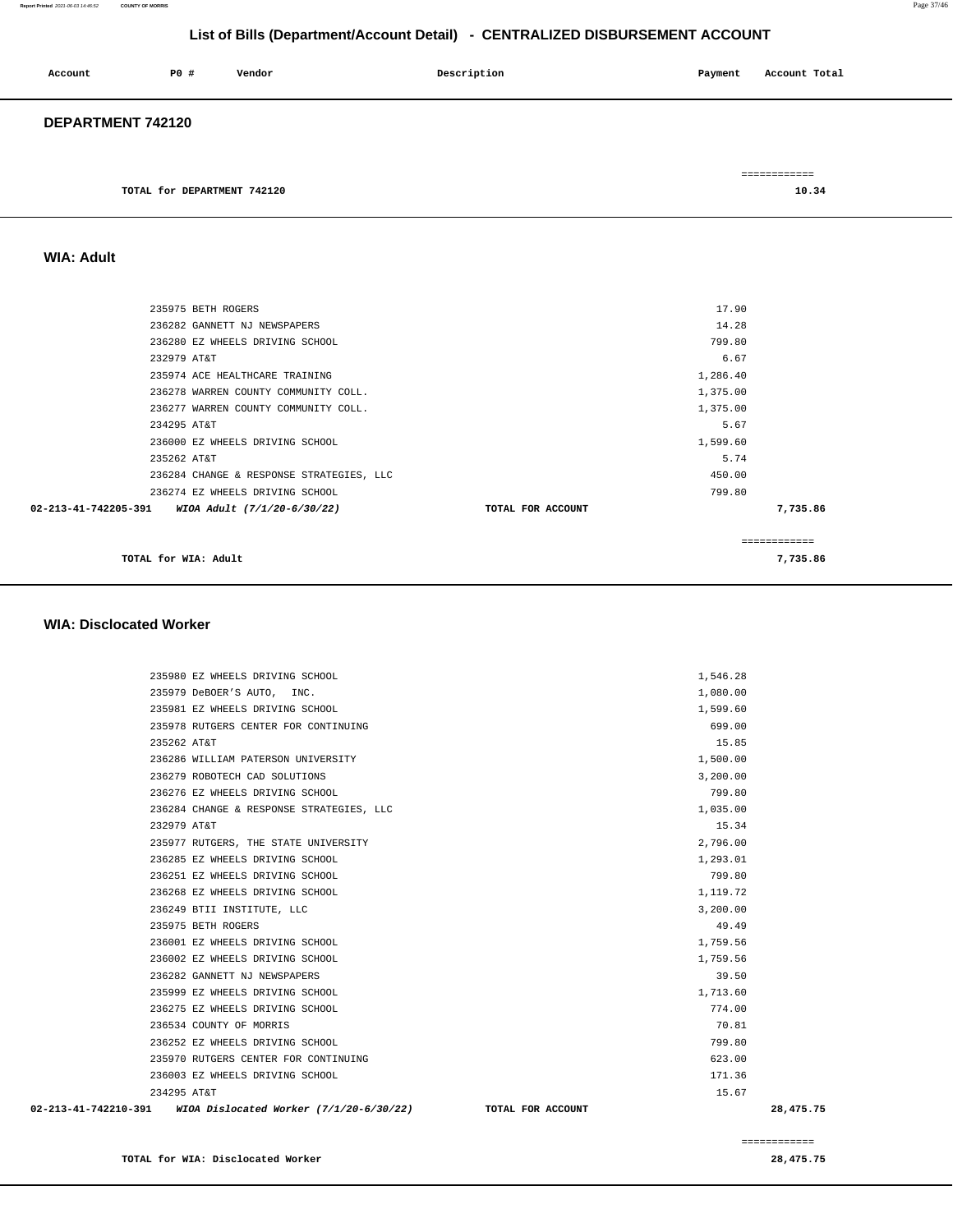#### **Report Printed** 2021-06-03 14:46:52 **COUNTY OF MORRIS** Page 38/46

**38,044.50** 

## **List of Bills (Department/Account Detail) - CENTRALIZED DISBURSEMENT ACCOUNT**

| Account              | <b>PO #</b>        | Vendor                                   | Description       | Payment   | Account Total |
|----------------------|--------------------|------------------------------------------|-------------------|-----------|---------------|
| <b>WIA: Youth</b>    |                    |                                          |                   |           |               |
|                      | 235975 BETH ROGERS |                                          |                   | 21.06     |               |
|                      |                    | 236284 CHANGE & RESPONSE STRATEGIES, LLC |                   | 247.50    |               |
|                      |                    | 236282 GANNETT NJ NEWSPAPERS             |                   | 16.80     |               |
|                      |                    | 236253 NEWBRIDGE SERVICES INC            |                   | 816.25    |               |
|                      |                    | 236253 NEWBRIDGE SERVICES INC            |                   | 3,975.00  |               |
|                      |                    | 236253 NEWBRIDGE SERVICES INC            |                   | 5, 241.25 |               |
|                      | 235262 AT&T        |                                          |                   | 6.75      |               |
| 02-213-41-742220-391 |                    | WIOA Youth (7/1/20-6/30/22)              | TOTAL FOR ACCOUNT |           | 10,324.61     |

|                      | ---------- |
|----------------------|------------|
| TOTAL for WIA: Youth | 10,324.61  |

#### **DEPARTMENT 758010**

|                      | 235461 PARSIPPANY-TROY HILLS             |                   | 500.00 |
|----------------------|------------------------------------------|-------------------|--------|
| 02-213-41-758010-392 | Municipal Alliance (7/1/19-6/30/20) 9/20 | TOTAL FOR ACCOUNT | 500.00 |
|                      |                                          |                   |        |
|                      | TOTAL for DEPARTMENT 758010              |                   | 500.00 |
|                      |                                          |                   |        |

## **FFY08 Homeland Security**

| 231051 PACKETALK     |                                           | 11,700.00         |           |  |
|----------------------|-------------------------------------------|-------------------|-----------|--|
| 02-213-41-784115-391 | FY18 Homeland Security $(9/1/18-8/31/21)$ | TOTAL FOR ACCOUNT | 11,700.00 |  |
|                      |                                           |                   |           |  |
|                      |                                           |                   |           |  |
|                      | TOTAL for FFY08 Homeland Security         |                   | 11,700.00 |  |
|                      |                                           |                   |           |  |

#### **DEPARTMENT 786010**

| 236538 NATIONAL FUEL OIL INC.                      |                   | 5,797.05 |
|----------------------------------------------------|-------------------|----------|
| 02-213-41-786010-394<br>MAPS (1/1/2020-12/31/2020) | TOTAL FOR ACCOUNT | 5,797.05 |
|                                                    |                   |          |
| TOTAL for DEPARTMENT 786010                        |                   | 5,797.05 |

## **DEPARTMENT 806135**

**TOTAL for DEPARTMENT 806135** 

| 236059 ACENDA, INC                                          |                   | 762.50    |
|-------------------------------------------------------------|-------------------|-----------|
| 236059 ACENDA, INC                                          |                   | 13,000.00 |
| 236060 EPIPHANY COMMUNITY SERVICES, INC                     |                   | 2,000.00  |
| 236061 PREVENTION IS KEY                                    |                   | 13,060.00 |
| 236058 MENTAL HEALTH ASSOCIATION OF                         |                   | 9,222.00  |
| 02-213-41-806135-392<br>Hope One Program $(1/1/21-6/30/21)$ | TOTAL FOR ACCOUNT | 38,044.50 |
|                                                             |                   |           |
|                                                             |                   |           |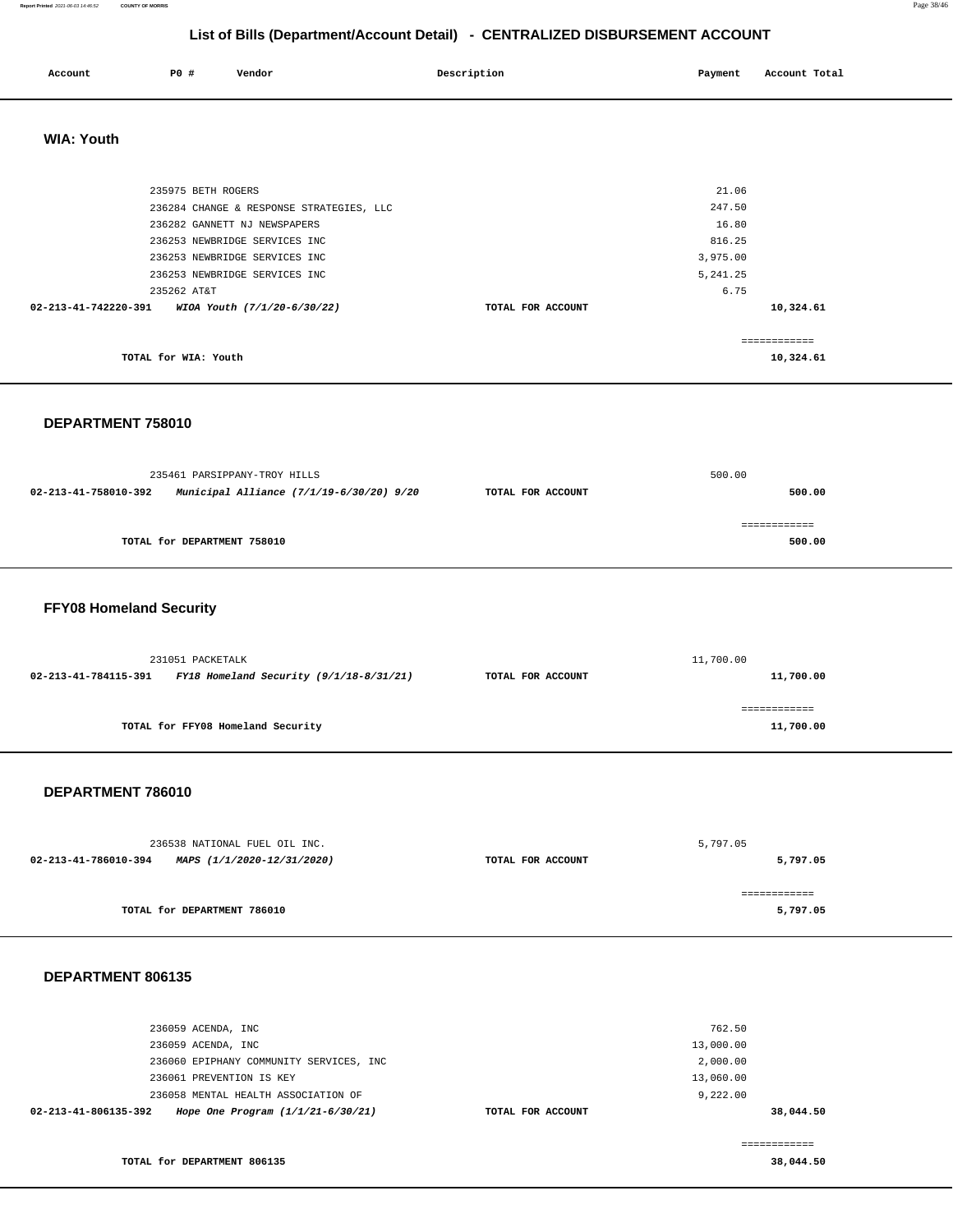**Report Printed** 2021-06-03 14:46:52 **COUNTY OF MORRIS** Page 39/46

# **List of Bills (Department/Account Detail) - CENTRALIZED DISBURSEMENT ACCOUNT**

| <b>PO #</b><br>Account<br>Vendor                                                                                                                                                       | Description       | Payment<br>Account Total                             |
|----------------------------------------------------------------------------------------------------------------------------------------------------------------------------------------|-------------------|------------------------------------------------------|
| <b>General Operating Support (HC)</b>                                                                                                                                                  |                   |                                                      |
| 235703 MOUNTAIN LAKES HISTORIC<br>235702 JEWISH HISTORICAL SOCIETY OF NEW JE<br>02-213-41-860105-392<br>History P'ship Program (1/1/21-12/31/21)                                       | TOTAL FOR ACCOUNT | 2,932.80<br>3,200.00<br>6,132.80                     |
| TOTAL for General Operating Support (HC)                                                                                                                                               |                   | ============<br>6,132.80                             |
| DEPARTMENT 864095                                                                                                                                                                      |                   |                                                      |
| 235671 J.A. ALEXANDER INC.<br>02-213-41-864095-391<br>2020 ATP - County Aid (1/9/20-1/9/23)                                                                                            | TOTAL FOR ACCOUNT | 632,080.75<br>632,080.75                             |
| TOTAL for DEPARTMENT 864095                                                                                                                                                            |                   | ============<br>632,080.75                           |
| DEPARTMENT 864250                                                                                                                                                                      |                   |                                                      |
| 236082 TITLE LINES LLC<br>236081 HARRY L. SCHWARZ & CO.<br>236081 HARRY L. SCHWARZ & CO.<br>236082 TITLE LINES LLC<br>02-213-41-864250-392<br>Landing Rd Bridge Repl (12/5/19-12/5/22) | TOTAL FOR ACCOUNT | 374.00<br>5,670.00<br>2,790.00<br>350.00<br>9,184.00 |
| TOTAL for DEPARTMENT 864250                                                                                                                                                            |                   | ============<br>9,184.00                             |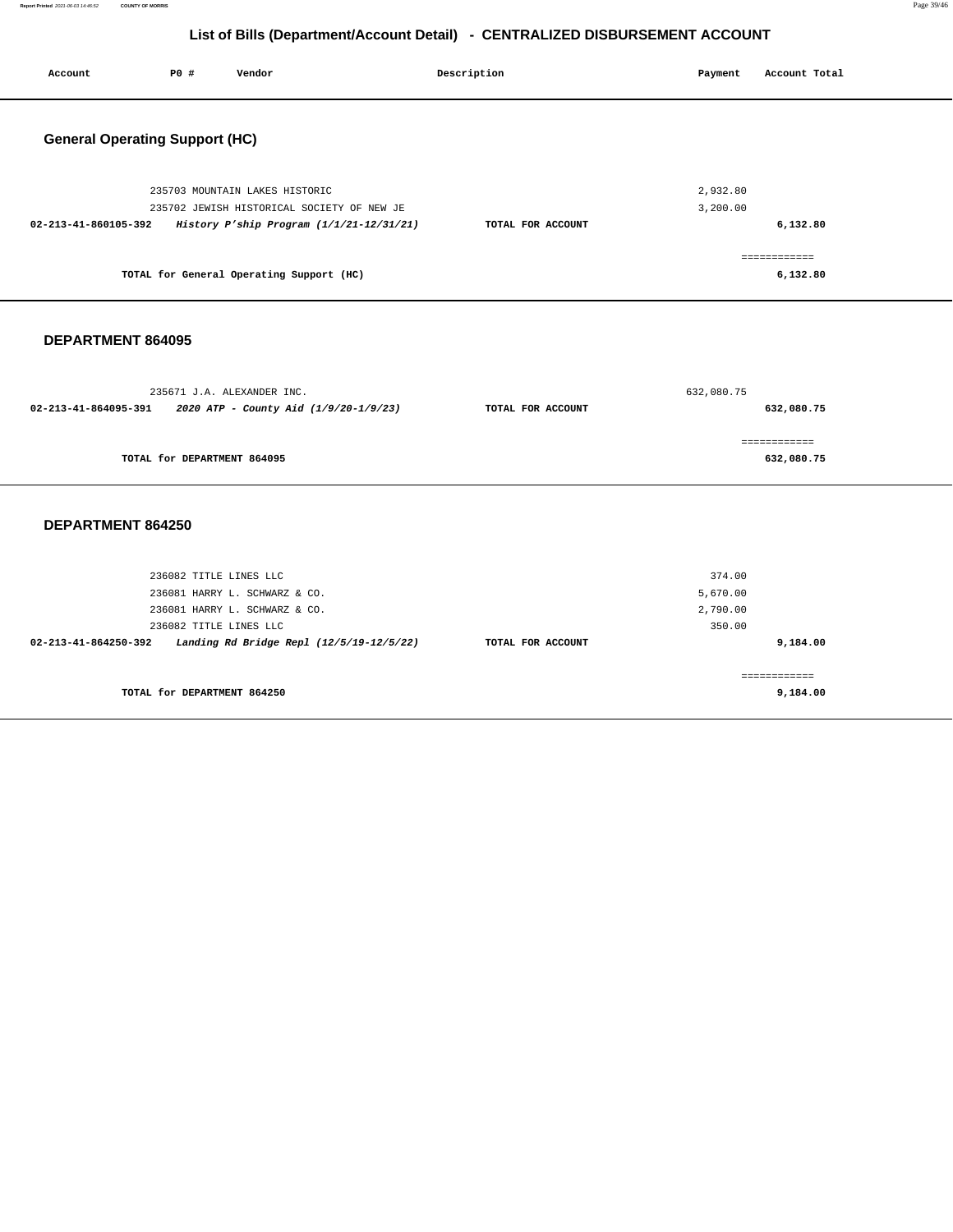**Report Printed** 2021-06-03 14:46:52 **COUNTY OF MORRIS** Page 40/46

**4,735.00**

============ **4,735.00**

## **List of Bills (Department/Account Detail) - CENTRALIZED DISBURSEMENT ACCOUNT**

|                      | -- <b>-</b> --- 1<br>" "P" "  "  "  " |                                                                           |                       |                   |          |               |
|----------------------|---------------------------------------|---------------------------------------------------------------------------|-----------------------|-------------------|----------|---------------|
| Account              | P0 #                                  | Vendor                                                                    |                       | Description       | Payment  | Account Total |
|                      |                                       |                                                                           | <b>County Capital</b> |                   |          |               |
| DEPARTMENT 953269    |                                       |                                                                           |                       |                   |          |               |
| 04-216-55-953269-909 |                                       | 236020 FRENCH & PARRELLO ASSOCIATES                                       |                       | TOTAL FOR ACCOUNT | 2,004.00 | 2,004.00      |
|                      |                                       | Bridge Design/Constr - var locations                                      |                       |                   |          | ============  |
|                      | TOTAL for DEPARTMENT 953269           |                                                                           |                       |                   |          | 2,004.00      |
| DEPARTMENT 953357    |                                       |                                                                           |                       |                   |          |               |
|                      |                                       |                                                                           |                       |                   |          |               |
|                      |                                       | 236068 JOHNSON MIRMIRAN AND THOMPSON, INC.                                |                       |                   | 2,532.24 |               |
| 04-216-55-953357-909 |                                       | Replace & Upgrade Various Bridges                                         |                       | TOTAL FOR ACCOUNT |          | 2,532.24      |
|                      |                                       |                                                                           |                       |                   |          |               |
|                      |                                       |                                                                           |                       |                   |          | ============  |
|                      | TOTAL for DEPARTMENT 953357           |                                                                           |                       |                   |          | 2,532.24      |
|                      |                                       |                                                                           |                       |                   |          |               |
| DEPARTMENT 953382    |                                       |                                                                           |                       |                   |          |               |
|                      |                                       | 234552 ROAD SAFETY SYSTEMS LLC                                            |                       |                   | 4,210.00 |               |
|                      |                                       | 234549 ROAD SAFETY SYSTEMS LLC                                            |                       |                   | 3,685.00 |               |
|                      |                                       | 234559 ROAD SAFETY SYSTEMS LLC                                            |                       |                   | 4,735.00 |               |
| 04-216-55-953382-940 |                                       | 234561 ROAD SAFETY SYSTEMS LLC<br>Road Resurfacing, MV arking lot, Railrd |                       | TOTAL FOR ACCOUNT | 1,892.50 | 14,522.50     |
|                      |                                       |                                                                           |                       |                   |          | ============  |
|                      | TOTAL for DEPARTMENT 953382           |                                                                           |                       |                   |          | 14,522.50     |
|                      |                                       |                                                                           |                       |                   |          |               |
| DEPARTMENT 953387    |                                       |                                                                           |                       |                   |          |               |
|                      |                                       | 233549 ROAD SAFETY SYSTEMS LLC                                            |                       |                   | 875.00   |               |
|                      |                                       | 233549 ROAD SAFETY SYSTEMS LLC                                            |                       |                   | 350.00   |               |
|                      |                                       | 233549 ROAD SAFETY SYSTEMS LLC                                            |                       |                   | 10.00    |               |
|                      |                                       | 233549 ROAD SAFETY SYSTEMS LLC                                            |                       |                   | 3,500.00 |               |

**TOTAL for DEPARTMENT 953387** 

**04-216-55-953387-940 Various Bridge Replacement TOTAL FOR ACCOUNT** 

## **DEPARTMENT 953416**

|                      | 236367 PRAVCO, INC.              |                   | 46,060.00 |
|----------------------|----------------------------------|-------------------|-----------|
| 04-216-55-953416-951 | B&G - Exterior Building Projects | TOTAL FOR ACCOUNT | 46,060.00 |
|                      |                                  |                   |           |
|                      | TOTAL for DEPARTMENT 953416      |                   | 46,060.00 |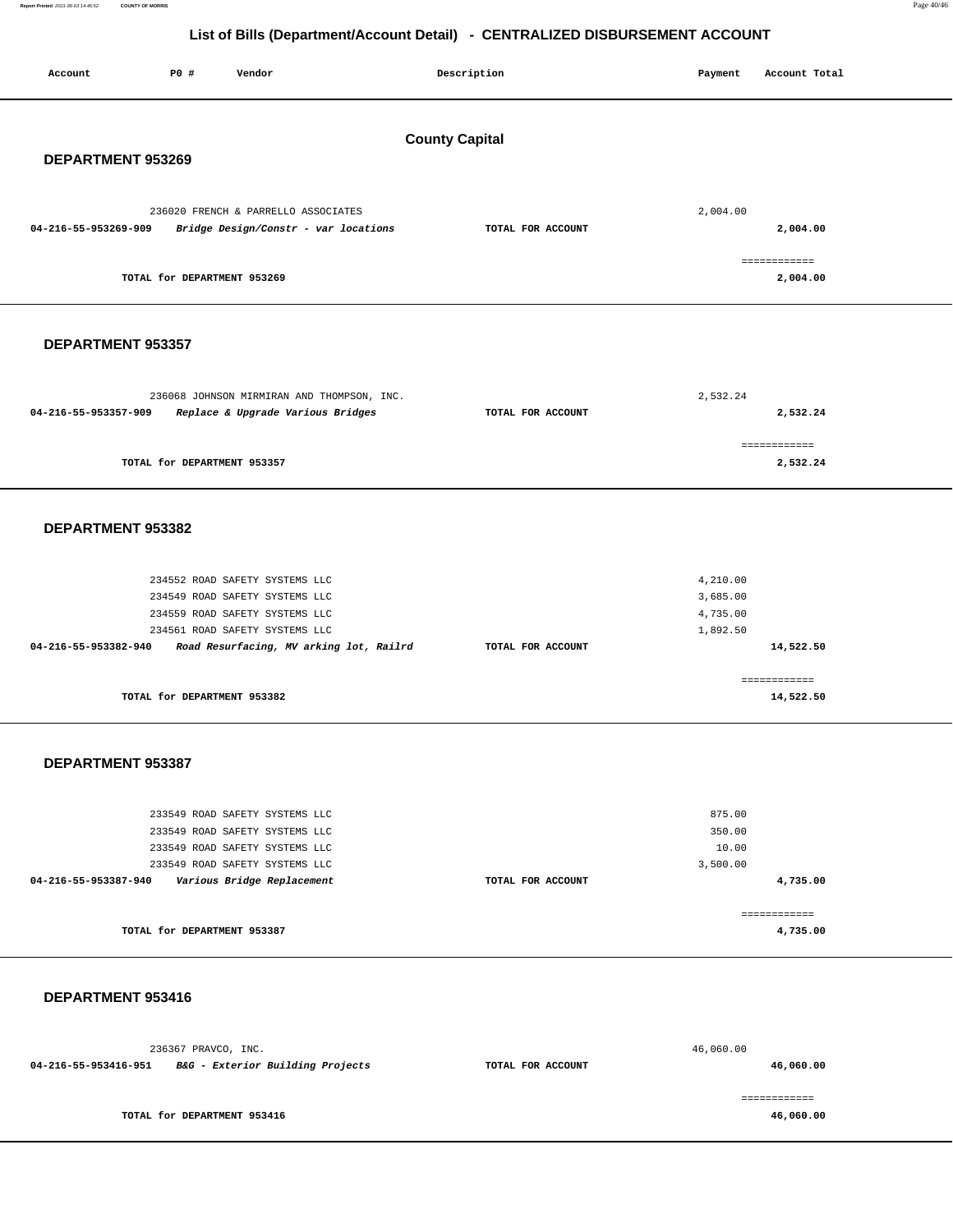#### **Report Printed** 2021-06-03 14:46:52 **COUNTY OF MORRIS** Page 41/46

# **List of Bills (Department/Account Detail) - CENTRALIZED DISBURSEMENT ACCOUNT**

| Account              | P0 #                                                                          | Vendor                                  | Description       | Payment                              | Account Total            |
|----------------------|-------------------------------------------------------------------------------|-----------------------------------------|-------------------|--------------------------------------|--------------------------|
| DEPARTMENT 953431    |                                                                               |                                         |                   |                                      |                          |
|                      | 236348 JOHNSTONE SUPPLY<br>236348 JOHNSTONE SUPPLY<br>236348 JOHNSTONE SUPPLY | 236133 AUTOMATED BUILDING CONTROLS      |                   | 21.60<br>188.92<br>61.36<br>1,050.00 |                          |
|                      | 236348 JOHNSTONE SUPPLY<br>236348 JOHNSTONE SUPPLY                            |                                         |                   | 488.74<br>1,588.51                   |                          |
| 04-216-55-953431-951 |                                                                               | B&G-Rplcmnt&Repair/UpgradeHVAC VarBldgs | TOTAL FOR ACCOUNT |                                      | 3,399.13                 |
|                      | TOTAL for DEPARTMENT 953431                                                   |                                         |                   |                                      | ------------<br>3,399.13 |

#### **DEPARTMENT 953458**

| 235781 SUBURBAN CONSULTING                                     |                   | 1,808.75     |
|----------------------------------------------------------------|-------------------|--------------|
| 235944 SUBURBAN CONSULTING                                     |                   | 135.00       |
| 235543 CRANE ASSOCIATES, P.C.                                  |                   | 2,435.79     |
| 235780 SUBURBAN CONSULTING                                     |                   | 650.00       |
| Replacement/Repair/Upgrade-Bldgs&Grnds<br>04-216-55-953458-909 | TOTAL FOR ACCOUNT | 5,029.54     |
|                                                                |                   |              |
|                                                                |                   | ------------ |
| TOTAL for DEPARTMENT 953458                                    |                   | 5,029.54     |
|                                                                |                   |              |

#### **DEPARTMENT 953464**

| 235509 R.D. SALES DOOR & HARDWARE LLC                                                 | 175.00   |
|---------------------------------------------------------------------------------------|----------|
| 236250 MAGIC TOUCH CONSTRUCTION CO., INC.                                             | 3,536.16 |
| 235820 ATN CABINETRY                                                                  | 1,400.00 |
| 235509 R.D. SALES DOOR & HARDWARE LLC                                                 | 4,395.00 |
| Interior Bldg Upgrades - Bldgs & Grounds<br>04-216-55-953464-951<br>TOTAL FOR ACCOUNT | 9,506.16 |
|                                                                                       |          |
| TOTAL for DEPARTMENT 953464                                                           | 9,506.16 |

#### **DEPARTMENT 953487**

| TOTAL for DEPARTMENT 953487                                     |                   | 4,230.84 |  |
|-----------------------------------------------------------------|-------------------|----------|--|
| RR, RoadConst/Resurf &Design-PublicWrks<br>04-216-55-953487-909 | TOTAL FOR ACCOUNT | 4,230.84 |  |
| 236322 WATERS, MCPHERSON, MCNEILL, P.C.                         |                   | 651.00   |  |
| 236322 WATERS, MCPHERSON, MCNEILL, P.C.                         |                   | 961.00   |  |
| 236138 JOHNSON MIRMIRAN AND THOMPSON, INC.                      |                   | 260.84   |  |
| 236322 WATERS, MCPHERSON, MCNEILL, P.C.                         |                   | 930.00   |  |
| 236082 TITLE LINES LLC                                          |                   | 374.00   |  |
| 236322 WATERS, MCPHERSON, MCNEILL, P.C.                         |                   | 1,054.00 |  |
|                                                                 |                   |          |  |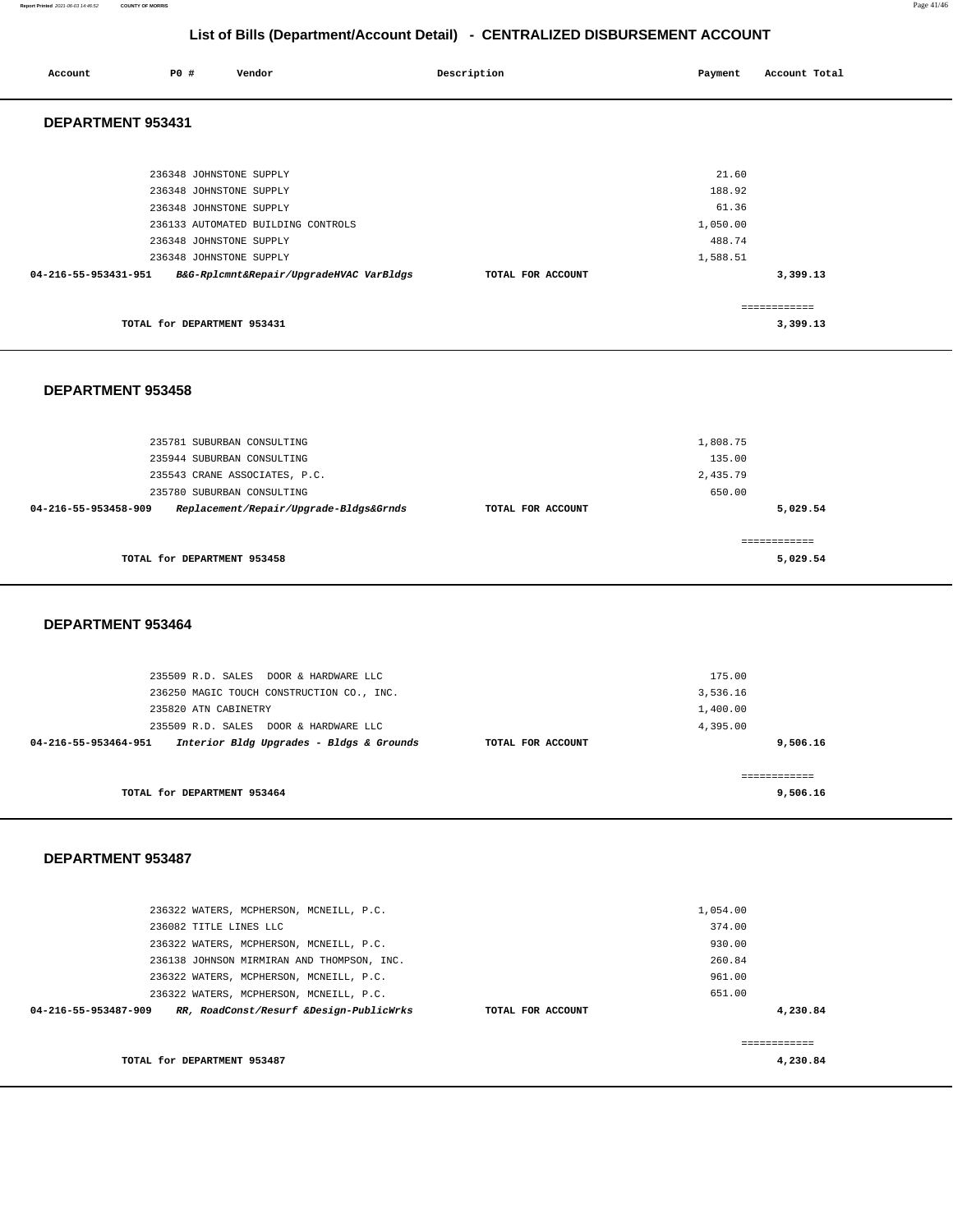**Report Printed** 2021-06-03 14:46:52 **COUNTY OF MORRIS** Page 42/46

# **List of Bills (Department/Account Detail) - CENTRALIZED DISBURSEMENT ACCOUNT**

| Account              | P0 #                                                 | Vendor                                                                                                                                                                                                                                                                                                    | Description       |            | Payment                                                                | Account Total              |  |
|----------------------|------------------------------------------------------|-----------------------------------------------------------------------------------------------------------------------------------------------------------------------------------------------------------------------------------------------------------------------------------------------------------|-------------------|------------|------------------------------------------------------------------------|----------------------------|--|
| DEPARTMENT 953490    |                                                      |                                                                                                                                                                                                                                                                                                           |                   |            |                                                                        |                            |  |
| 04-216-55-953490-909 |                                                      | 235628 CONNOLLY & HICKEY HISTORICAL<br>236302 DEWBERRY ENGINEERS, INC<br>235627 CONNOLLY & HICKEY HISTORICAL<br>Exterior Equip/Bldg Imrpvmnt-Bldgs&Grnds                                                                                                                                                  | TOTAL FOR ACCOUNT |            | 4,400.00<br>200.00<br>2,100.00                                         | 6,700.00                   |  |
|                      | TOTAL for DEPARTMENT 953490                          |                                                                                                                                                                                                                                                                                                           |                   |            |                                                                        | ============<br>6,700.00   |  |
| DEPARTMENT 953495    |                                                      |                                                                                                                                                                                                                                                                                                           |                   |            |                                                                        |                            |  |
| 04-216-55-953495-951 |                                                      | 236293 COOPER ELECTRIC SUPPLY CO.<br>236293 COOPER ELECTRIC SUPPLY CO.<br>236293 COOPER ELECTRIC SUPPLY CO.<br>236293 COOPER ELECTRIC SUPPLY CO.<br>236293 COOPER ELECTRIC SUPPLY CO.<br>236293 COOPER ELECTRIC SUPPLY CO.<br>236293 COOPER ELECTRIC SUPPLY CO.<br>Interior Bldg Improvements-Bldgs&Grnds | TOTAL FOR ACCOUNT |            | 394.98<br>7,269.30<br>1,057.65<br>57.24<br>2,993.32<br>65.74<br>363.49 | 12,201.72<br>------------  |  |
|                      | TOTAL for DEPARTMENT 953495                          |                                                                                                                                                                                                                                                                                                           |                   |            |                                                                        | 12,201.72                  |  |
| DEPARTMENT 953498    |                                                      |                                                                                                                                                                                                                                                                                                           |                   |            |                                                                        |                            |  |
| 04-216-55-953498-940 | 236370 SALMON BROS. INC.<br>236379 SALMON BROS. INC. | 236313 CMS CONSTRUCTION INC.<br>Bridge & Drainage Design & Contr-PWorks                                                                                                                                                                                                                                   | TOTAL FOR ACCOUNT | 262,994.27 | 59,040.04<br>11,631.14                                                 | 333,665.45<br>============ |  |
|                      | TOTAL for DEPARTMENT 953498                          |                                                                                                                                                                                                                                                                                                           |                   |            |                                                                        | 333,665.45                 |  |
| DEPARTMENT 953526    |                                                      |                                                                                                                                                                                                                                                                                                           |                   |            |                                                                        |                            |  |
| 04-216-55-953526-956 |                                                      | 236250 MAGIC TOUCH CONSTRUCTION CO., INC.<br>Replace HVAC Units/Chillers- Bldgs&Grnds                                                                                                                                                                                                                     | TOTAL FOR ACCOUNT |            | 1,335.45                                                               | 1,335.45                   |  |
|                      | TOTAL for DEPARTMENT 953526                          |                                                                                                                                                                                                                                                                                                           |                   |            |                                                                        | ============<br>1,335.45   |  |
| DEPARTMENT 953529    |                                                      |                                                                                                                                                                                                                                                                                                           |                   |            |                                                                        |                            |  |
|                      |                                                      | 233547 SUBURBAN CONSULTING                                                                                                                                                                                                                                                                                |                   |            | 3,500.00                                                               |                            |  |

|                      | 233947 SUBURBAN CONSULIING               |                   | 3,500.00 |
|----------------------|------------------------------------------|-------------------|----------|
| 04-216-55-953529-909 | ExteriorProjects&BucketTruck-Bldgs&Grnds | TOTAL FOR ACCOUNT | 3,500.00 |
|                      | 235201 NJSB CONSTRUCTION LLC             |                   | 3,395,00 |
|                      | 233440 NJSB CONSTRUCTION LLC             |                   | 4,395,00 |
| 04-216-55-953529-940 | ExteriorProjects&BucketTruck-Bldgs&Grnds | TOTAL FOR ACCOUNT | 7,790.00 |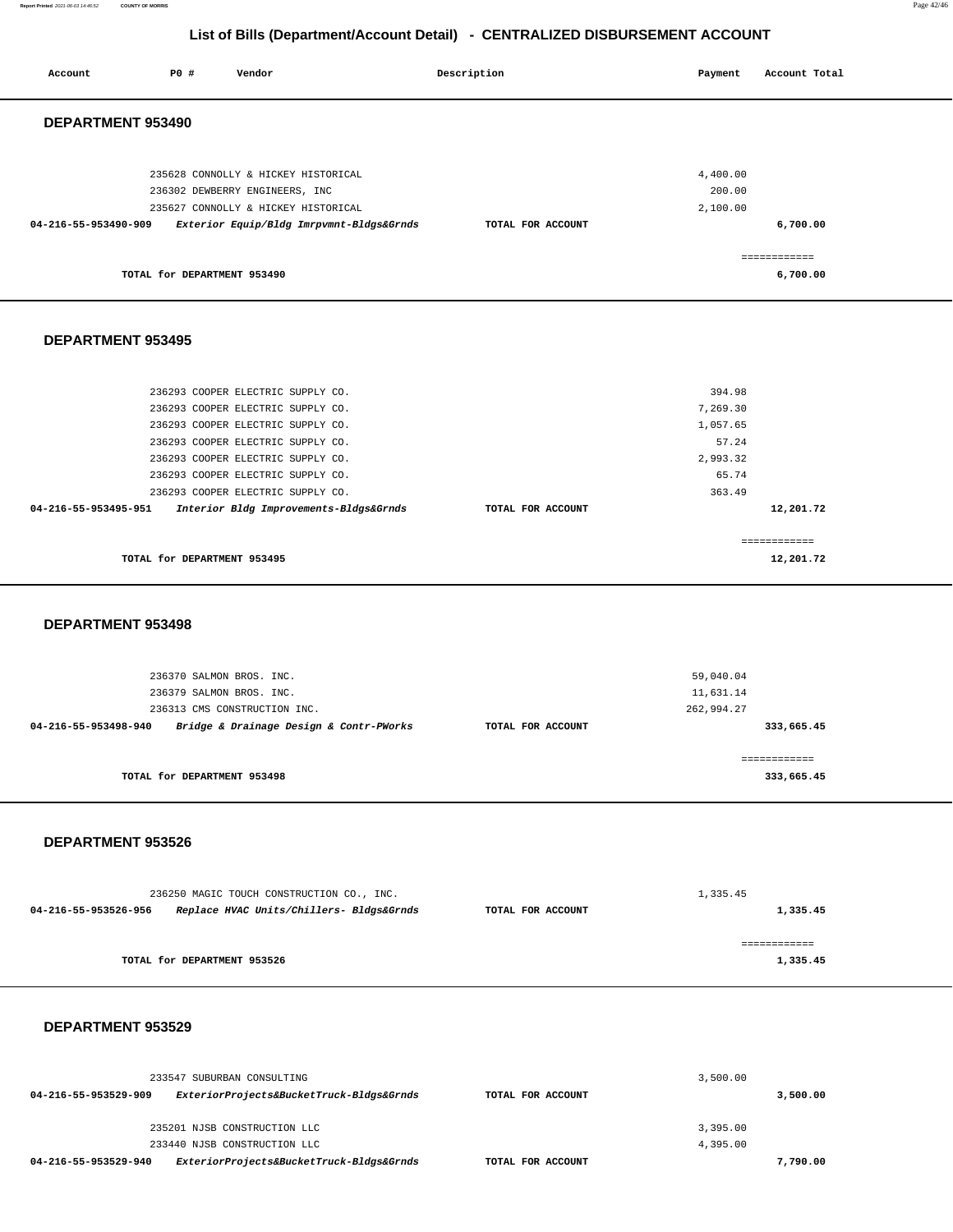**Report Printed** 2021-06-03 14:46:52 **COUNTY OF MORRIS** Page 43/46

# **List of Bills (Department/Account Detail) - CENTRALIZED DISBURSEMENT ACCOUNT**

| Account                  | PO#                         | Vendor | Description | Payment | Account Total |  |
|--------------------------|-----------------------------|--------|-------------|---------|---------------|--|
| <b>DEPARTMENT 953529</b> |                             |        |             |         |               |  |
|                          |                             |        |             |         | ============  |  |
|                          | TOTAL for DEPARTMENT 953529 |        |             |         | 11,290.00     |  |

**DEPARTMENT 953530** 

| 236139 GREENMAN PEDERSEN INC                                    |                   | 3,099.25  |              |
|-----------------------------------------------------------------|-------------------|-----------|--------------|
| $04-216-55-953530-909$ Rehab/Improv of Roads & RR - Engineering | TOTAL FOR ACCOUNT |           | 3,099.25     |
|                                                                 |                   |           |              |
| 233393 ROAD SAFETY SYSTEMS LLC                                  |                   | 437.50    |              |
| 233844 ROAD SAFETY SYSTEMS LLC                                  |                   | 10.00     |              |
| 236124 FAI-GON ELECTRIC INC                                     |                   | 37,200.13 |              |
| 233393 ROAD SAFETY SYSTEMS LLC                                  |                   | 3,750.00  |              |
| 229807 ROAD SAFETY SYSTEMS LLC                                  |                   | 4,735.00  |              |
| 233393 ROAD SAFETY SYSTEMS LLC                                  |                   | 10.00     |              |
| 233393 ROAD SAFETY SYSTEMS LLC                                  |                   | 875.00    |              |
| 233844 ROAD SAFETY SYSTEMS LLC                                  |                   | 3,500.00  |              |
| 233654 ROAD SAFETY SYSTEMS LLC                                  |                   | 437.50    |              |
| 233654 ROAD SAFETY SYSTEMS LLC                                  |                   | 10.00     |              |
| 233654 ROAD SAFETY SYSTEMS LLC                                  |                   | 875.00    |              |
| 233844 ROAD SAFETY SYSTEMS LLC                                  |                   | 2,187.50  |              |
| 233654 ROAD SAFETY SYSTEMS LLC                                  |                   | 3,750.00  |              |
| 233844 ROAD SAFETY SYSTEMS LLC                                  |                   | 612.50    |              |
| $04-216-55-953530-940$ Rehab/Improv of Roads & RR - Engineering | TOTAL FOR ACCOUNT |           | 58,390.13    |
|                                                                 |                   |           |              |
|                                                                 |                   |           | ============ |
| TOTAL for DEPARTMENT 953530                                     |                   |           | 61,489.38    |
|                                                                 |                   |           |              |

#### **DEPARTMENT 953531**

| 359,824.19                      |
|---------------------------------|
| 359,824.19<br>TOTAL FOR ACCOUNT |
| ============<br>359,824.19      |
|                                 |

#### **DEPARTMENT 953555**

|                      | 235671 J.A. ALEXANDER INC.               |                   | 27,300.00 |
|----------------------|------------------------------------------|-------------------|-----------|
| 04-216-55-953555-940 | IntersectionUpgradesVarLocat-Engineering | TOTAL FOR ACCOUNT | 27,300.00 |
|                      |                                          |                   |           |
|                      |                                          |                   |           |
|                      | TOTAL for DEPARTMENT 953555              |                   | 27,300.00 |

#### **DEPARTMENT 953560**

| 236323 WATERS, MCPHERSON, MCNEILL, P.C.                          |                   | 1,457.00  |
|------------------------------------------------------------------|-------------------|-----------|
| Bridge Design/Rehab/Drainage-Engineering<br>04-216-55-953560-909 | TOTAL FOR ACCOUNT | 1,457.00  |
| 232304 ROAD SAFETY SYSTEMS LLC                                   |                   | 10,350.00 |
| 232304 ROAD SAFETY SYSTEMS LLC                                   |                   | 1,195.00  |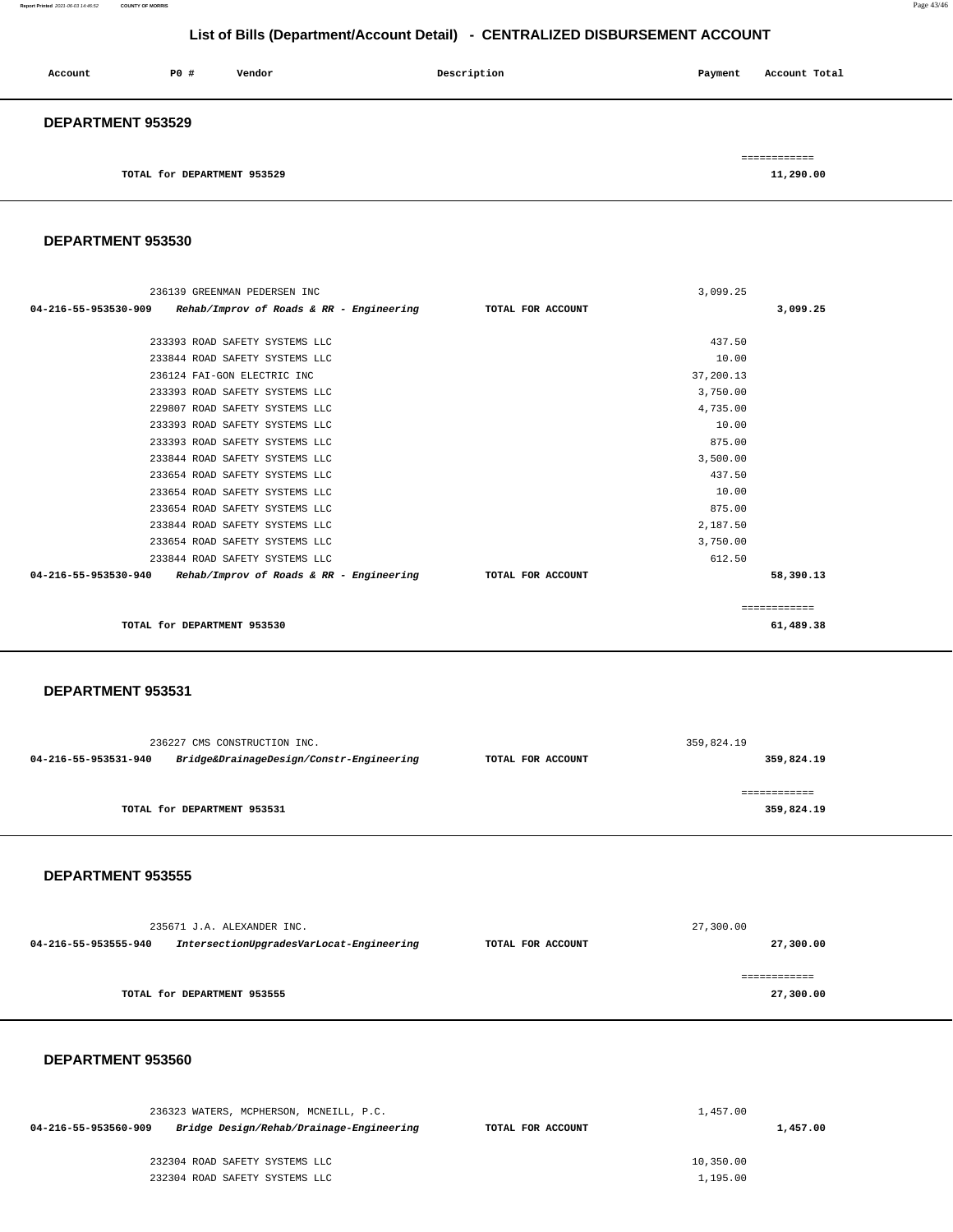| Account                    | P0 #                        | Vendor                                                                                                                                                                                                             | Description       | Payment                                             | Account Total              |
|----------------------------|-----------------------------|--------------------------------------------------------------------------------------------------------------------------------------------------------------------------------------------------------------------|-------------------|-----------------------------------------------------|----------------------------|
| DEPARTMENT 953560          |                             |                                                                                                                                                                                                                    |                   |                                                     |                            |
| 04-216-55-953560-940       |                             | 232304 ROAD SAFETY SYSTEMS LLC<br>232304 ROAD SAFETY SYSTEMS LLC<br>232304 ROAD SAFETY SYSTEMS LLC<br>232304 ROAD SAFETY SYSTEMS LLC<br>232304 ROAD SAFETY SYSTEMS LLC<br>Bridge Design/Rehab/Drainage-Engineering | TOTAL FOR ACCOUNT | 1,795.00<br>70.00<br>1,799.00<br>6,337.50<br>487.50 | 22,034.00                  |
|                            | TOTAL for DEPARTMENT 953560 |                                                                                                                                                                                                                    |                   |                                                     | ============<br>23,491.00  |
| DEPARTMENT 953561          |                             |                                                                                                                                                                                                                    |                   |                                                     |                            |
| 04-216-55-953561-940       |                             | 224103 STORR TRACTOR CO.<br>2DumpTrucks/MasonDumpTruck-MotorSrvcCtr                                                                                                                                                | TOTAL FOR ACCOUNT | 145,338.98                                          | 145,338.98<br>============ |
|                            | TOTAL for DEPARTMENT 953561 |                                                                                                                                                                                                                    |                   |                                                     | 145,338.98                 |
| <b>Roads &amp; Bridges</b> |                             |                                                                                                                                                                                                                    |                   |                                                     |                            |
| 04-216-55-953663-909       |                             | 236138 JOHNSON MIRMIRAN AND THOMPSON, INC.<br>Miscellaneous - Other                                                                                                                                                | TOTAL FOR ACCOUNT | 6,184.10                                            | 6,184.10                   |
|                            | TOTAL for Roads & Bridges   |                                                                                                                                                                                                                    |                   |                                                     | ============<br>6,184.10   |
| DEPARTMENT 954559          |                             |                                                                                                                                                                                                                    |                   |                                                     |                            |
| 04-216-55-954559-940       |                             | 235454 C. DOUGHERTY & CO. INC.<br>HVAC Units/Hot Water Boilers/Tanks-Jail                                                                                                                                          | TOTAL FOR ACCOUNT | 35,280.00                                           | 35,280.00                  |
|                            | TOTAL for DEPARTMENT 954559 |                                                                                                                                                                                                                    |                   |                                                     | ------------<br>35,280.00  |
| DEPARTMENT 954589          |                             |                                                                                                                                                                                                                    |                   |                                                     |                            |
|                            |                             | 234371 TACTICAL & SURVIVAL                                                                                                                                                                                         |                   | 1,658.60                                            |                            |

| 180.00                                                                                                                                                                                                                                                                                                                                                                                                                                                                        |
|-------------------------------------------------------------------------------------------------------------------------------------------------------------------------------------------------------------------------------------------------------------------------------------------------------------------------------------------------------------------------------------------------------------------------------------------------------------------------------|
| 775.90                                                                                                                                                                                                                                                                                                                                                                                                                                                                        |
| 210.42                                                                                                                                                                                                                                                                                                                                                                                                                                                                        |
| 40.00                                                                                                                                                                                                                                                                                                                                                                                                                                                                         |
| 40.00                                                                                                                                                                                                                                                                                                                                                                                                                                                                         |
| 590.00                                                                                                                                                                                                                                                                                                                                                                                                                                                                        |
| 190.00                                                                                                                                                                                                                                                                                                                                                                                                                                                                        |
| 10,500.00                                                                                                                                                                                                                                                                                                                                                                                                                                                                     |
| 850.00                                                                                                                                                                                                                                                                                                                                                                                                                                                                        |
| 271.19                                                                                                                                                                                                                                                                                                                                                                                                                                                                        |
| 979.56                                                                                                                                                                                                                                                                                                                                                                                                                                                                        |
| 526.06                                                                                                                                                                                                                                                                                                                                                                                                                                                                        |
| 72.56                                                                                                                                                                                                                                                                                                                                                                                                                                                                         |
| 234371 TACTICAL & SURVIVAL<br>234371 TACTICAL & SURVIVAL<br>233988 CONTINENTAL FIRE SAFETY INC.<br>235278 RESCUE SOLUTIONS LLC<br>235278 RESCUE SOLUTIONS LLC<br>235278 RESCUE SOLUTIONS LLC<br>235278 RESCUE SOLUTIONS LLC<br>234038 TOMAHAWK STRATEGIC SOLUTION, LLC<br>234038 TOMAHAWK STRATEGIC SOLUTION, LLC<br>233988 CONTINENTAL FIRE SAFETY INC.<br>233988 CONTINENTAL FIRE SAFETY INC.<br>233988 CONTINENTAL FIRE SAFETY INC.<br>233988 CONTINENTAL FIRE SAFETY INC. |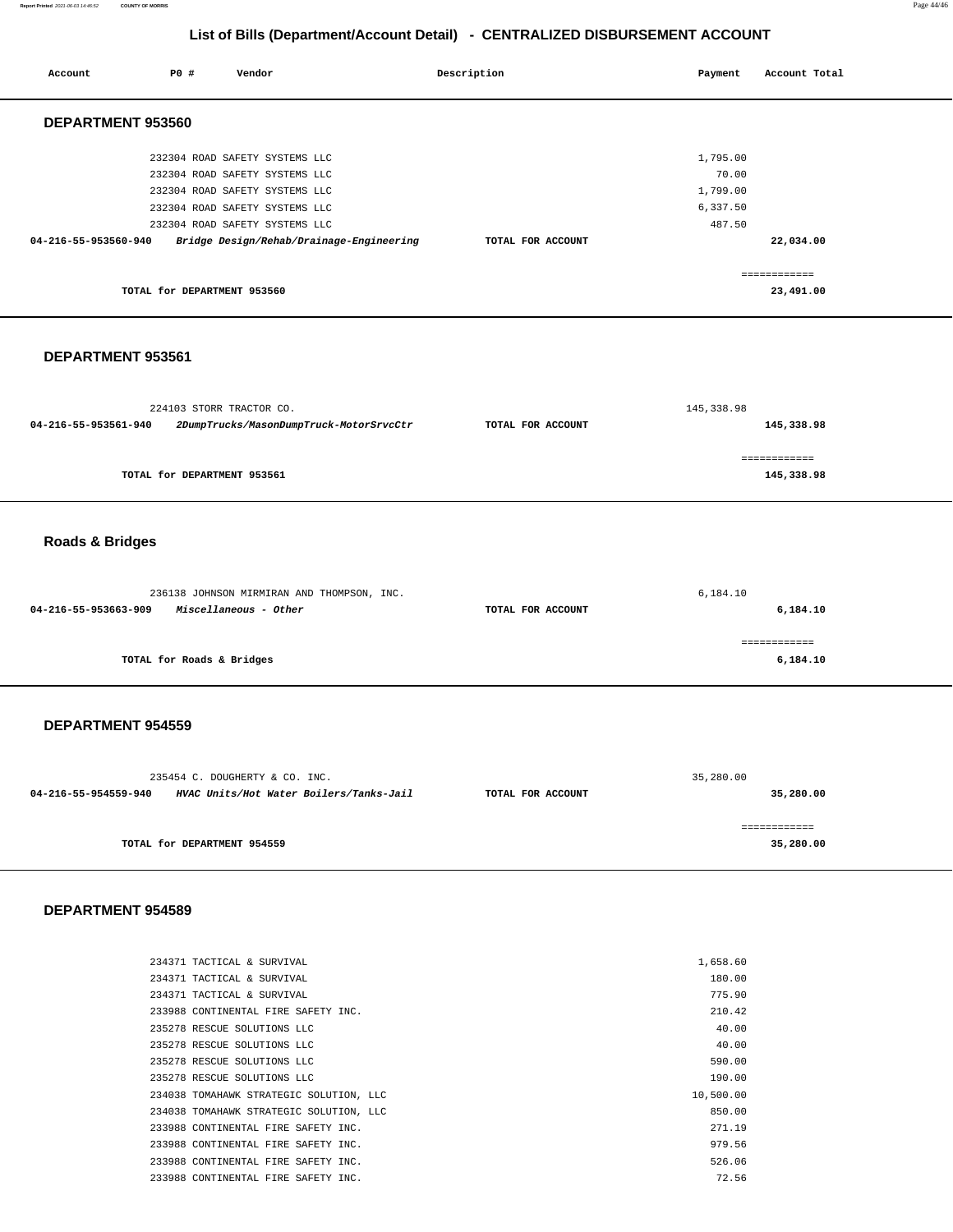#### **Report Printed** 2021-06-03 14:46:52 **COUNTY OF MORRIS** Page 45/46

# **List of Bills (Department/Account Detail) - CENTRALIZED DISBURSEMENT ACCOUNT**

| Account                  | PO#                         | Vendor                                   | Description       | Payment  | Account Total |
|--------------------------|-----------------------------|------------------------------------------|-------------------|----------|---------------|
| <b>DEPARTMENT 954589</b> |                             |                                          |                   |          |               |
|                          |                             | 233988 CONTINENTAL FIRE SAFETY INC.      |                   | 188.66   |               |
|                          |                             | 233988 CONTINENTAL FIRE SAFETY INC.      |                   | 121.54   |               |
|                          |                             | 233988 CONTINENTAL FIRE SAFETY INC.      |                   | 4,517.30 |               |
|                          |                             | 233988 CONTINENTAL FIRE SAFETY INC.      |                   | 1,450.19 |               |
|                          |                             | 233988 CONTINENTAL FIRE SAFETY INC.      |                   | 841.88   |               |
|                          |                             | 234038 TOMAHAWK STRATEGIC SOLUTION, LLC  |                   | 180.00   |               |
|                          |                             | 234038 TOMAHAWK STRATEGIC SOLUTION, LLC  |                   | 272.00   |               |
|                          |                             | 233988 CONTINENTAL FIRE SAFETY INC.      |                   | 598.62   |               |
| 04-216-55-954589-951     |                             | Replace/Upgrade Equip & Vehicles-Sheriff | TOTAL FOR ACCOUNT |          | 25,054.48     |
|                          |                             |                                          |                   |          | ============  |
|                          | TOTAL for DEPARTMENT 954589 |                                          |                   |          | 25,054.48     |
|                          |                             |                                          |                   |          |               |

#### **DEPARTMENT 955460**

|                      | 235256 FIRE AND SECURITY TECHNOLOGIES    |                   | 10,725.00    |  |
|----------------------|------------------------------------------|-------------------|--------------|--|
| 04-216-55-955460-940 | Upgrade FireAlarmSys MorrisView-RiskMgmt | TOTAL FOR ACCOUNT | 10,725.00    |  |
|                      |                                          |                   |              |  |
|                      |                                          |                   | ============ |  |
|                      | TOTAL for DEPARTMENT 955460              |                   | 10,725.00    |  |
|                      |                                          |                   |              |  |

#### **DEPARTMENT 963532**

| 228246 MAGIC TOUCH CONSTRUCTION CO., INC.         | 37,565.06         |              |  |
|---------------------------------------------------|-------------------|--------------|--|
| Equipment Upgrades - PSTA<br>04-216-55-963532-940 | TOTAL FOR ACCOUNT | 37,565.06    |  |
|                                                   |                   |              |  |
|                                                   |                   | ------------ |  |
| TOTAL for DEPARTMENT 963532                       |                   | 37,565.06    |  |
|                                                   |                   |              |  |

#### **DEPARTMENT 963573**

| 226648 MAJOR AUTOMOTIVE INSTALLATIONS                            |                   | 13,630.93 |
|------------------------------------------------------------------|-------------------|-----------|
| HazMatEmergResponse Vehicle-LawPublicSaf<br>04-216-55-963573-957 | TOTAL FOR ACCOUNT | 13,630.93 |
|                                                                  |                   |           |
| TOTAL for DEPARTMENT 963573                                      |                   | 13,630.93 |

#### **DEPARTMENT 964504**

|                      | 235390 USA ARCHITECTS PLANNERS &         |                   | 3,100.00 |
|----------------------|------------------------------------------|-------------------|----------|
| 04-216-55-964504-909 | Instl/Replacemnt Fire Alarm Sys-RiskMgmt | TOTAL FOR ACCOUNT | 3,100.00 |
|                      | TOTAL for DEPARTMENT 964504              |                   | 3,100.00 |